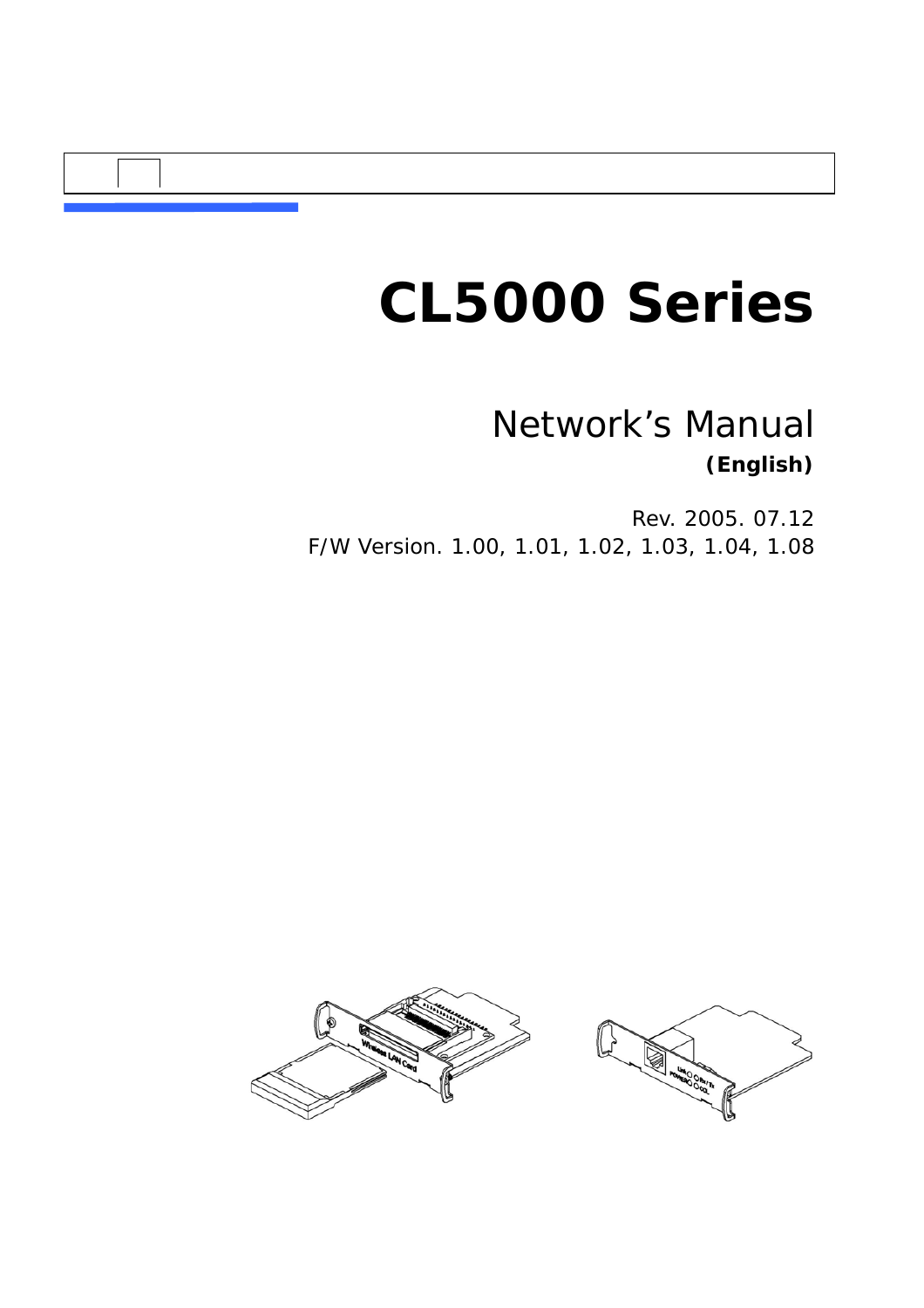## **Table of Contents**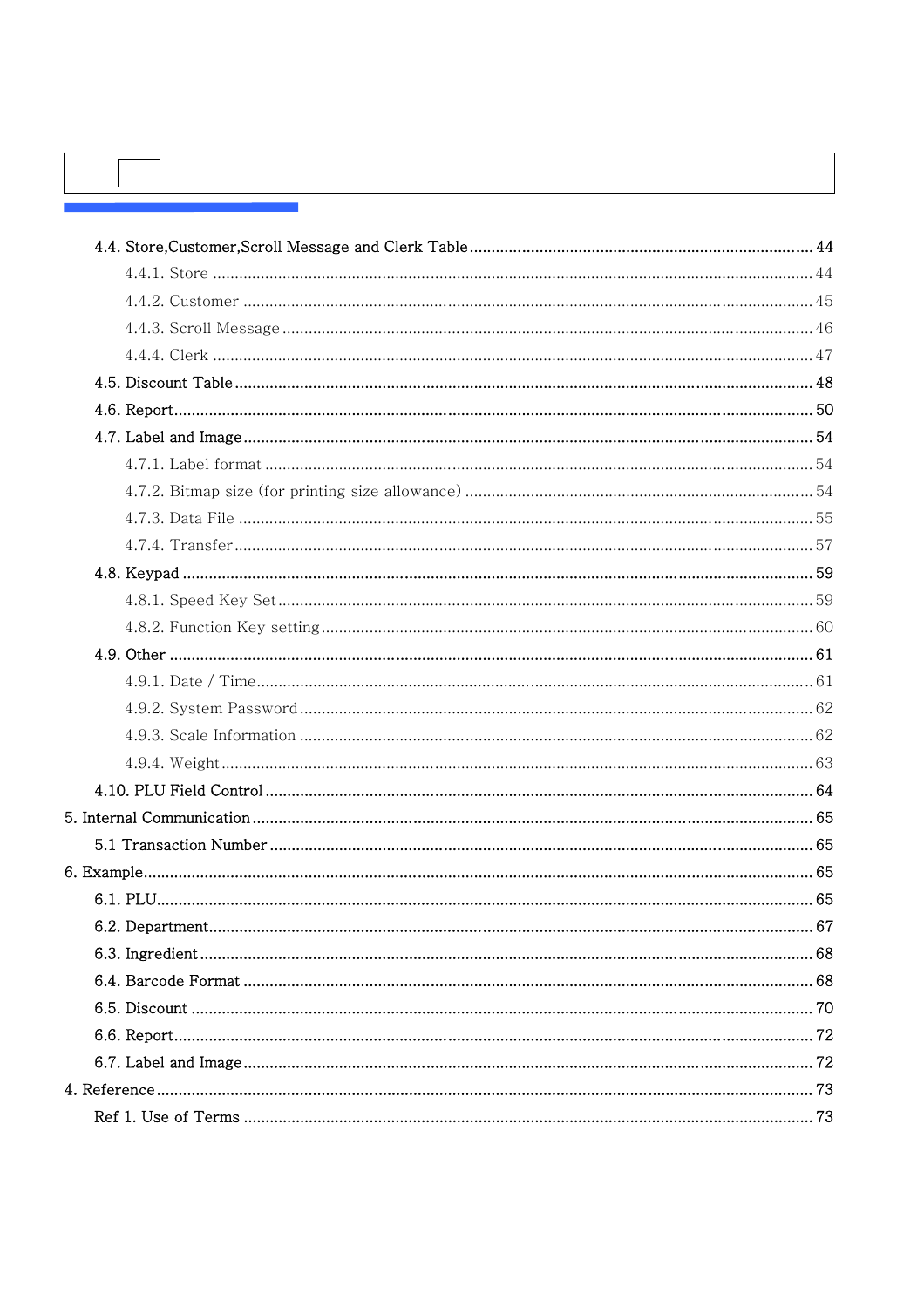## **1. Introduction**

### Getting started

This chapter introduces you to the network features about CL5000. CL5000 supports 2 unique communication modes. (Server – Client mode, Master – slave mode)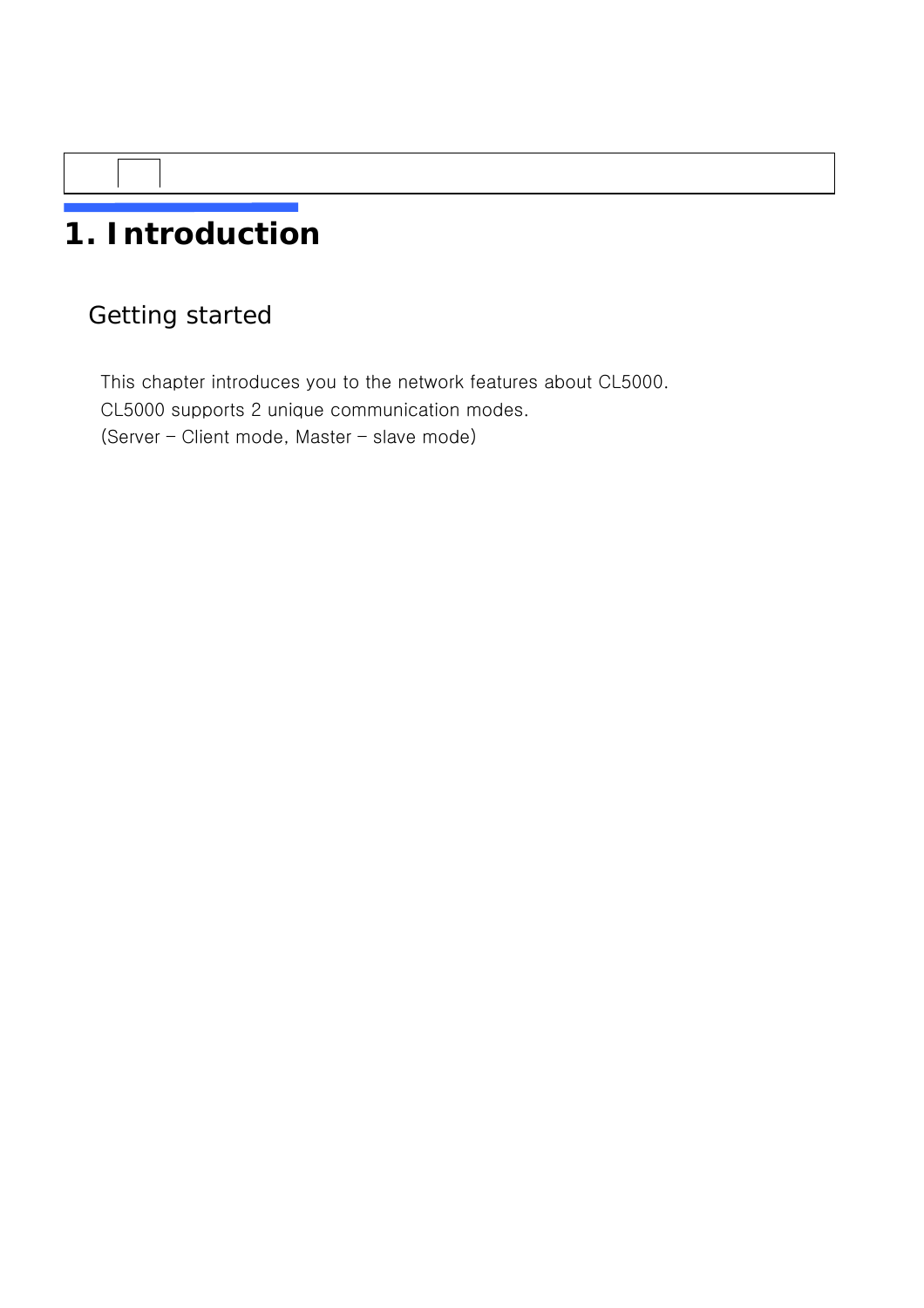### 1.1 Network card

 You need network card for communication. We supports wire, and wireless network card. < Ethernet LAN Card >



< Wireless LAN Card >



 NOTE: Wireless care has only card module only. You need to purchase CF wireless card in local area with **constants and research mark** 

Install common CF type LAN Module. This is comparable with Intersil PRISM chip-set.

- Protocol : Standard IEE 802.11b(DSSS 2.4Ghz)
- Security : 64 or 128 bit WEP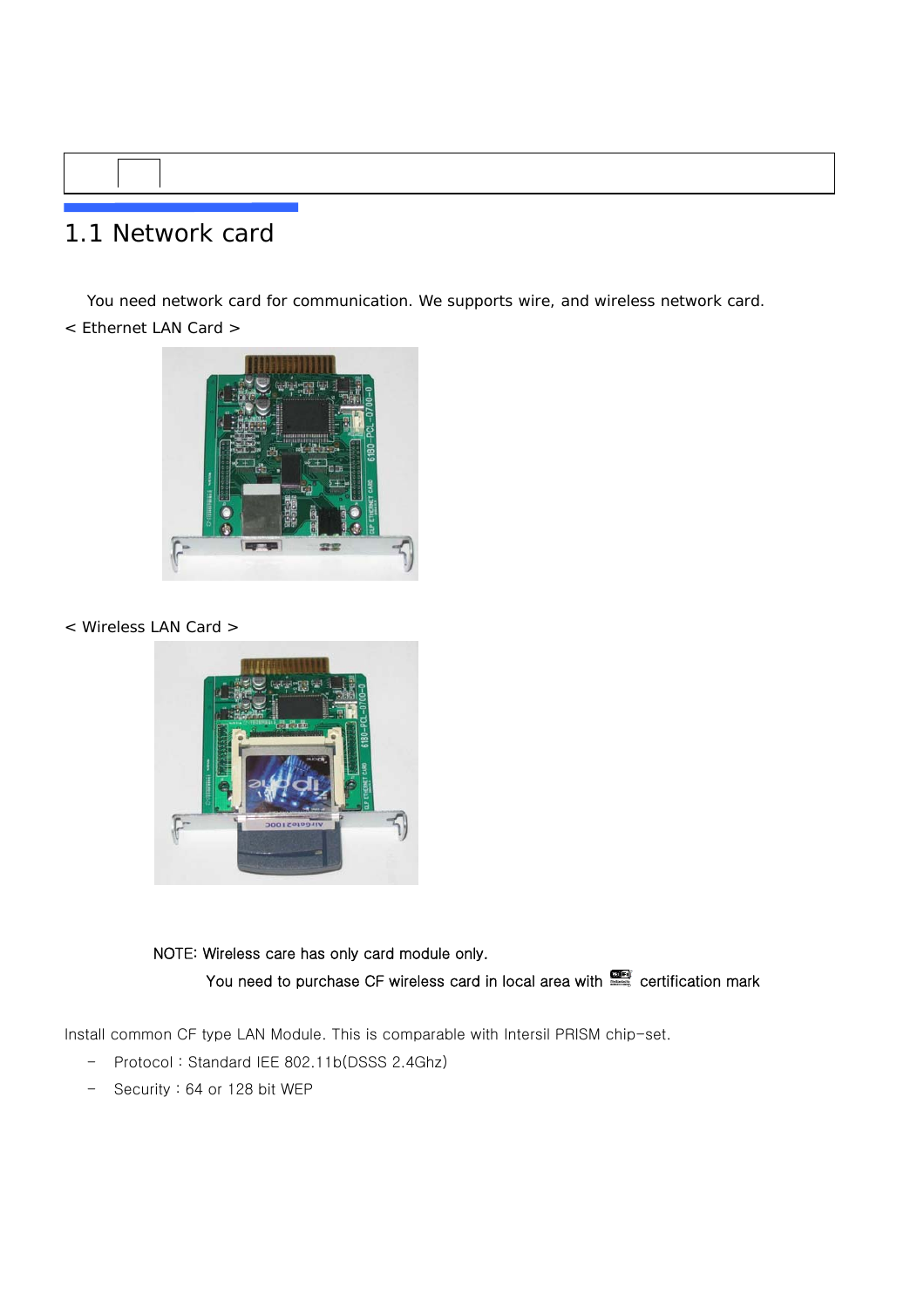### 1.2. Install Network card

#### Install Ethernet LAN card

- 1) Turn power off and remove power cord
- 2) Remove Ethernet card cover



3) Insert Ethernet card onto slot (use same slot for wireless module)



- 4) Turn on power when installation is finished
- 5) Set up communication configuration (menu code:1900)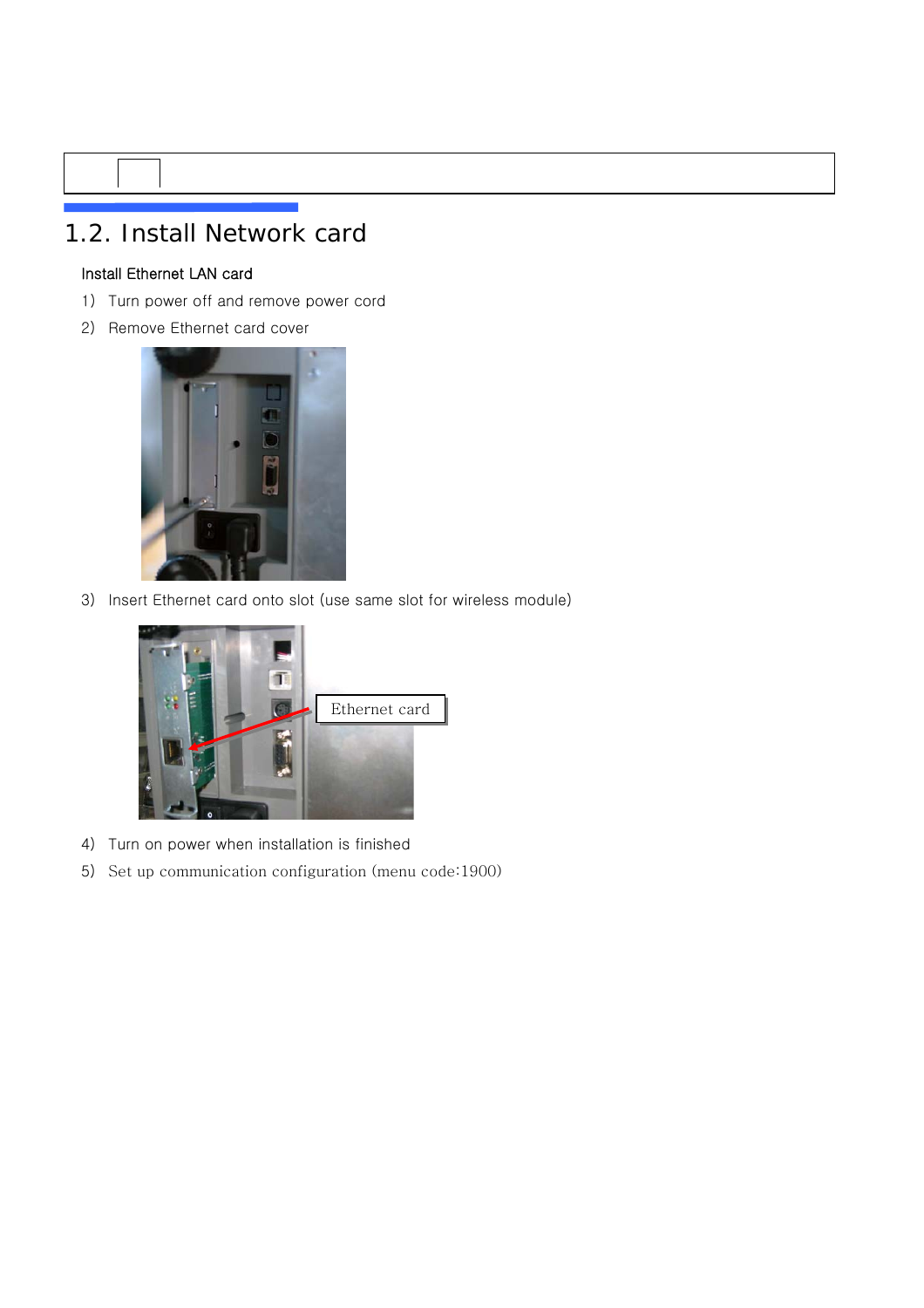#### Install Wireless LAN card

- 1) Turn power off and remove power cord
- 2) Remove Ethernet card cover
- 3) Insert Wireless LAN Card.
	- i. Insert local wireless CF card



4) Turn on power when installation is finished

#### MPORTANT

For wireless networking you need to setup **wireless HUB (Access Point = AP)**  (Purchase at local market)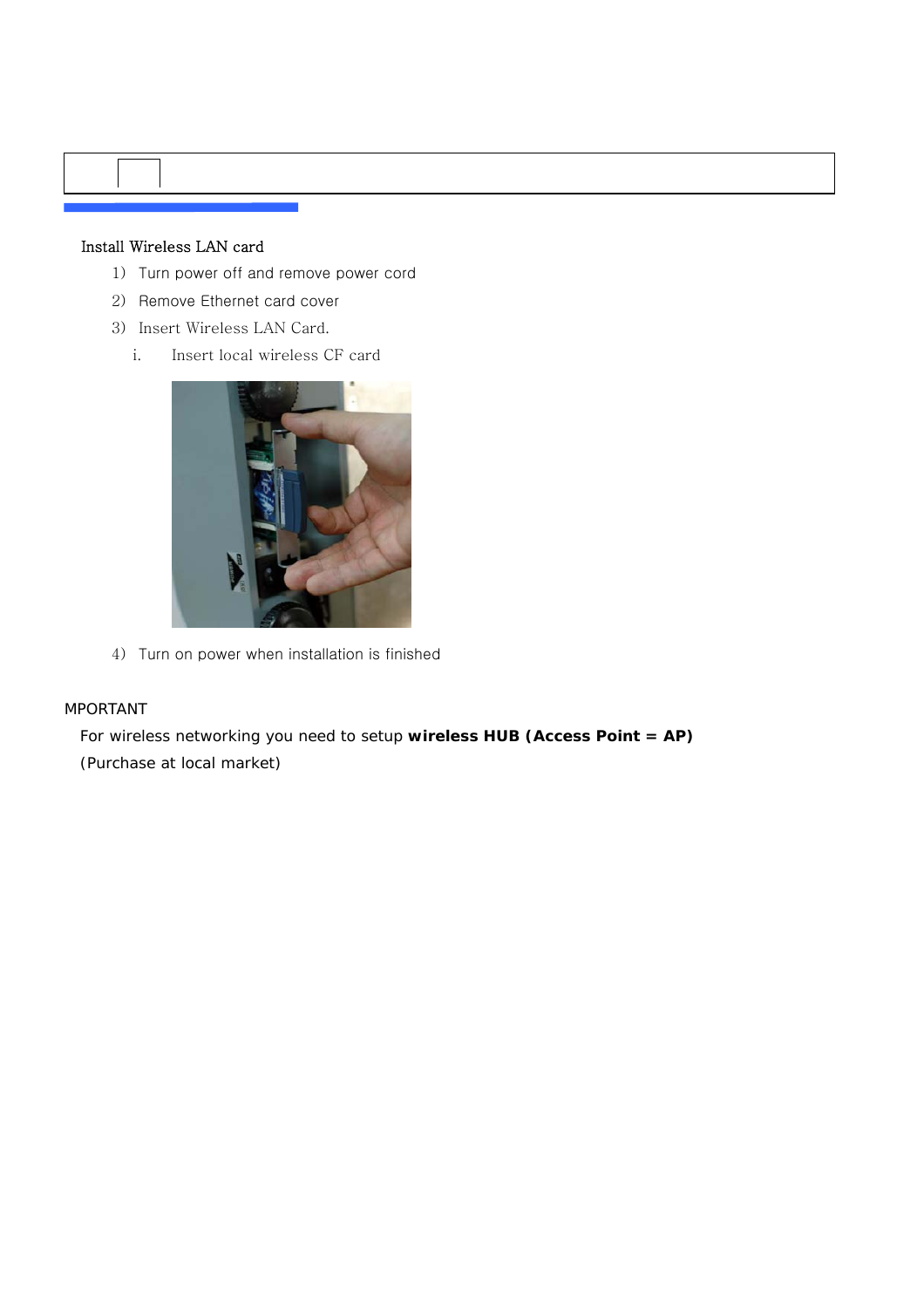### **2. Scale and System Configuration**

You can understand the concept of communication system and configuration.

### 2.1. General Terms

CL5000 supports 3 types of network communication

- 1. Master Prior scale that contains all standard data
- 2. Slave Sub scale for Master scale
- 3. Network communicating between Server, Client scale

You can select 1 of the 3 types at network. For maser-slave network; there is only 1 maser for all network system.

Review following steps for prior network settings.

- 1. Do I want to set separate IP address for each scale or not? NOTE: For setting IP address for each scale, set IP For DHCP server set scale DHCP (Auto IP address setting)
- 2. What's the Gateway values correspond with IP address? If you set as USE IP address must set Gateway
- 3. What's the Sub net mask values correspond with IP address? If you set as USE IP address must set Subnet-mask
- 4. At scale TCP/IP setting (1913), what's the Port value? (20304 factory setting)
- \* Cheek list (1~4) needs to follow local TCP/IP communication regulation. You can ask local Network webmaster.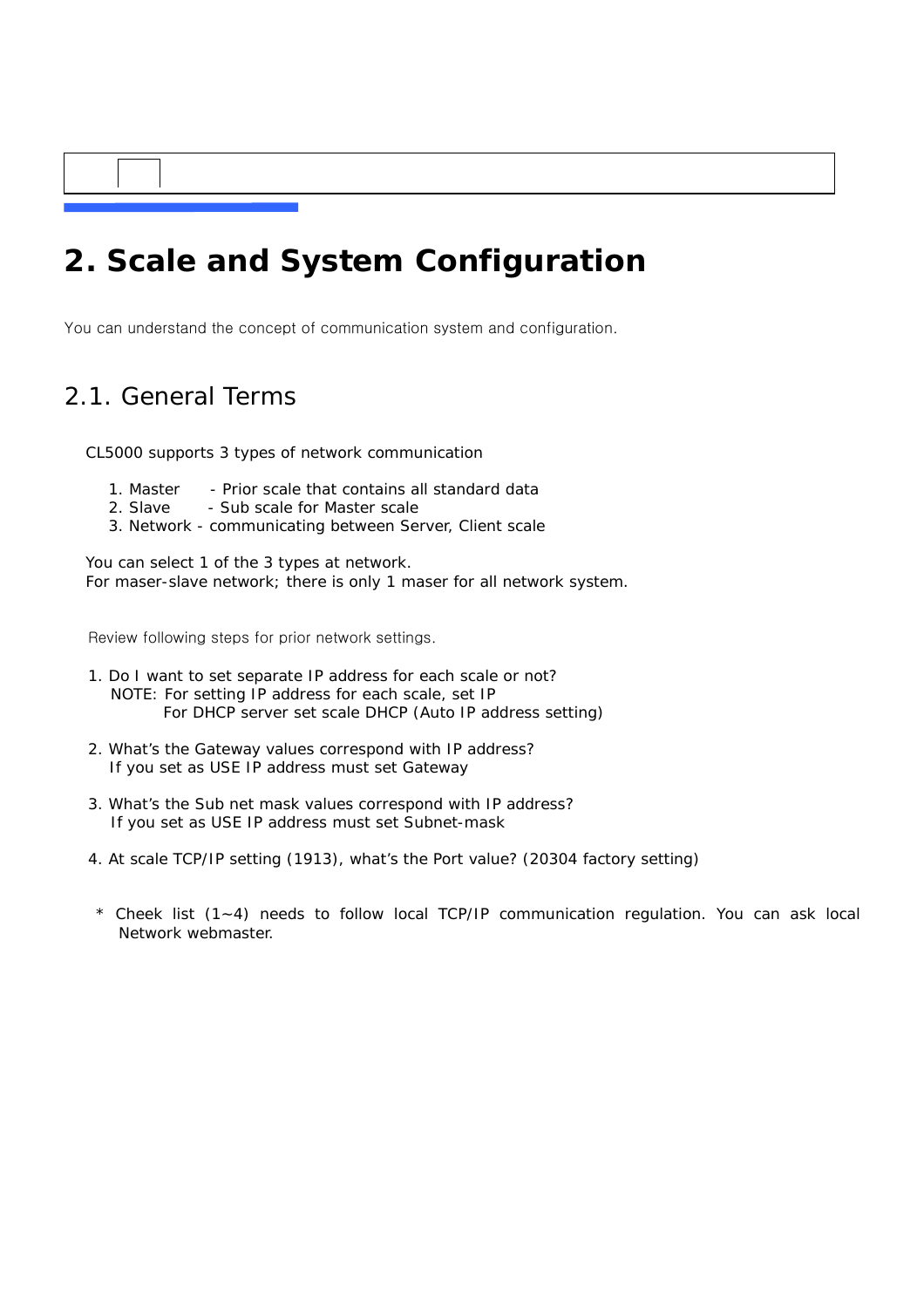### 2.2. How to set Network method and scale

### 2.2.1. PC Control

#### **A. Feature**

You can control scale with PC or any computing environment such as, data table up/down loading, deleting.

#### **B. Pre-caution**

Set each Scale ID different (for individual scale management) Especially for report feature in CL-Works needs individual scale ID to locate report data.

#### **C. Communication concept diagram**

Following picture describes how to set-up the network between scale and PC



(Figure 1: general connection)



(Figue 2: Using Hub connection)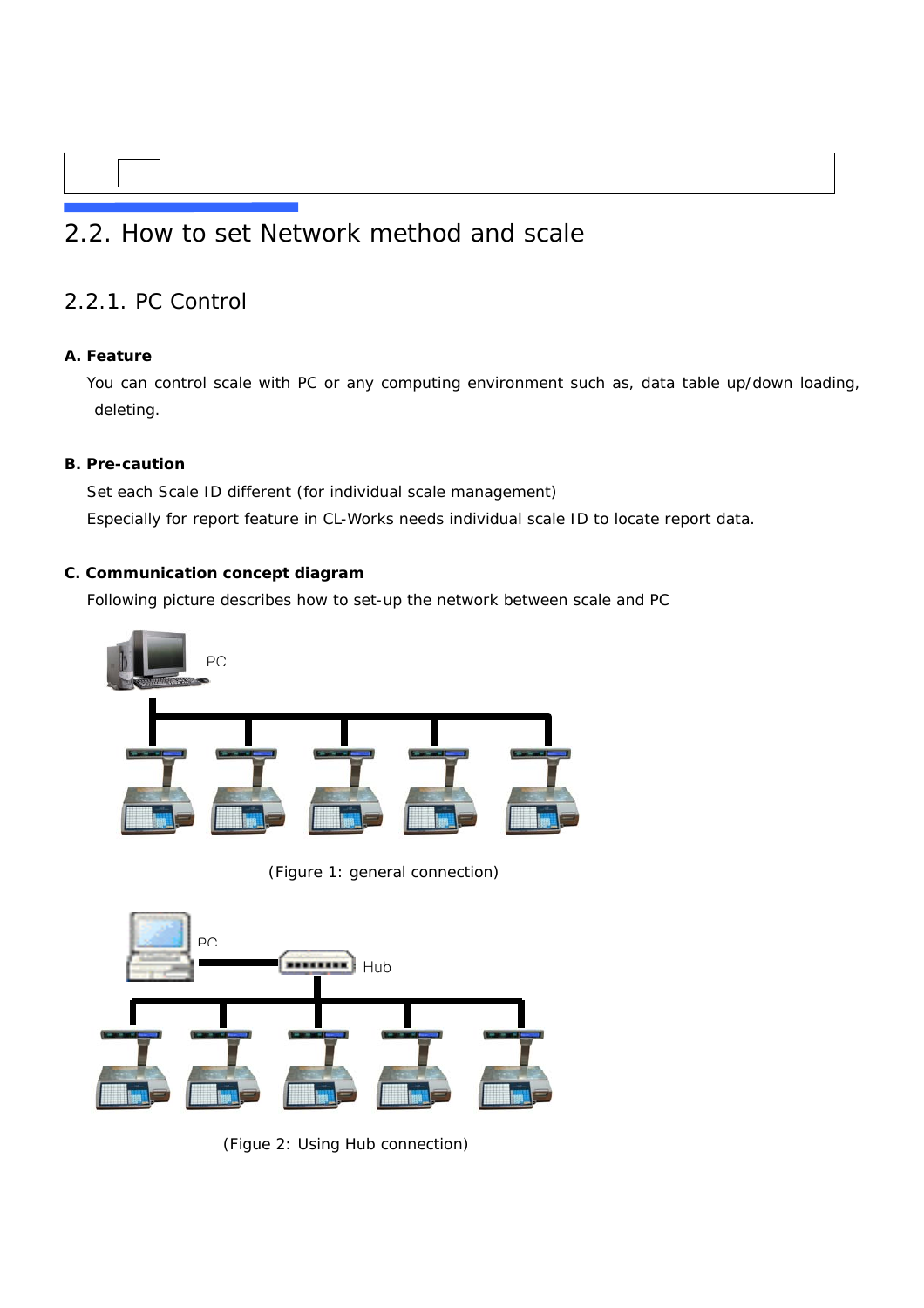

(Figure 3. Internet communication with PC and Scale)

If you know the scales IP address and register into PC, you can access scale individually or all together to monitor report and update PLUs.

**NOTE:** If you have set HUB (Bridge, Repeater, etc...) use PC manager to search correspond scales

For setting figure 1, 2 network setup; you must input individual IP address for connection test. Figure 3 can access scale via internet; when you know the scale IP address you can access scale like any other network scale.

#### **D. Before setting the network**

- Fach scale needs fixed IP address.
- Do not use DHCP without prior notice to CAS. If so CL-Works will not able to retract the right scale because access IP address will change constantly.

■ You need to assign proper IP, Gateway, Subnet Mask address from webmaster.

NOTE: These 3 elements are basic information to operate internet / intranet.

- Please get prior training on internet network; otherwise recommend get advice from network personals.
- You can set scale up to 99 for PC control networking.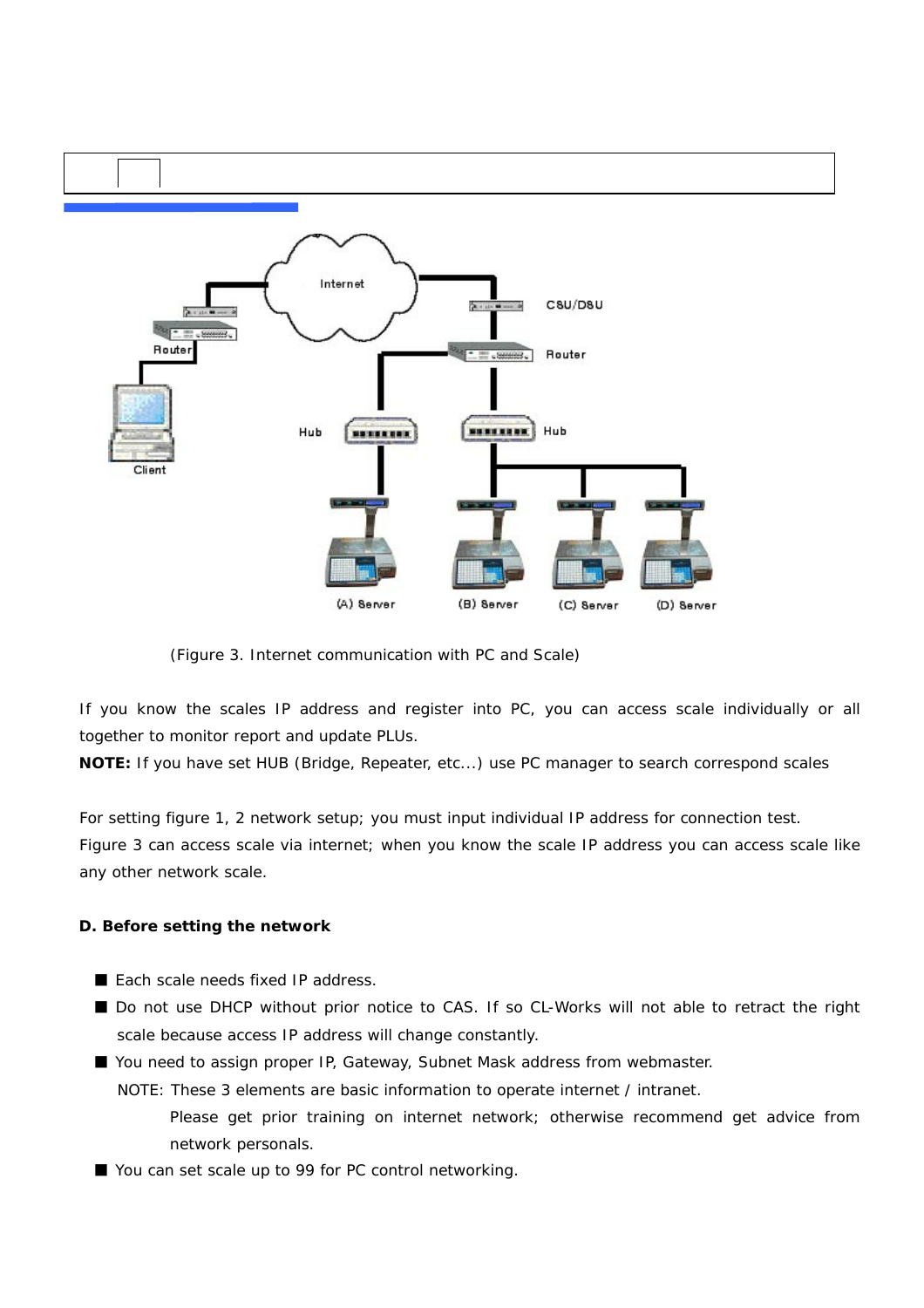#### **E. Scale Configuration**

■ summery of scale network configuration

- 1) Set service type 3 at MENU 1911 and Scale ID.
- 2) Input IP, Gateway, Subnet mask, and PORT at MENU 1913.

| 101 <sup>o</sup> |  |  | <b>NETWORK SETTING</b><br>1. Service Type<br>2. DHCP<br>3. IP |
|------------------|--|--|---------------------------------------------------------------|
|------------------|--|--|---------------------------------------------------------------|

STEP1. Scale Network Configuration

For Scale network setting following figure.







#### 1. Changing Service Type

You can set Scale No. up to 1~99, which use to distinguish one another. Also you can not use same ID# at Master/Slave mode

```
Ex) Scale No = 1 
   Service Type (0-3) = 3
```
For factory setting scale ID as 1 and service type 3 Scale No = 1, Service Type=3

**NOTE: If Service Type has changed scale will restart**

SERVICE TYPE

Scale No. : [1] Service Type (0-3): [3] 3. Network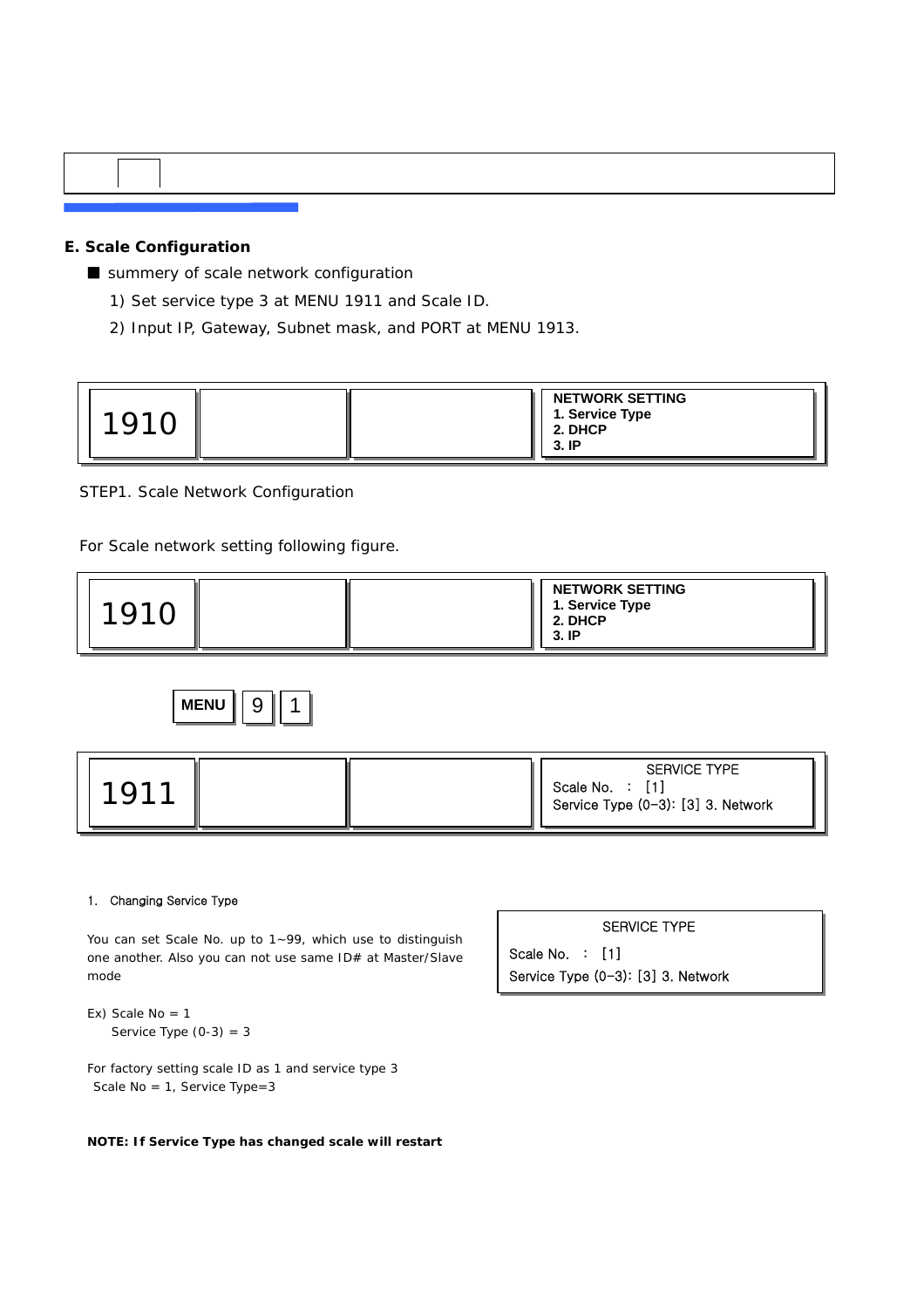STEP2: Setting IP and Port

| ◡ |  | Scale IP: [ 010.010.003.033]<br>Gateway: [ 010.010.000.001]<br>Subnet Mask: [ 255.255.000.000] |
|---|--|------------------------------------------------------------------------------------------------|
|   |  |                                                                                                |

#### 1. 2. Set IP address and Port

**Scale need to have own TCP/IP NOTE: Recommend to get this information from authorized network personals** 

**If scale does not connected to internet or any other POS system, you can set initial IP address (192.168.1.1) and Gateway (192.168.1.1), Subnet Mask (255.255.255.0)** 

**If connecting only 2 scale just set different IP address. Therefore set #1 for 192.168.1.1, and other 192.168.1.2 Set Gateway 192.168.1.1 Leave Port as factory setting.** 

**If IP address changes scale will reboot**

#### **F. Confirmation**



NOTE: If this figure appear on screen is normal. During the data transitions VFD display TR mark will blink

 $IP$  (1/2) Scale IP: [010.010.003.033] Gateway: [010.010.000.001] Subnet Mask: [255.255.000.000]

 $IP$  (2/2) TCP Port: [20304]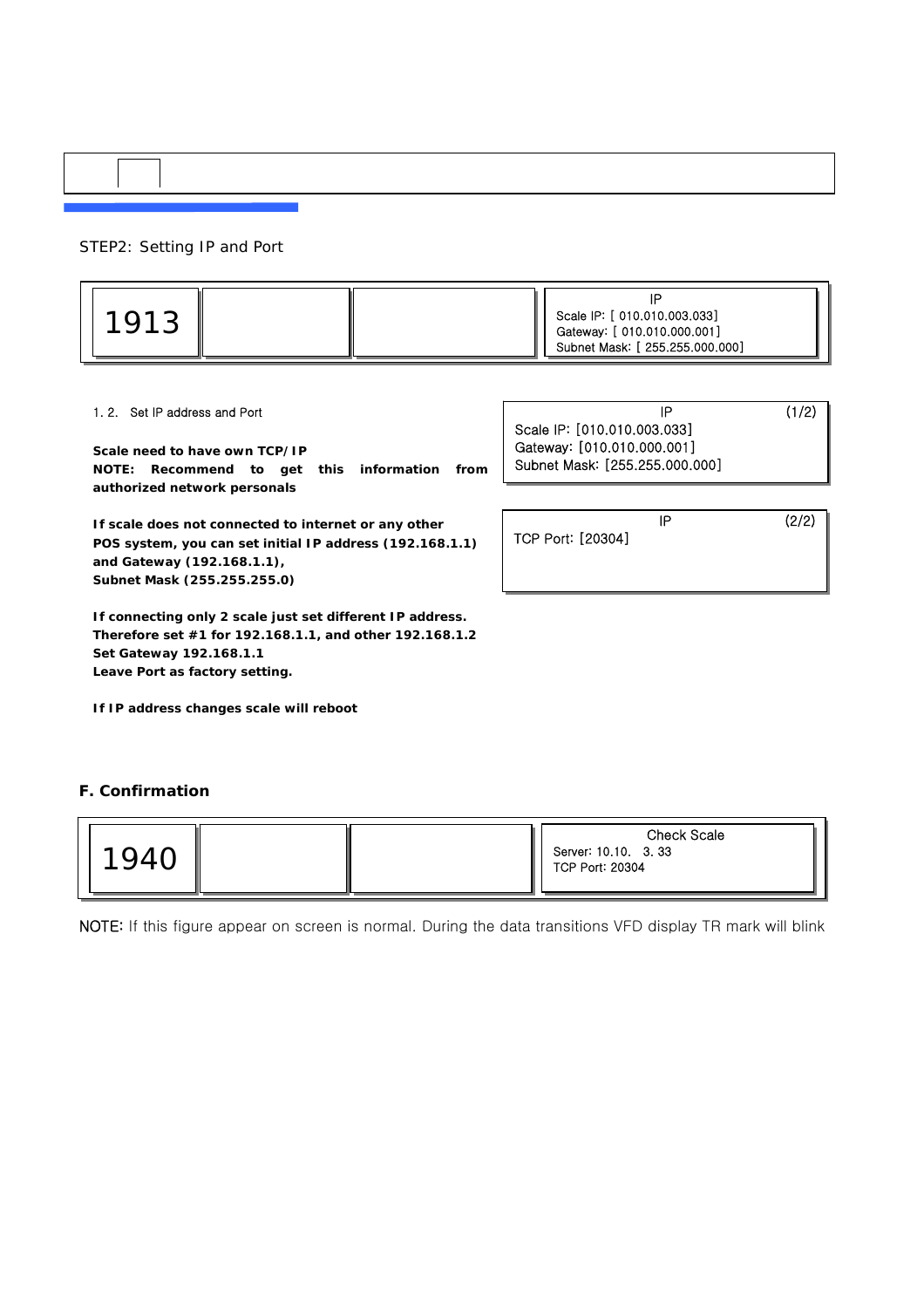### 2.2.2. Floating Clerk (Vender)

#### **A. Feature**

You can set Floating clerk set at MENU 1810, if Sale Mode is [1] REG: Ticket & Floating or [4] REG Label & Floating for Floating Clerk Mode.

**NOTE:** If you operating with only 1 scale there are no need to switch master mode. If not (operating with up to 9) you must set 1 master and others become slave scale.

#### **B. Pre-caution**

Recommend to set MENU 1920 "Allow sale in cont" Trans [Y] which allows making a sale during the data transition more effectively.

**NOTE:** For Master (1)/Slave (8) network up to 9

#### **C. Communication concept diagram**

Set Floating Mode at MENU 1810

Set Master or Slave at MENU 1911

- Set IP address at MENU 1913
	- Follow next step Slave Floating Mode.

Set Remote IP at MENU 1914



#### **D. Before setting the network**

- Master: reference 2.2.3
- Slave: reference 2.2.3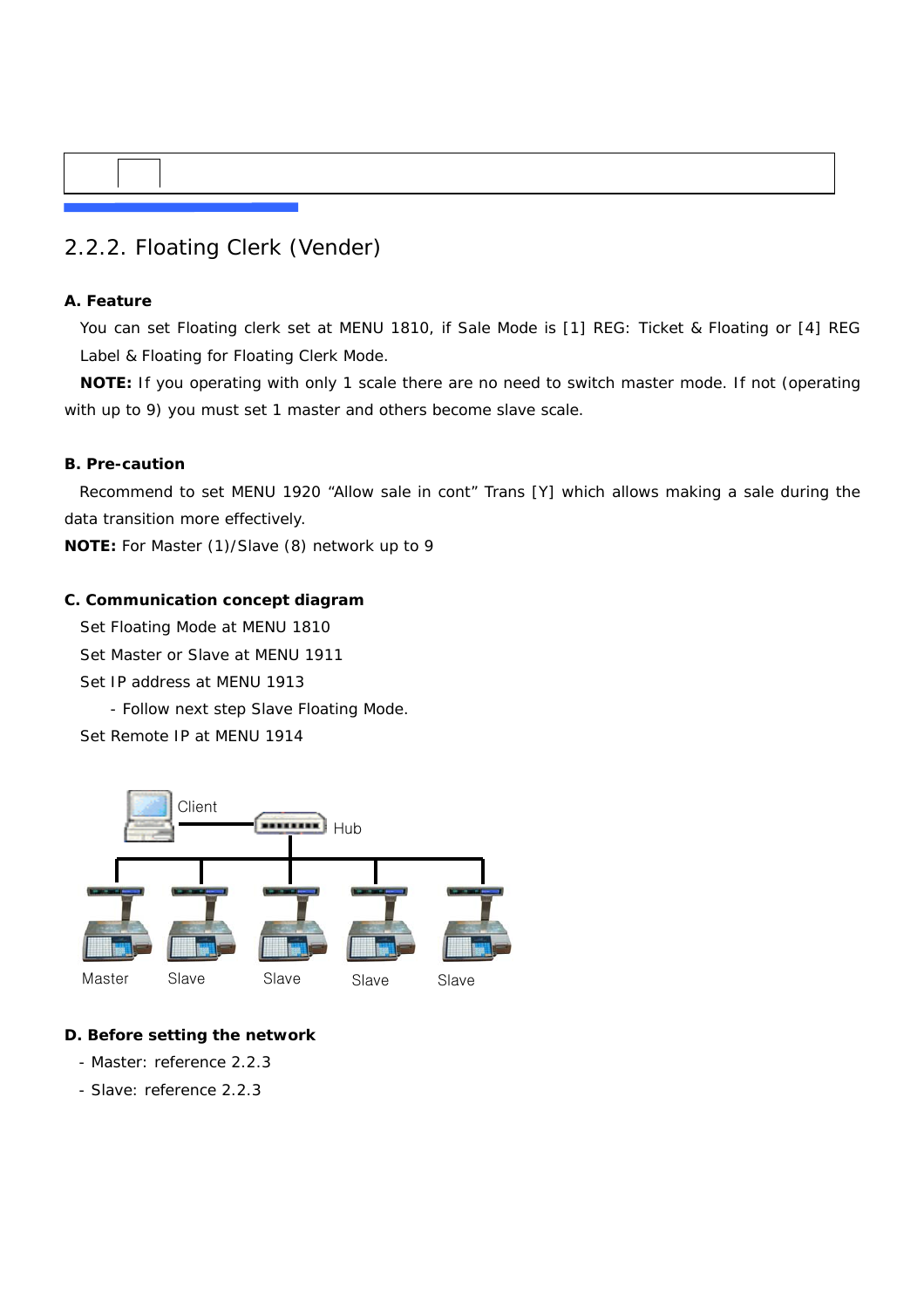#### **E. Configuration**

This section explains how to configure master scale and slave scale(s).

The following is an example of configuring of master and 2 slave scales.

- Set Master scale as followings;
	- − IP: 192.168.1.1
	- − Gateway: 192.168.1.1
	- − Subnet Mask: 255.255.255.0
- Set master scale number to 1 (The master scale number may be any of 1~99 and it must be different from slave scale number).
- Set 1st slave scale as followings;
	- − IP: 192.168.1.2
	- − Scale Number: 2
- Set 2nd slave scale as followings;
- − IP: 192.168.1.3
- − Scale Number: 3

#### **E.1. How to configure Master Scale**

STEP1: Select one of "Floating Modes" in Sale Mode.



There are two Floating clerk Modes.

Selecting [1] is to use Ticket and Floating mode. Selecting [4] is to use Label and Floating mode.

**SALE MODE Select Sale Mode : [1] REG: Ticket & Floating**

Now, select [1] in this case.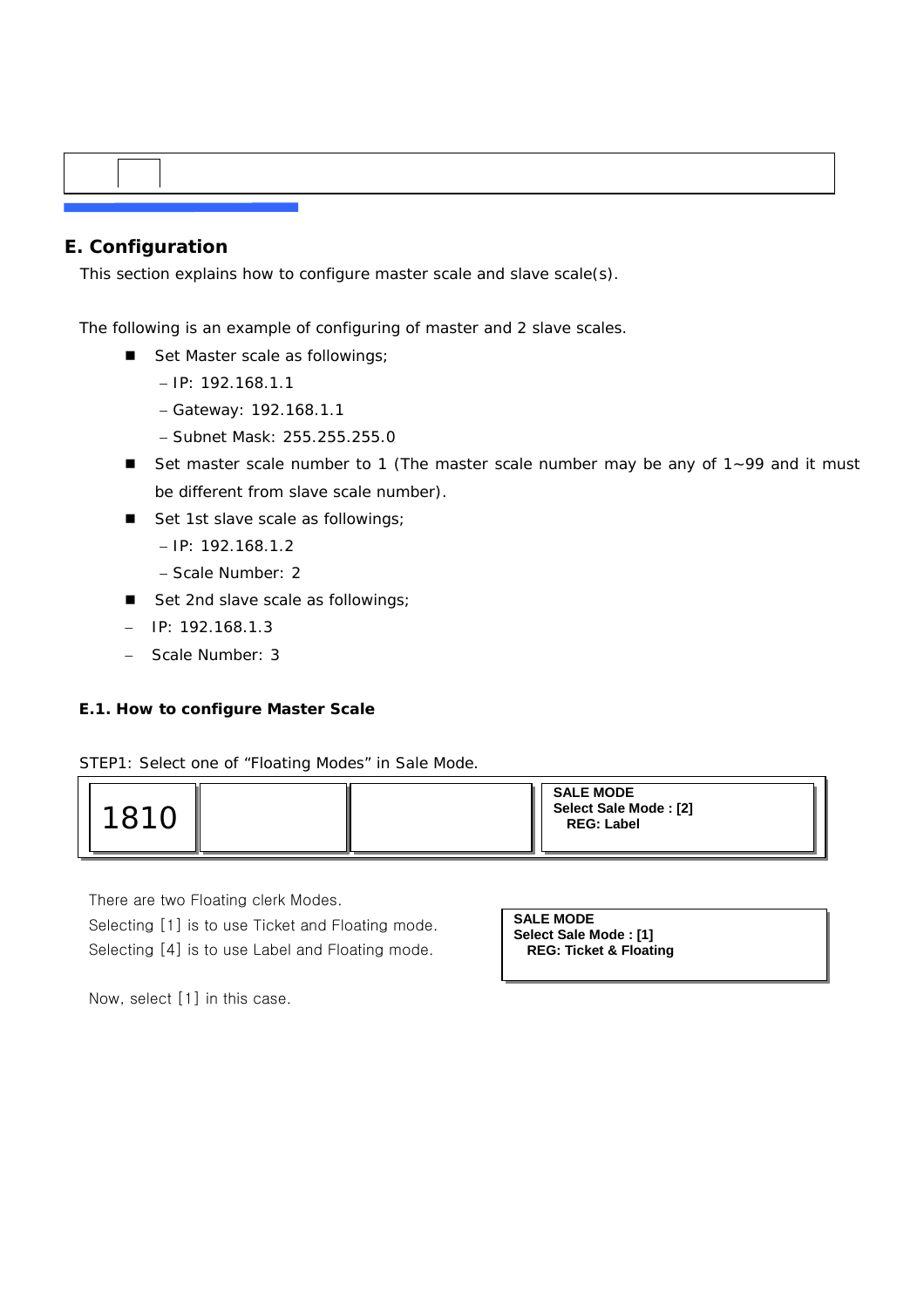#### STEP2: Select service type as master

**There are three service types;** 

- [1] 1. Master
- [2] 2. Slave
- [3] 3. Network
- **NOTE: The scale number may be any of 1~99.** 
	- **Do not set Master scale number must not mach with slave scale number**
- Ex) Scale  $No = 1$

Service Type  $(0-3) = 1$ 

Select [1] 1. Master as a service type

#### **STEP3: IP set-up**

|--|

**Scale need to have own TCP/IP for each. NOTE: Recommend to get this information from authorized network personals** 

**If scale does not connected to internet or any other POS system, you can set initial IP address (192.168.1.1) Gateway (192.168.1.1), Subnet Mask (255.255.255.0)** 

**Set Service Type as Master mode** 

**If IP address changes scale will reboot**

 $IP$  (1/2) Scale IP: [ 010.010.003.033] Gateway: [ 010.010.000.001] Subnet Mask: [ 255.255.000.000]

TCP Port: [ 20304]

 $IP$  (2/2)

SERVICE TYPE

Scale No. : [ 1] Service Type (0-3): [1] 1. Master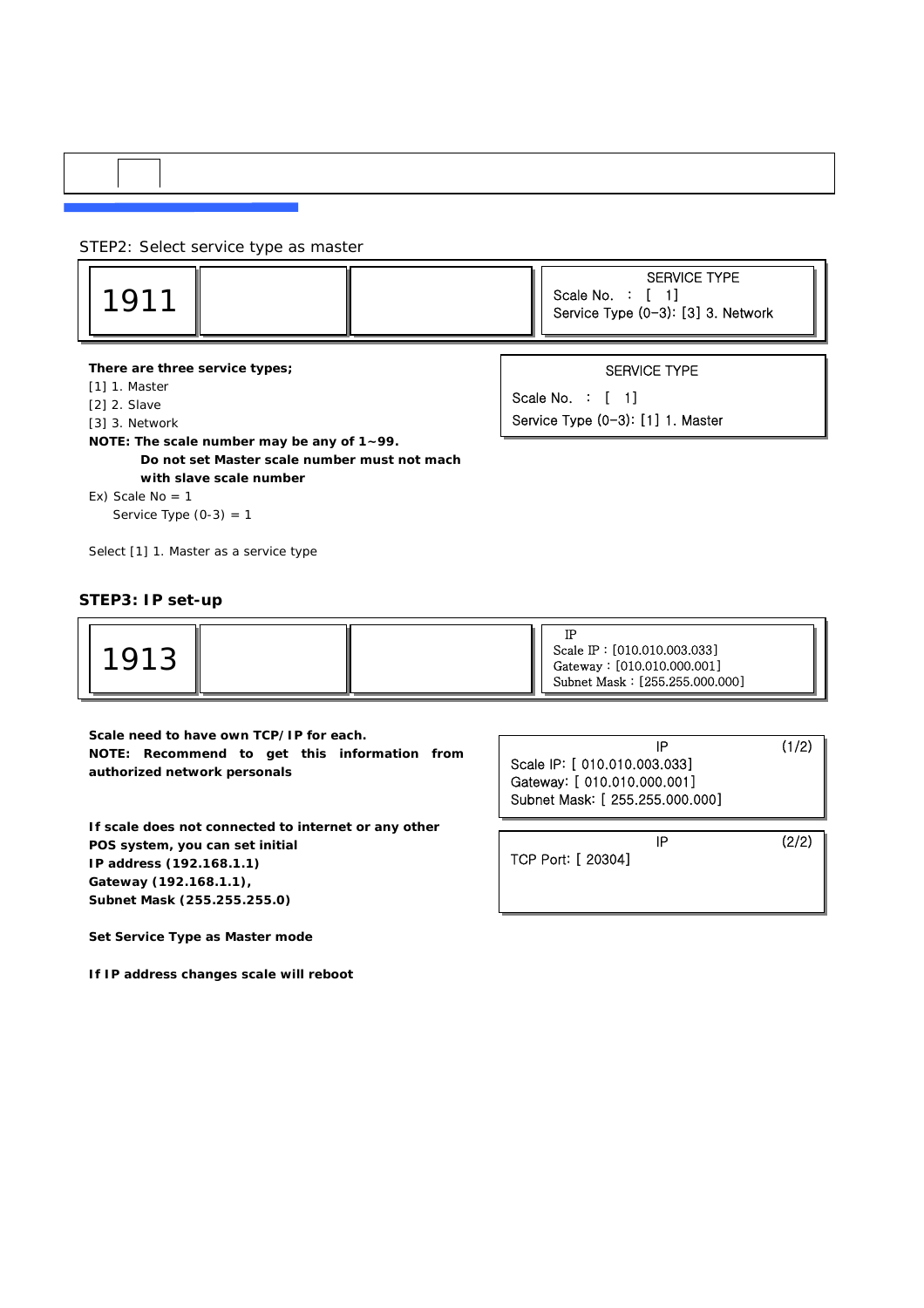#### **E.2. Setting first Slave scale**

STEP1: Set Scale as Floating clerk Mode

| 1810 |  | <b>SALE MODE</b><br>Select Sale Mode: [2]<br><b>REG: Label</b> |
|------|--|----------------------------------------------------------------|
|      |  |                                                                |

1. Set scale Floating Mode

You can select Floating Mode in 1 of 2 kinds [1] Is allowing Ticket printing in Floating mode [4] is allowing Label printing in Floating mode For example, select [1] as Ticket printing

| <b>SALE MODE</b>                  |
|-----------------------------------|
| Select Sale Mode: [1]             |
| <b>REG: Ticket &amp; Floating</b> |

#### **STEP2: Setting Network Service Type**

| 191 |  | <b>SERVICE TYPE</b><br>Scale No. :<br>Service Type (0-3): [3] 3. Server |
|-----|--|-------------------------------------------------------------------------|
|     |  |                                                                         |

#### 2. Setting Slave Scale

You can set Scale No. up to 1~ 10 values for purpose of differentiate scale in network. Therefore do not use same number for master or slave.

**NOTE:** You can set Scale No up to 1~99 but in Master / slave setting mode limit available scale number up to 1~10.

Ex) Scale No = 2 Service Type  $(0-3) = 2$ 

Set Service Type as Slave

SERVICE TYPE

Scale No. : [ 2] Service Type (0-3): [2] 2. Slave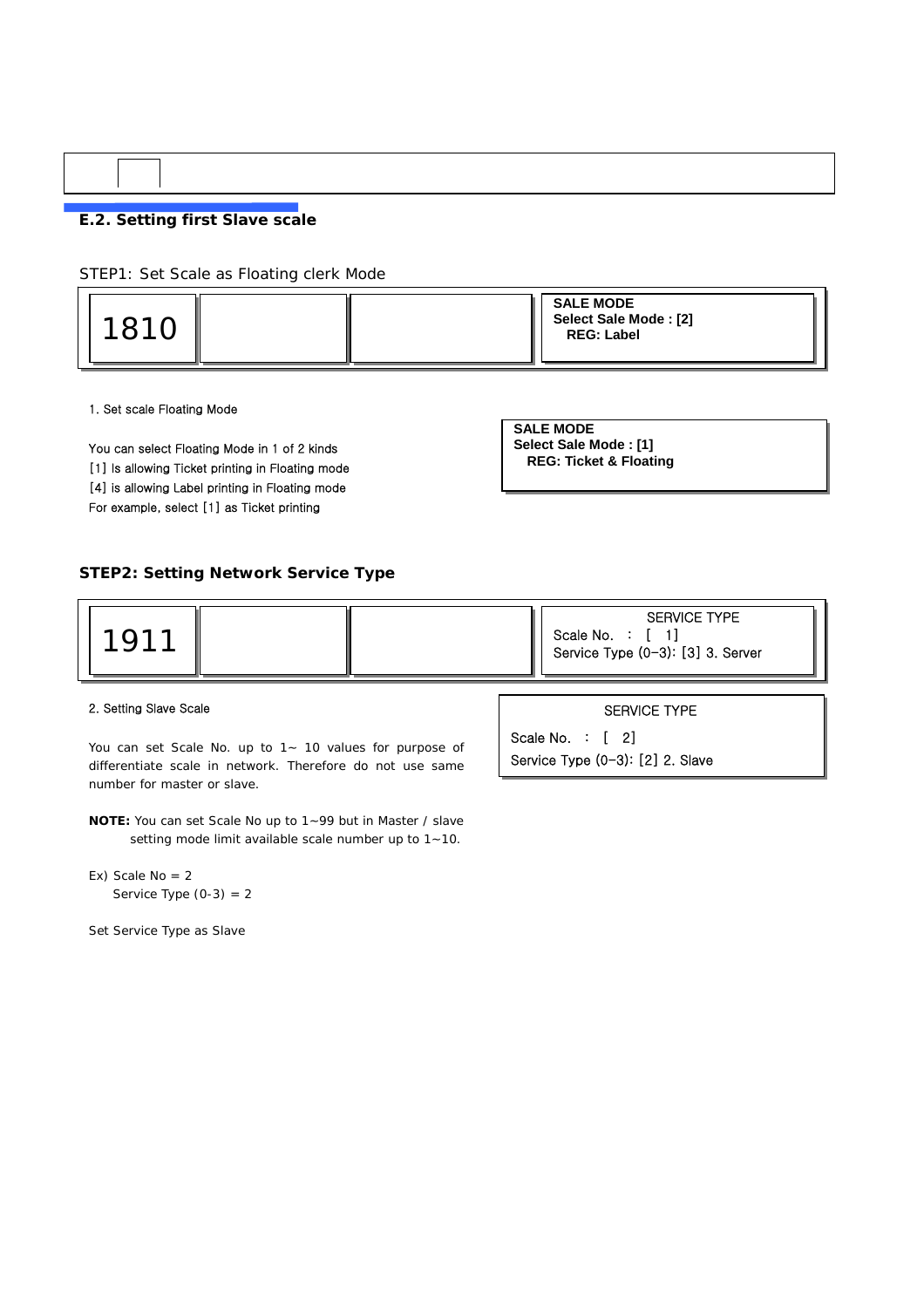#### **STEP3: Set IP address**

| ч |  |  | Scale IP: [ 010.010.003.033]<br>Gateway: [ 010.010.000.001]<br>Subnet Mask: [ 255.255.000.000] |
|---|--|--|------------------------------------------------------------------------------------------------|
|---|--|--|------------------------------------------------------------------------------------------------|

#### 3. Set IP address and Port

You can set Scale No. up to 1~10 value for purpose of differentiate scale in network. Therefore do not use same number for master or slave.

Ex) Set IP as 192.168.1.2

**Scale will restart when IP address been reset**

| IP                              | (1/2) |
|---------------------------------|-------|
| Scale IP: [ 192.168.001.002]    |       |
| Gateway: [ 192.168.001.001]     |       |
| Subnet Mask: [ 255.255.255.000] |       |

TCP Port: [ 20304]

IP (2/2)

#### **STEP4: Set Remote IP**



#### Setting Remote IP

Remote IP is Master scale's IP address.

**NOTE:** Every slave scale need to input remote IP, order to get newest information form master scale

Input Remote IP 192.168.1.1 Input TCP Port 20304

REMOTE IP Remote IP : [192.168.001.001] TCP Port [20304]

#### **E.3. Setting second Slave and others**

Repeat slave scale setting except, set scale number as 3 and IP address 192.168.1.3

**NOTE:** Get a note of scale location and IP address for A/S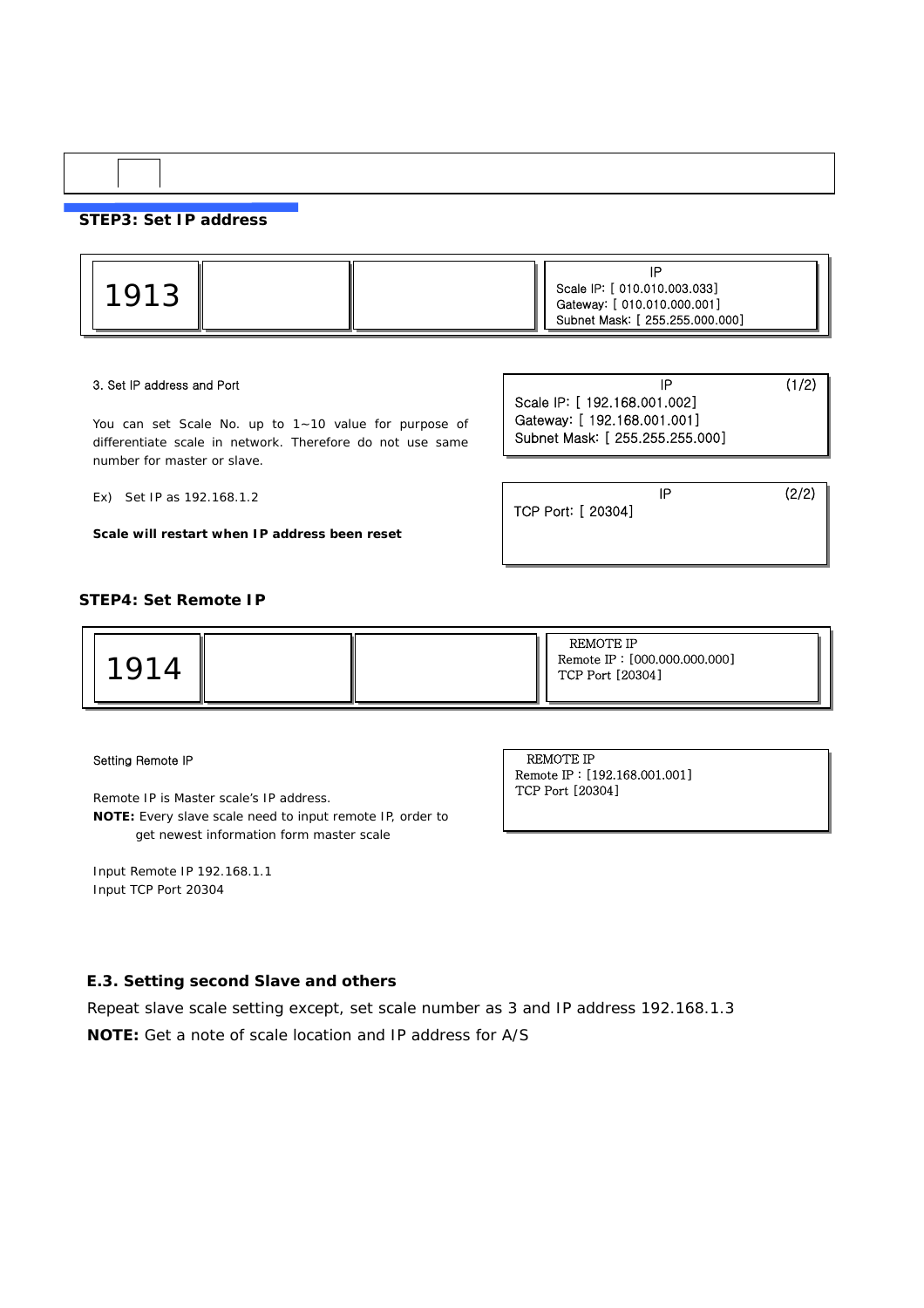### 2.3. Wireless LAN

CL5000 Series supports Wireless LAN

<Use of wireless network terms>

SSID (Service Set Identifier): Name of Access Point (wireless HUB)

WEP (wired equivalent privacy): You can set Password of accessing network. This password can use up to 4 passwords for different purpose. You need to set WEP Key (password) and it can be decoded in 64 or 128bit.

NOTE: CL5000 can set 4 different WEP key

#### A. Setting wireless LAN



1. CAS\_RND

[TEST]=Rescan, [0-3]=Select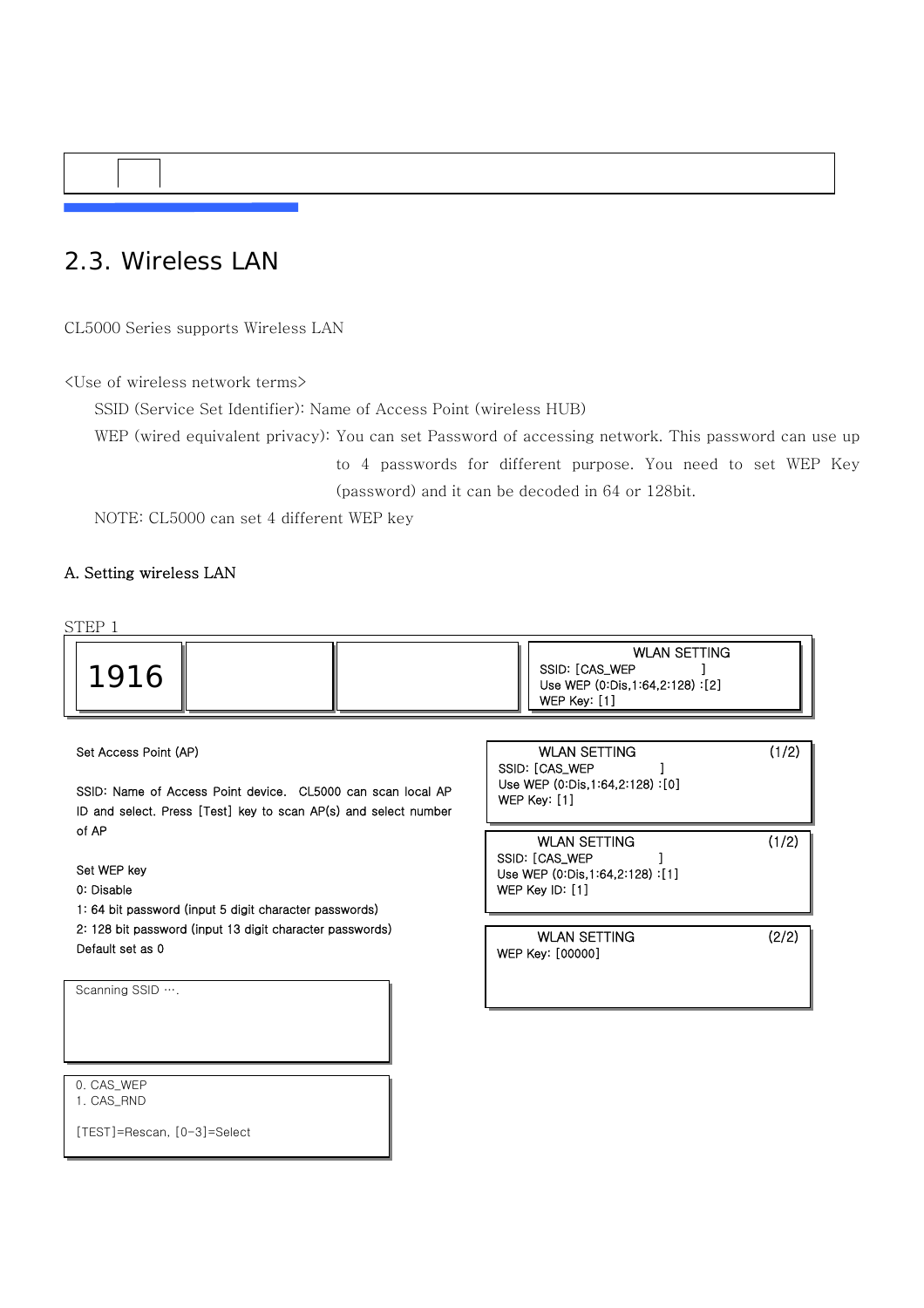## **3. Application**

### 3.1. Time Synchronize

Step 1: Set Remote IP

Set remote IP of master scale for PLU downloading

NOTE: If you want to locate certain scale that needs downloaded input that IP address.

| ◡ | REMOTE IP<br>Remote IP: [000.000.000.000]<br>TCP Port [20304] |
|---|---------------------------------------------------------------|
|---|---------------------------------------------------------------|

#### Setting Remote IP

Remote IP: master scale's IP address

```
Ex) 
Set Remote IP as 192.168.1.1 
Set TCP Port 20304
```
REMOTE IP Remote IP : [192.168.001.001] TCP Port [20304]

Step: Setting Application



Set Time Sync from server [Y] and save

After setting remote IP scale will rest at automatically and new IP address will be applied.

The time will be set automatically according to the master scale.

| <b>APPLICATION</b>                | (1/3) |
|-----------------------------------|-------|
| Time sync from Server: [Y]        |       |
| Delete PLU Sync from Server: [N]  |       |
| Discount Sync from Server $: [N]$ |       |
|                                   |       |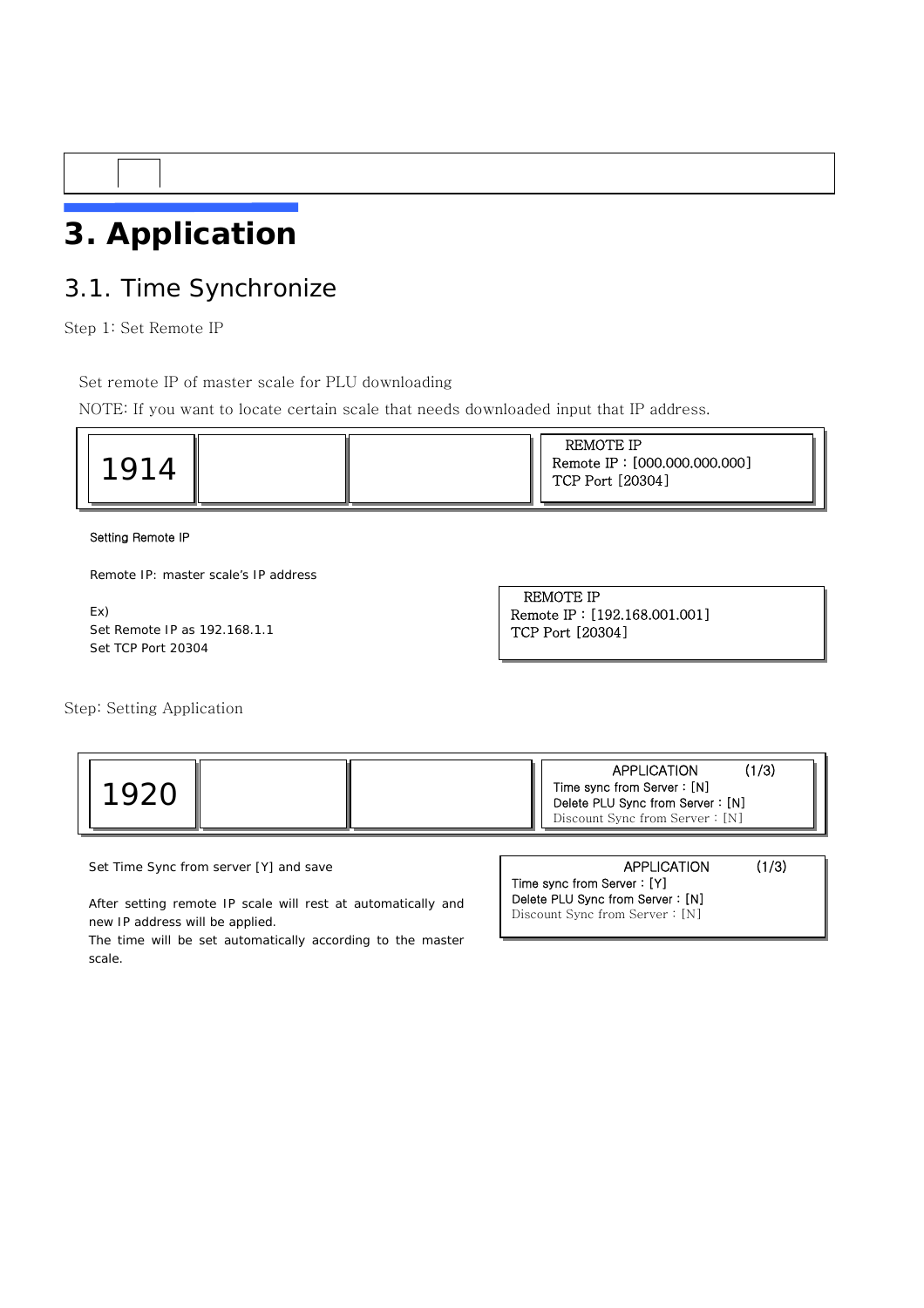### 3.2. Remote Call PLU

Step 1: Set Remote IP

Set master scale's IP address for Remote call PLU



Setting Remote IP

Remote IP: master scale's IP address

Ex) Set Remote IP as 192.168.1.1 Set TCP Port 20304

REMOTE IP Remote IP : [192.168.001.001] TCP Port [20304]

Step 2: Setting sync application



|  | <b>APPLICATION</b>                                                                   | (2/3) |
|--|--------------------------------------------------------------------------------------|-------|
|  | Buzzer on Network Err [N]<br>Allow Sale in Cont. Trans. [N]<br>Send changed PLU: [N] |       |

Set Send changed PLU as [Y]

If you want to call up Discount information from remote IP Set Discount Sync from Server as [Y]

If you want to call up unused PLU information from remote IP scale will know PLU is not exist and start apply onto slave scale automatically.

Set scale Delete PLU sync from Server as [Y]

**NOTE:** After you have set remote IP property. Just a changing master scale will affect the all the slave scales (Report, PLU control, Scroll massage, Time, clerk management.)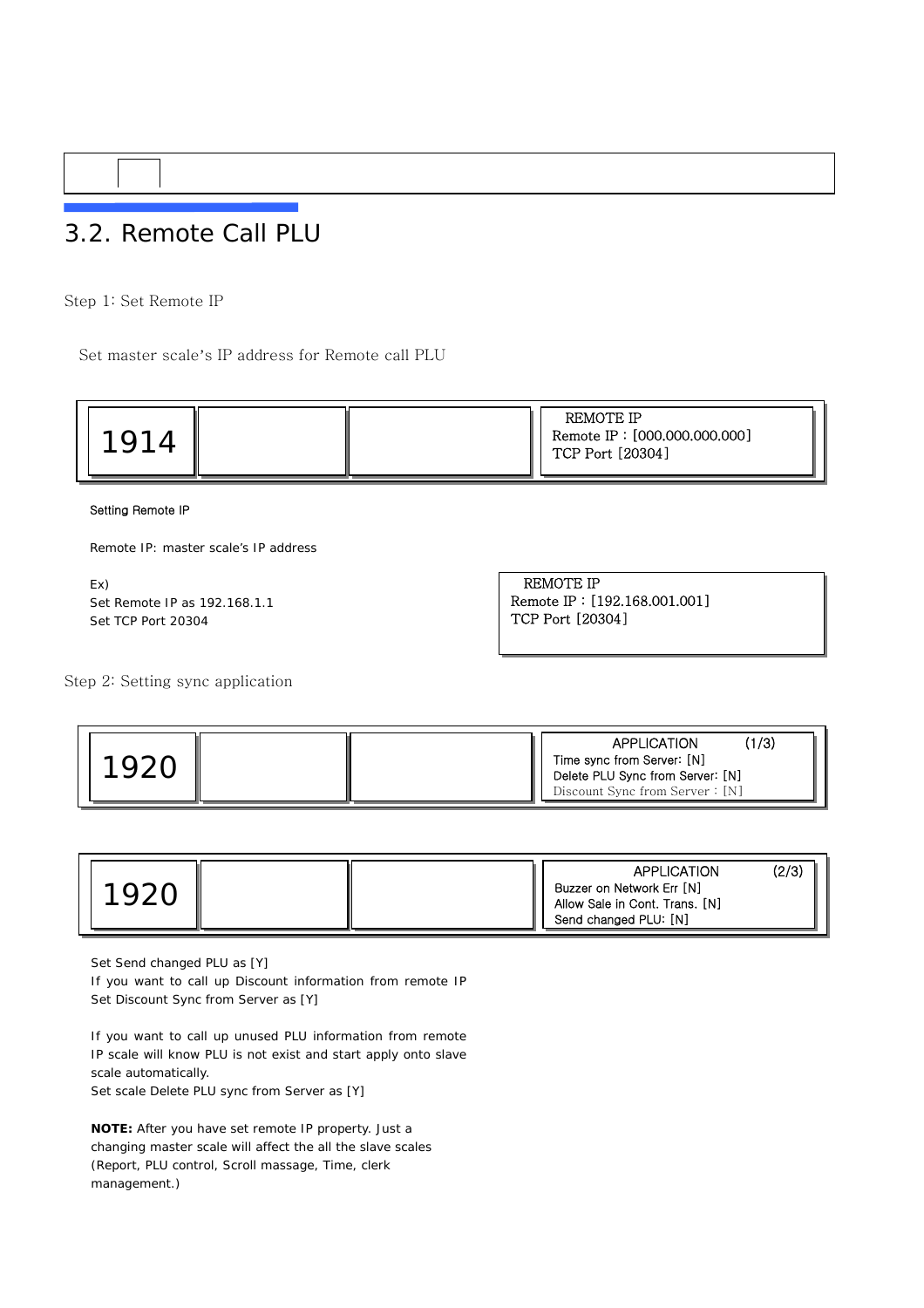### 4. Protocol

#### 4.1. General

CL5000 has Prefix command to calculate data. The "C" has debug command. Network protocol has 4 types of command structure to operate.



" $R'' = Read$ , " $W'' = Write$ , " $C'' = Command$ , "I" =Information

#### Error command???

When Data transmitting the Checksum Error, and resending error massage to confirm;

EX) "Read" command requesting the data

R<xx>:E<error code><0x0a>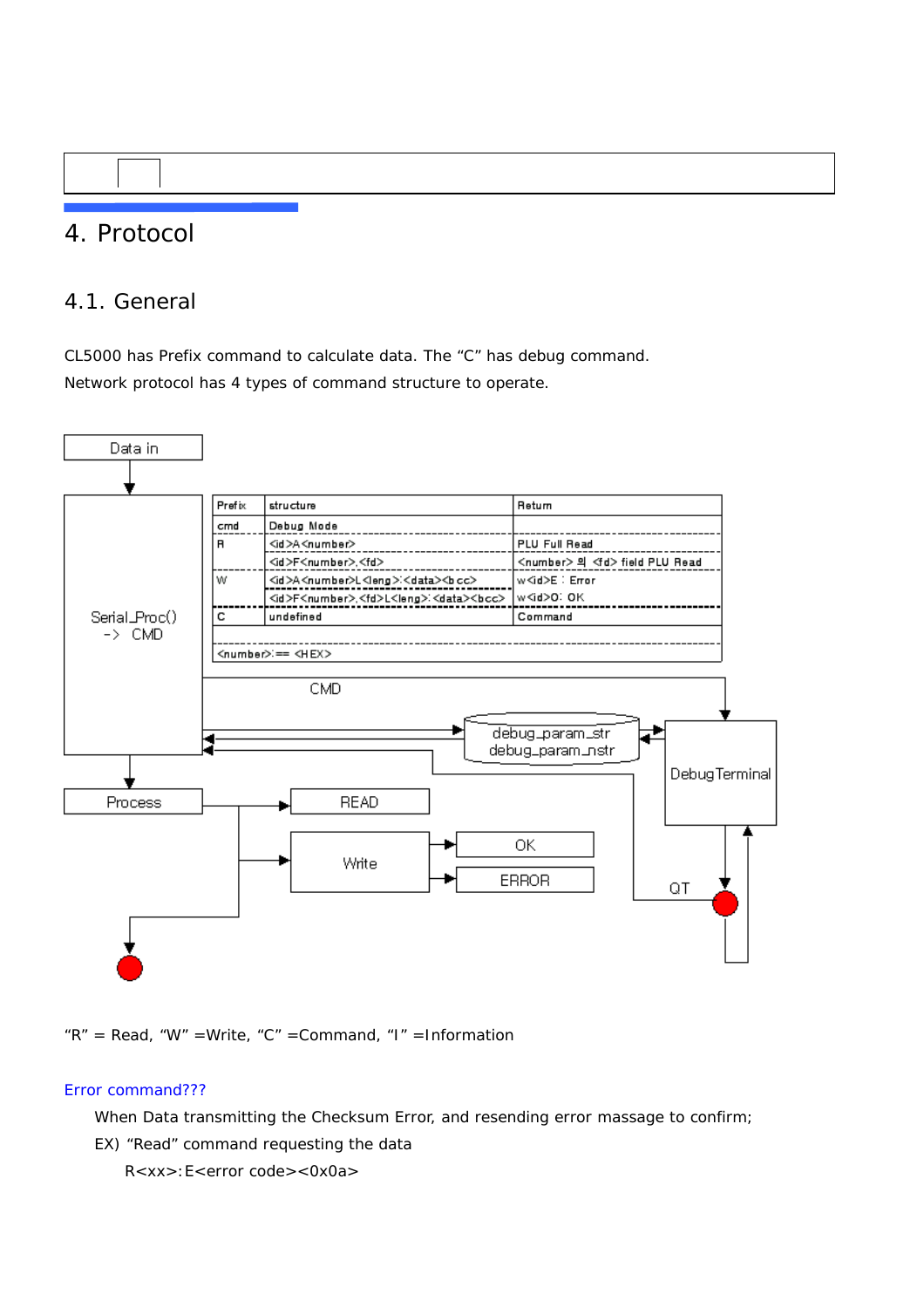#### Write command:

EX) W<xx>:E<error code><0x0a>

Error code table

| Read    | 80        | Range Overflow                        |
|---------|-----------|---------------------------------------|
|         | 81        | Access Deny                           |
|         | 82        | Mismach Receive Data or Invalid Value |
|         | 84        | No Command                            |
| Command | 77        | Label Reload완료                        |
| Result  | 45        | Delete 할 PLU 없음                       |
| Write   |           |                                       |
|         |           |                                       |
|         |           |                                       |
|         | <b>FE</b> | Check sum Error                       |

Scale transmit data can have following "W" command

Scale  $ID$  " $^{\wedge}$  = < scale id >." Department ID : "\*=<department id>." Ethernet IP : "\$=0." Ethernet IP : "&=<ipaddress>" TCP Port : "@=4F50."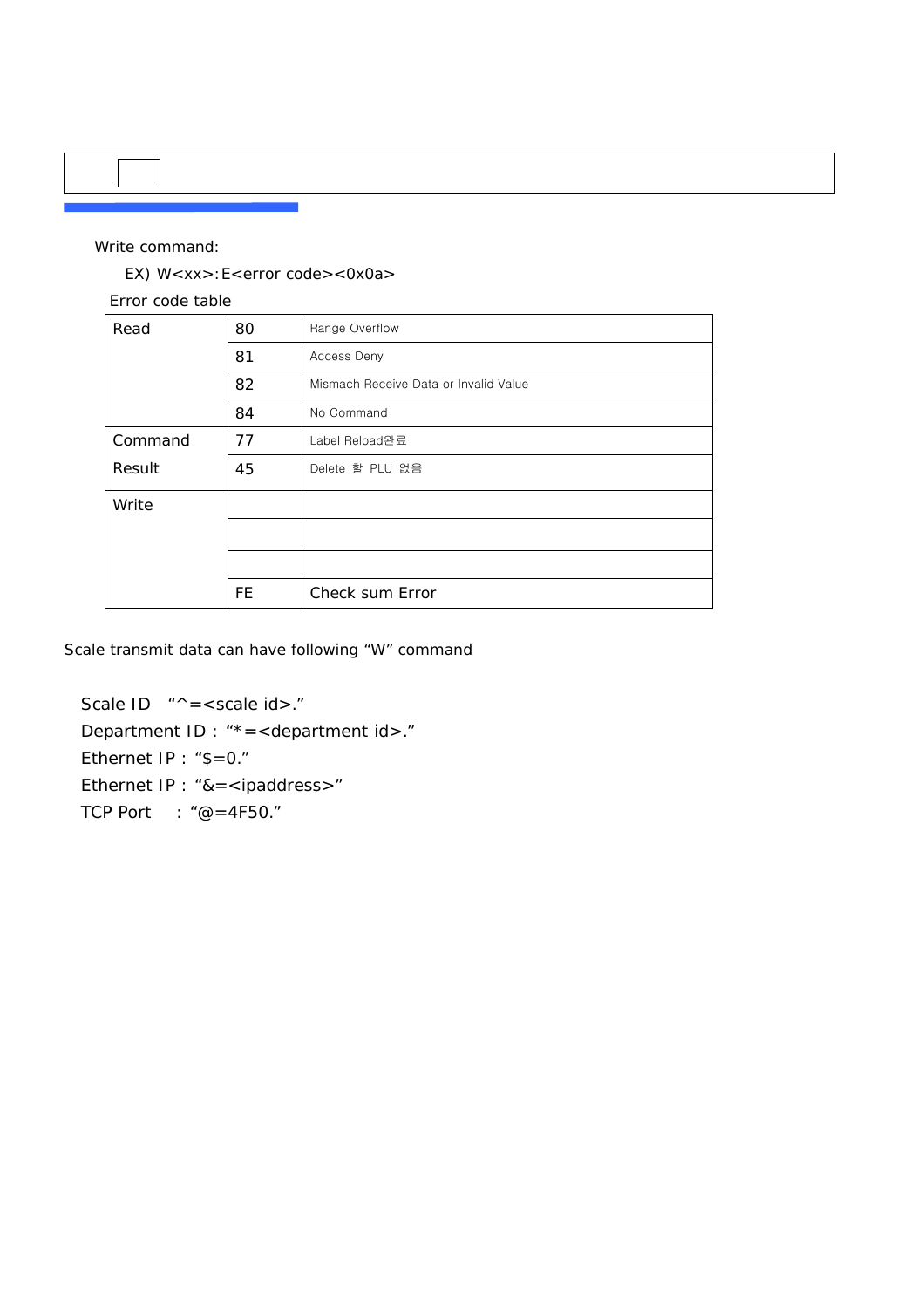### 4.2. PLU (Price Look up)

¾ Download

```
W02A<pluno>,<deptno>L<data blocks size>:<data blocks><bcc> 
<data blocks> := <data block><data block>…. 
<data block> := "F="<ptype>.<stype>,<data size>:<data>
```
Description:

 "ptype" has following value; For PLU No apply "F=02.04:<B1><B2><B3><b4>" format EX) PLU No is 1000 <B1> Ox03 binary value <B2> 0xE8 binary value  $<$ B3>,  $<$ B4> = 0

<data> composed with 4byte

| Name               | ptype          | Stype | Size           |
|--------------------|----------------|-------|----------------|
| Department         | 1              | W     | 2              |
| <b>PLU No</b>      | $\overline{2}$ | L     | $\overline{4}$ |
| <b>PLU Type</b>    | $\overline{4}$ | M     | $\overline{1}$ |
| <b>Name</b>        | 10             | S     | 40             |
| Name2              | 30             | S     | 40             |
| Name3              | 31             | S     | 40             |
| Group              | 9              | W     | $\mathbf{2}$   |
| 1st Label ID       | 80             | W     | 2              |
| 2nd Label ID       | 81             | W     | $\mathbf{2}$   |
| Origin             | 55             | W     | $\overline{c}$ |
| Unit Weight        | 5              | B     | $\mathbf{1}$   |
| FixedWeight        | 100            | L     | 4              |
| Currency           | 7              | B     | 1              |
| Prefix             | 3              | S     | $\overline{2}$ |
| <b>ItemCode</b>    | 11             | L     | $\overline{4}$ |
| <b>PCS</b>         | 14             | W     | $\overline{2}$ |
| <b>PCS ID</b>      | 15             | B     | $\mathbf{1}$   |
| <b>Fixed Price</b> | 26             | B     | $\overline{1}$ |
| Price              | 6              | L     | $\overline{4}$ |
| SpecialPrice       | 91             |       | $\overline{4}$ |
| Tax ID             | 8              | B     | 1              |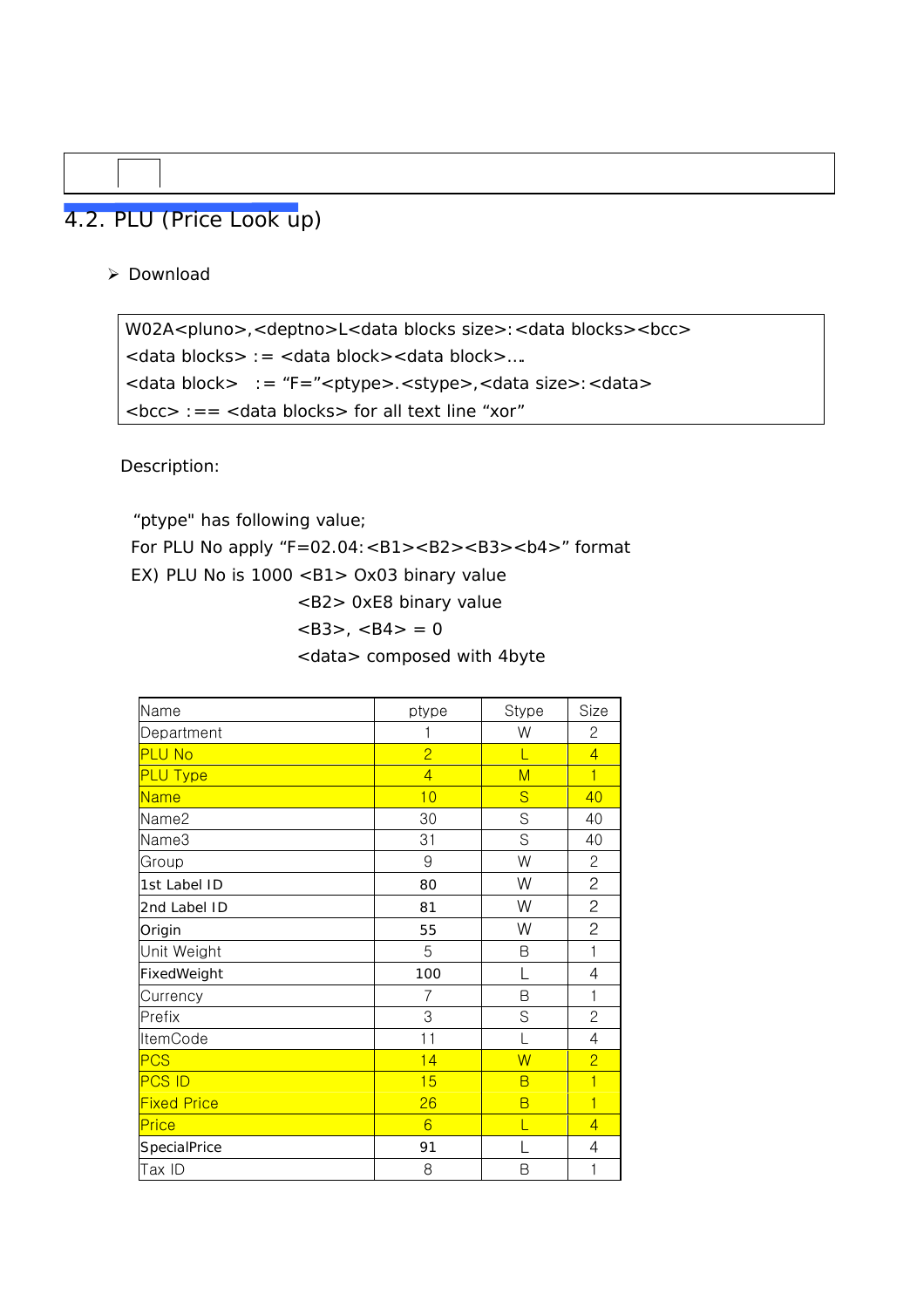| $\mathbf{I}$   |    |                |                |
|----------------|----|----------------|----------------|
| <u>Tare</u>    | 13 | L              | $\overline{4}$ |
| Tare ID        | 12 | $\overline{B}$ | $\overline{1}$ |
| %Tare          | 24 | W              | $\overline{c}$ |
| Tare % limit   | 23 | W              | $\overline{c}$ |
| Barcode ID     | 85 | W              | $\overline{c}$ |
| ProducedDate   | 20 | W              | $\overline{2}$ |
| Packed Date    | 18 | W              | $\overline{2}$ |
| Packed Time    | 19 | Β              | $\mathbf{1}$   |
| Sell By Date   | 16 | L              | $\overline{4}$ |
| Sell By Time   | 17 | B              | 1              |
| CookByDate     | 22 | W              | $\overline{c}$ |
| Ingredient     | 25 | W              | $\overline{c}$ |
| Traceability   | 35 | W              | $\overline{c}$ |
| <b>Bonus</b>   | 50 | W              | $\overline{c}$ |
| NutriFact ID   | 70 | W              | $\overline{c}$ |
| LabelMsg       | 90 | B              | $\mathbf{1}$   |
| Reference Dept | 71 | W              | $\overline{c}$ |
| Reference PLU  | 69 | L              | 4              |
| Coupled Dept   | 64 | W              | $\overline{c}$ |
| Coupled PLU    | 68 | L              | 4              |
| # of LinkPLU   | 60 | B              | $\mathbf 1$    |
| Link Dept1     | 61 | W              | $\overline{2}$ |
| Link PLU1      | 65 | L              | 4              |
| Link Dept2     | 62 | W              | $\overline{c}$ |
| Link PLU2      | 66 |                | $\overline{4}$ |

stype can have 'S', 'W', 'L', 'D', 'T','B', value

'S' = text line

'W' = 2byte short Type

- 'L' = 4byte long type
- 'D' = 3byte of date
- 'T' = 3byte of time
- 'B' = 1byte char Type

#### Return

Error : 0x82 = pluno Mismatch

NOTE: PLU mismatch 시 0ㅌ82가 에러메시지로 리턴 됩니다.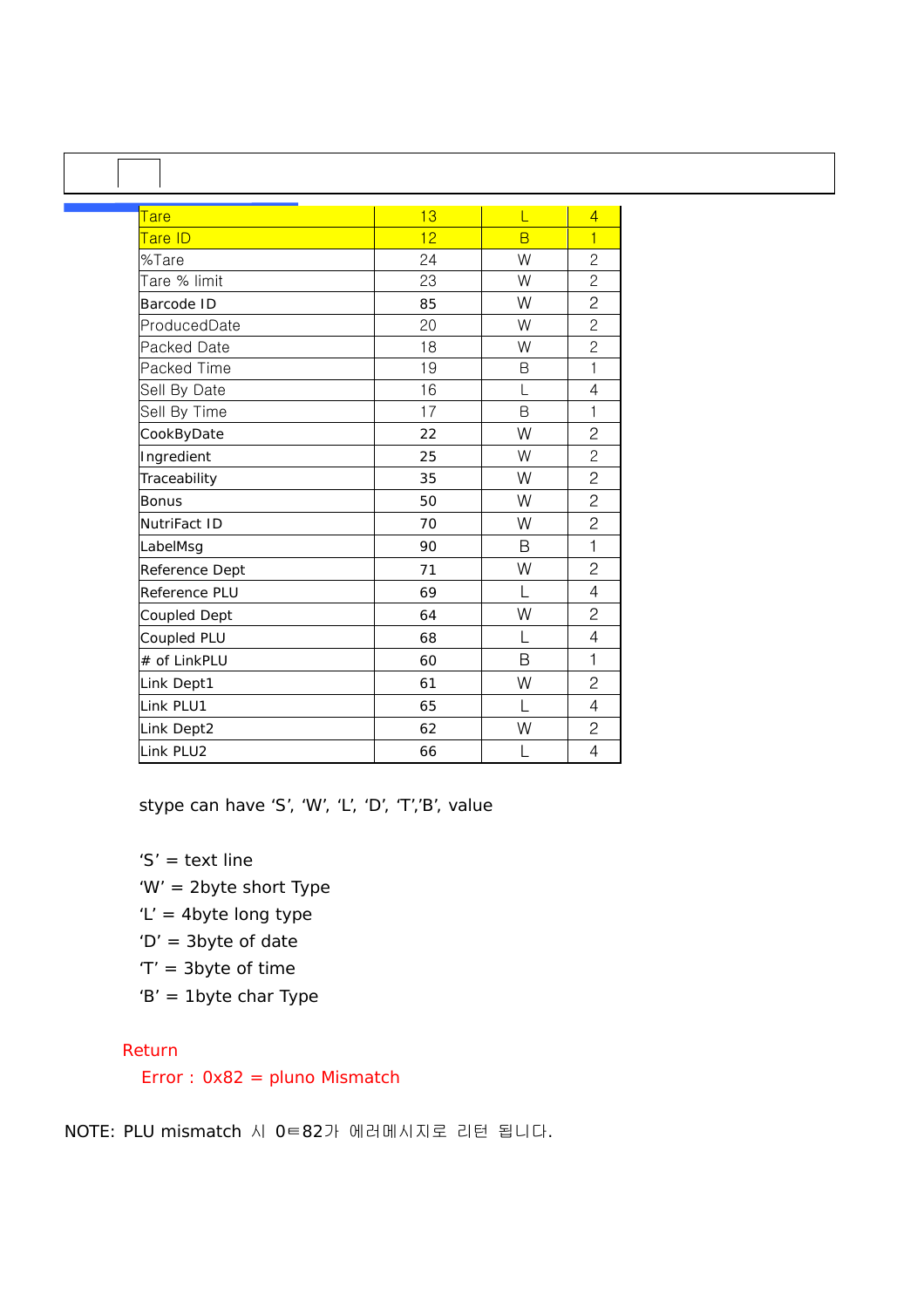¾ Upload

#### **1. Uploading each PLU**

NOTE: You need to know PLU# and department#

| Each PLU Read | R13F <plunumber>,<ptype>&lt;0x0a&gt;</ptype></plunumber> |
|---------------|----------------------------------------------------------|
|               | $\le$ plunumber> :== $\le$ 2byte department number>      |
|               | $<6$ byte plu number >                                   |
|               | $R14F$ < plunumber >, < ptype > < 0x0a >                 |
|               | Scale trasmition                                         |
|               | When PLU has been Updated                                |
|               | Send all Plu Field when Ptype=0                          |
|               | Send specific Plu Field when Ptype!=0                    |

Return:

 R14F command sends the following result W13:051<0x0a>: PLU has been erased or not exist W13:O52<0x0a>: PLU data is already sent For normal data send: send "W02 and scale send back: W02:O01<0x0a>

#### 2. Reading PLU data start to end

NOTE: When scale information is unknown reading PLU data until request info its not exist.

| Reading start   RO2F < nth > , < ptype > < 0x0a > |                  |  |                                                                        |  |  |
|---------------------------------------------------|------------------|--|------------------------------------------------------------------------|--|--|
| ∣ to end                                          |                  |  | $\vert$ <nth> :== &lt;2byte department number&gt; &lt;6 byte nth</nth> |  |  |
|                                                   | $\vert$ number > |  |                                                                        |  |  |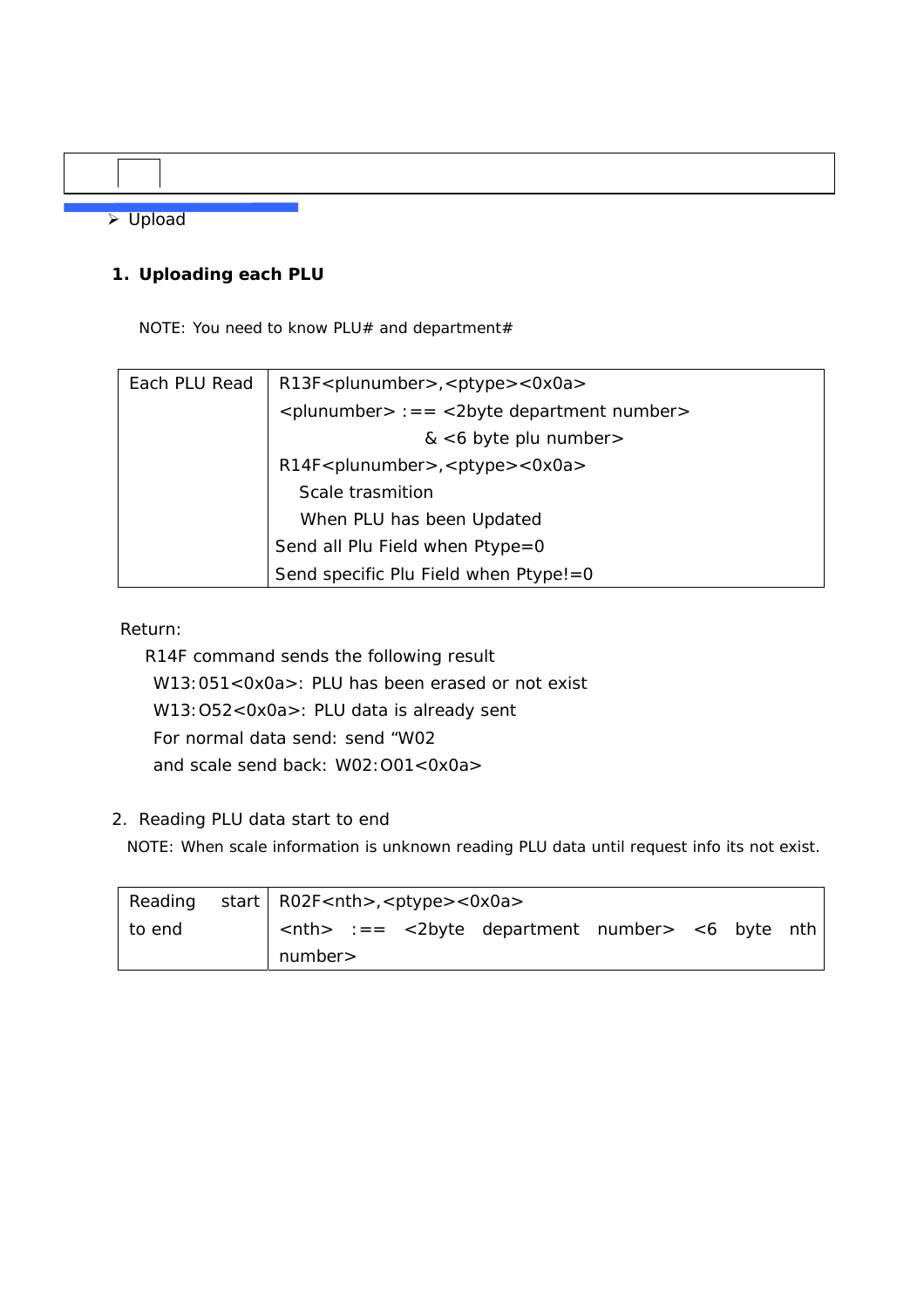#### ¾ Delete

Thre are 3 ways to delete PLUs

m.

1. Delete each PLU

| Send | $C < x x > F13, <$ pluno $> <0x0a>$                                |
|------|--------------------------------------------------------------------|
|      | <pluno> := &lt;2byte Deparment&gt;&lt;6byte plu number&gt;</pluno> |
|      | $deptho = 1, pluno = 16$<br>ex)                                    |
|      | "01000010"                                                         |

#### 2. Delete each Department

| Send | $\vert$ C <xx>F12,<department id="">&lt;0x0a&gt;</department></xx> |
|------|--------------------------------------------------------------------|

Receive :

 $C < XX >$ 

3. Delete all

| All<br>7>A02<0x0a><br><b>181818</b> |
|-------------------------------------|
|-------------------------------------|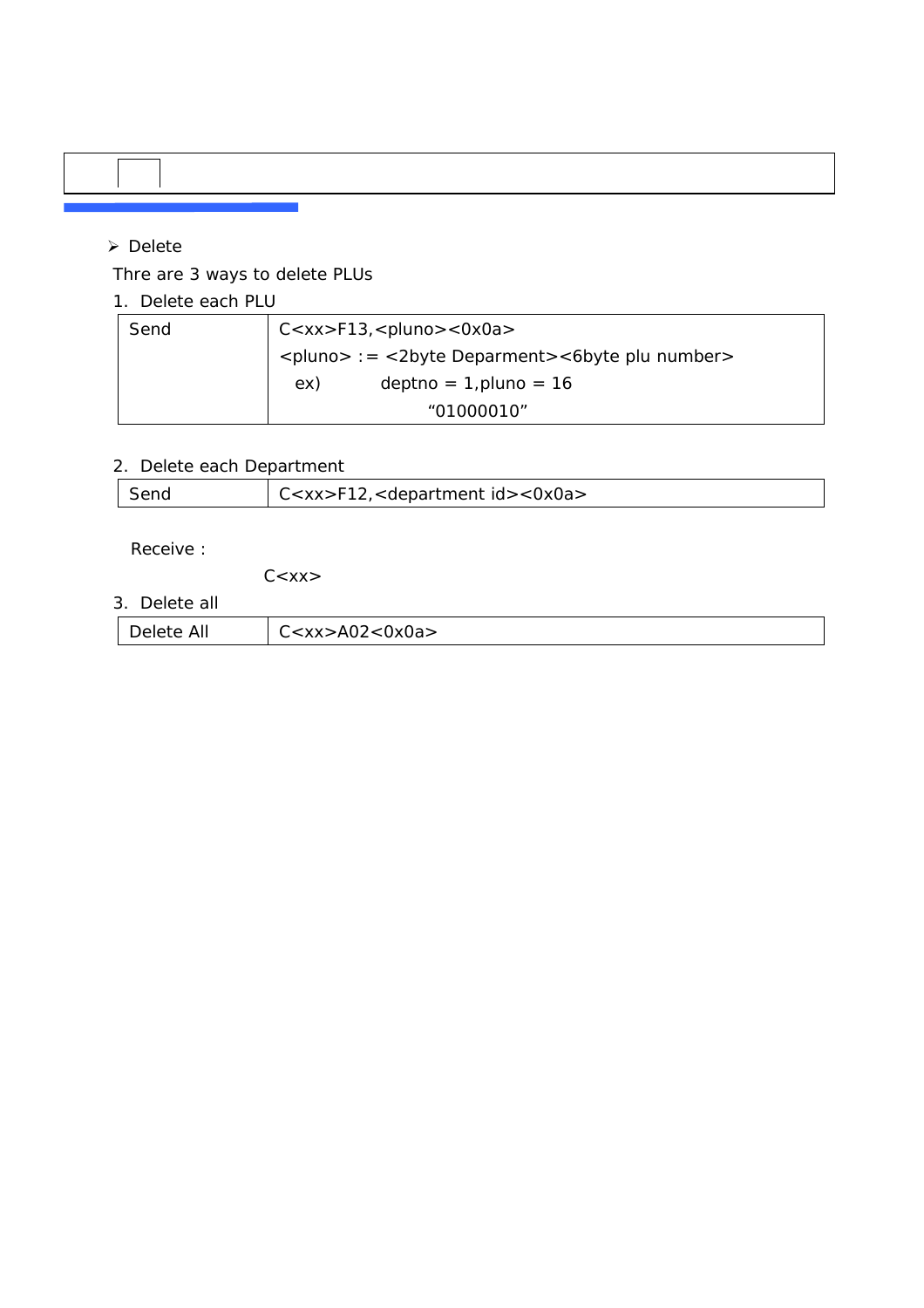### 4.2. Table 1

#### **4.2.1. Department**

 Department is component of name (description) and speed key. You can set up to 5 departments.

#### ¾ Download

W20F01,<id>L<data block size>:<data block> <data block> :==<description><speedkey><error> <description> :== D=<data size>.<data>  $\leq$ speedkey>  $:=$  =  $K = \leq$ data>.  $\langle error \rangle$  :== B= $\langle 0|1 \rangle$ [.]

#### Description

Error Code "B=1." (Do not save when this massage is send) <speedkey> is between 1…5 value of speed key set number

#### Return:

 For normal operation: W20:O00001<0x0a>

```
 For other error
```
W20: O<return code><0x0a>

0x99 : id,part value out of range

0x97 : wrong data

0x96 : error address calculation

or

W20F01,<id>L<data block size>:<data block> In case of Datablock may be B=1.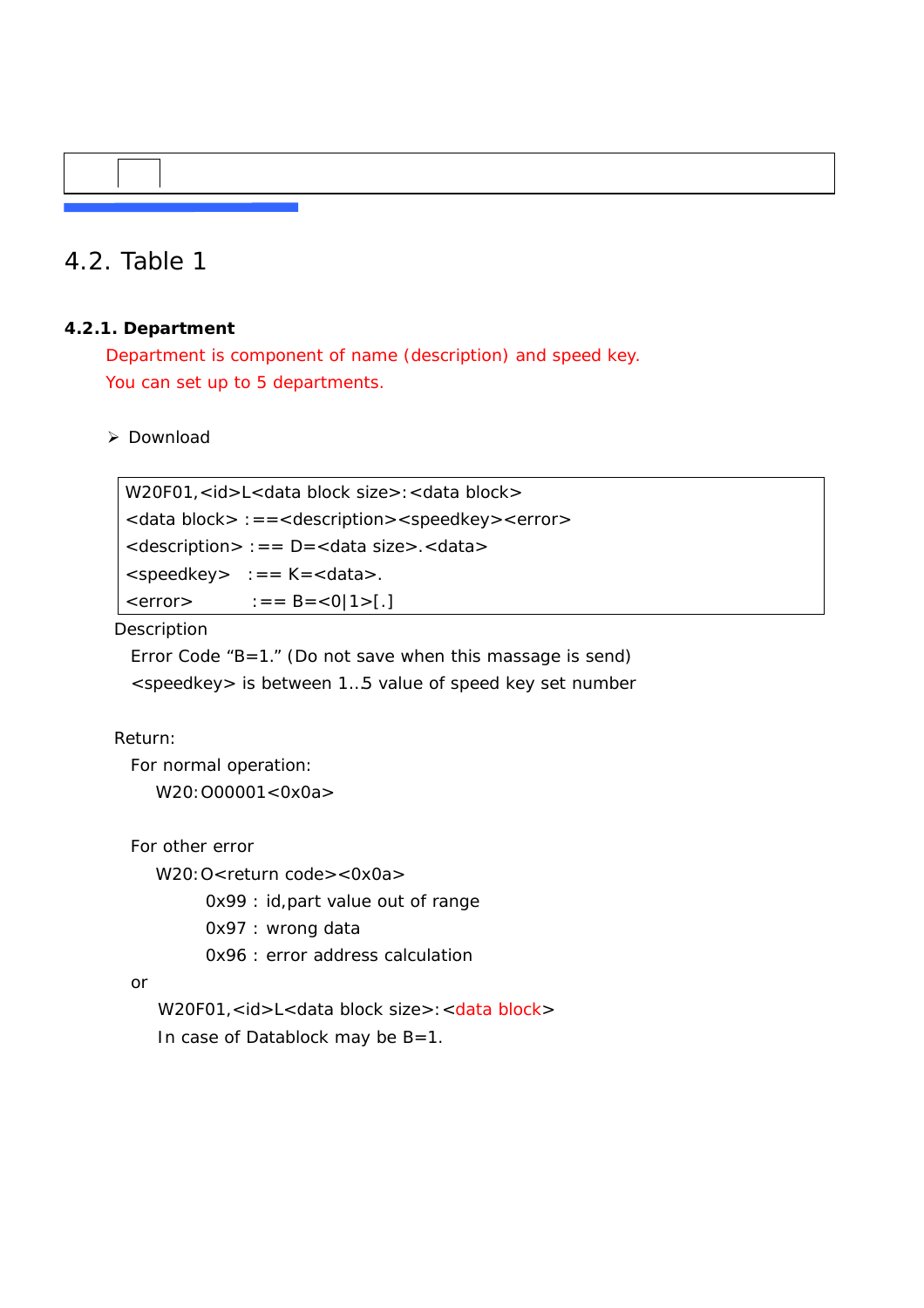#### ¾ Upload

Send R20F01,<id><0x0a> Sequencial Command R21F01,<id><0x0a> <id> :== <hexadecimal value>

R21F01 ... command is when requested  $\langle id \rangle = 1$ " and data is not exist. This is useful for continues uploading to find request <id> and return

#### When Read Error

R<20|21>:E<error code><0x0a>

When Sequencial Command reaches the end, return R21:E99<0x0a> data

#### Receive

Transmit same data as write data

#### ¾ Delete

| Delete ID  | C <xx>F21,01&lt;4 byte department id&gt;&lt;0x0a&gt;</xx> |
|------------|-----------------------------------------------------------|
| Delete All | CCxx > F20,001 < 0x0a >                                   |

#### Description

Department #1 is not allow to delete

You can only change data for minimize operation load

,and Its for protecting other PLU and Table data.

#### Return

C01:O21<0x0a>

Error :

W21:E<error code><0x0a>

0x86 : When you tiring to delete Department #1 (for #1 can be changed not delete) 0x82 : Error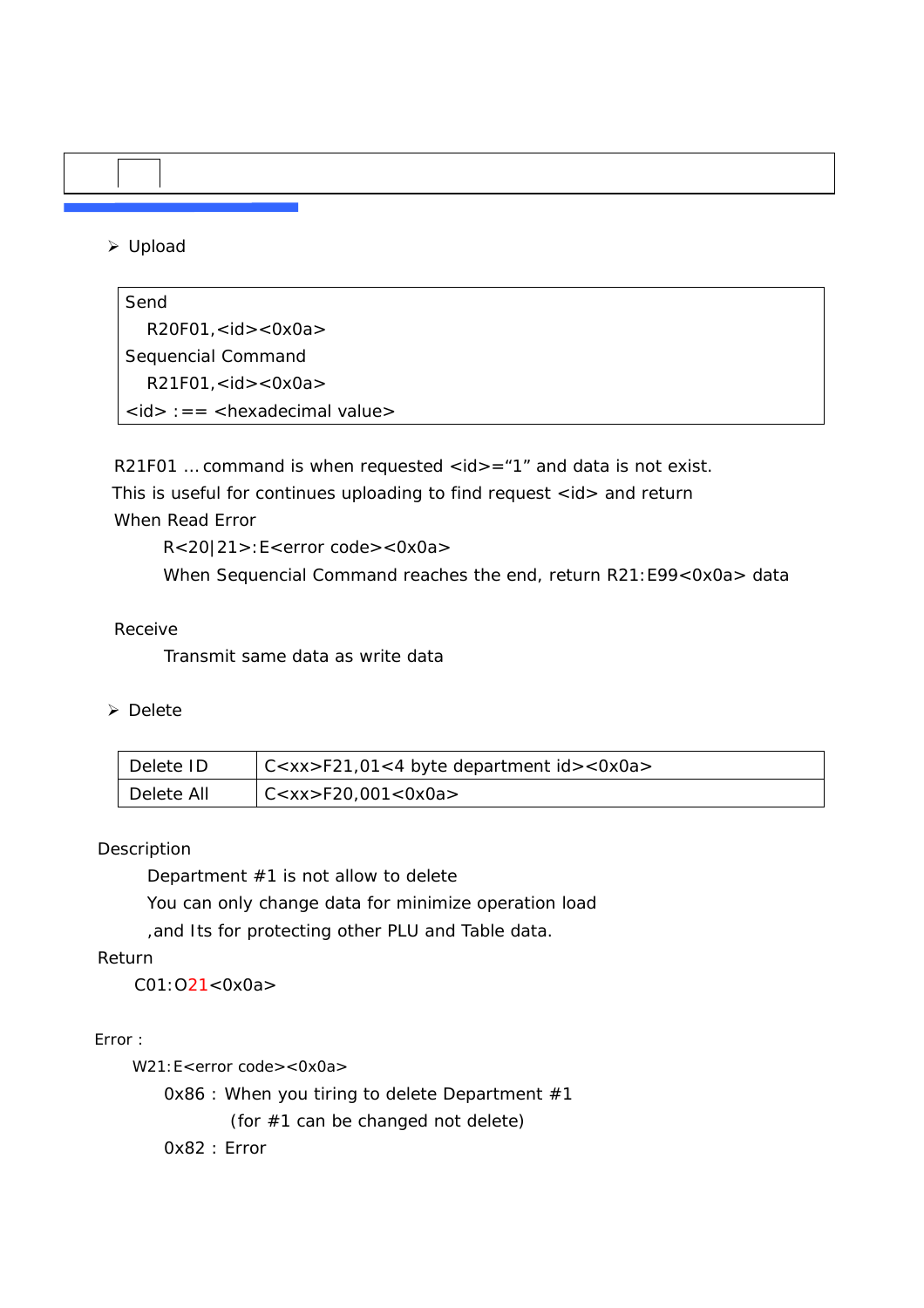#### 4.3.2. Group

 Benifit: Grouped PLUs are useful to make a selective report information. Group is smallist report segment.

#### ¾ Download

W20F02,<id>L<data block size>:<data block> <data block> :==<description><error> <description> :== D=<data size>.<data>  $\langle$  error > : = = B =  $\langle 0|1$  > [.]

#### Return

Reference Department

#### ¾ Upload

```
Send 
  R20F02,<id><0x0a> 
  R21F02,<id><0x0a> 
Receive 
  Same as Write data
```
#### ¾ Delete

| Delete ID  | $ C < x x > F$ 21,02<4 byte group id><0x0a> |
|------------|---------------------------------------------|
| Delete All | C < xx > F20,002 < 0x0a>                    |

#### Description

#### Return

C01:O21<0x0a>

#### **Error :**

W21:E<error code><0x0a> 0x82 : out of range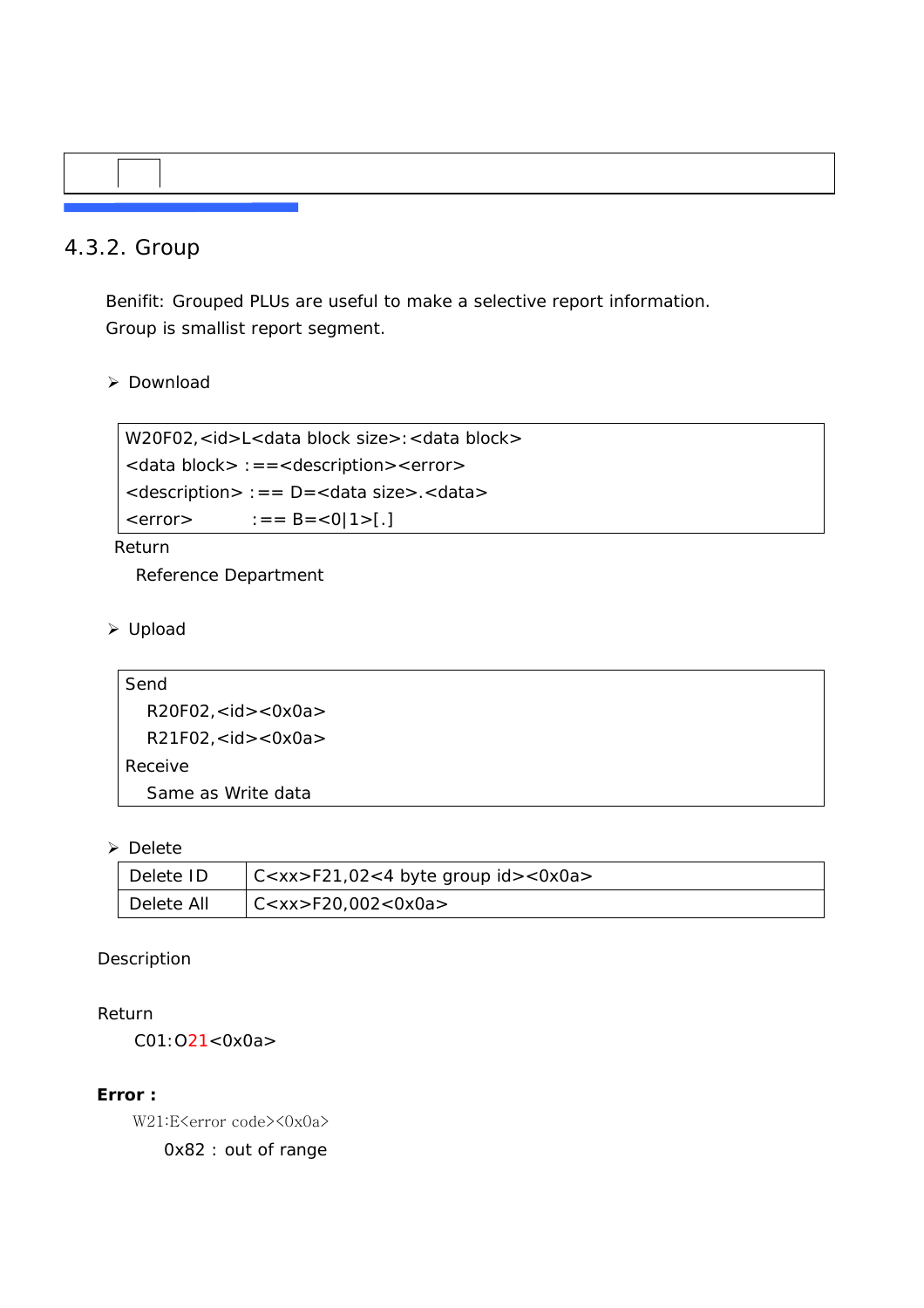#### **4.3.3. Label Message**

¾ Download

W20F03,<id>L<data block size>:<data block> <data block> :==<description><error> <description> :== D=<data size>.<data>  $\langle error \rangle$  :== B= $\langle 0|1 \rangle$ [.]

#### ¾ Upload

```
Send 
  R20F03, < id > <0x0a>R21F03,<id><0x0a> 
Receive 
  Same as Write data
```

| Delete ID  | $C <$ xx>F21,03<4 byte LABEL id><0x0a> |
|------------|----------------------------------------|
| Delete All | C < x x > F20,03 < 0x0a >              |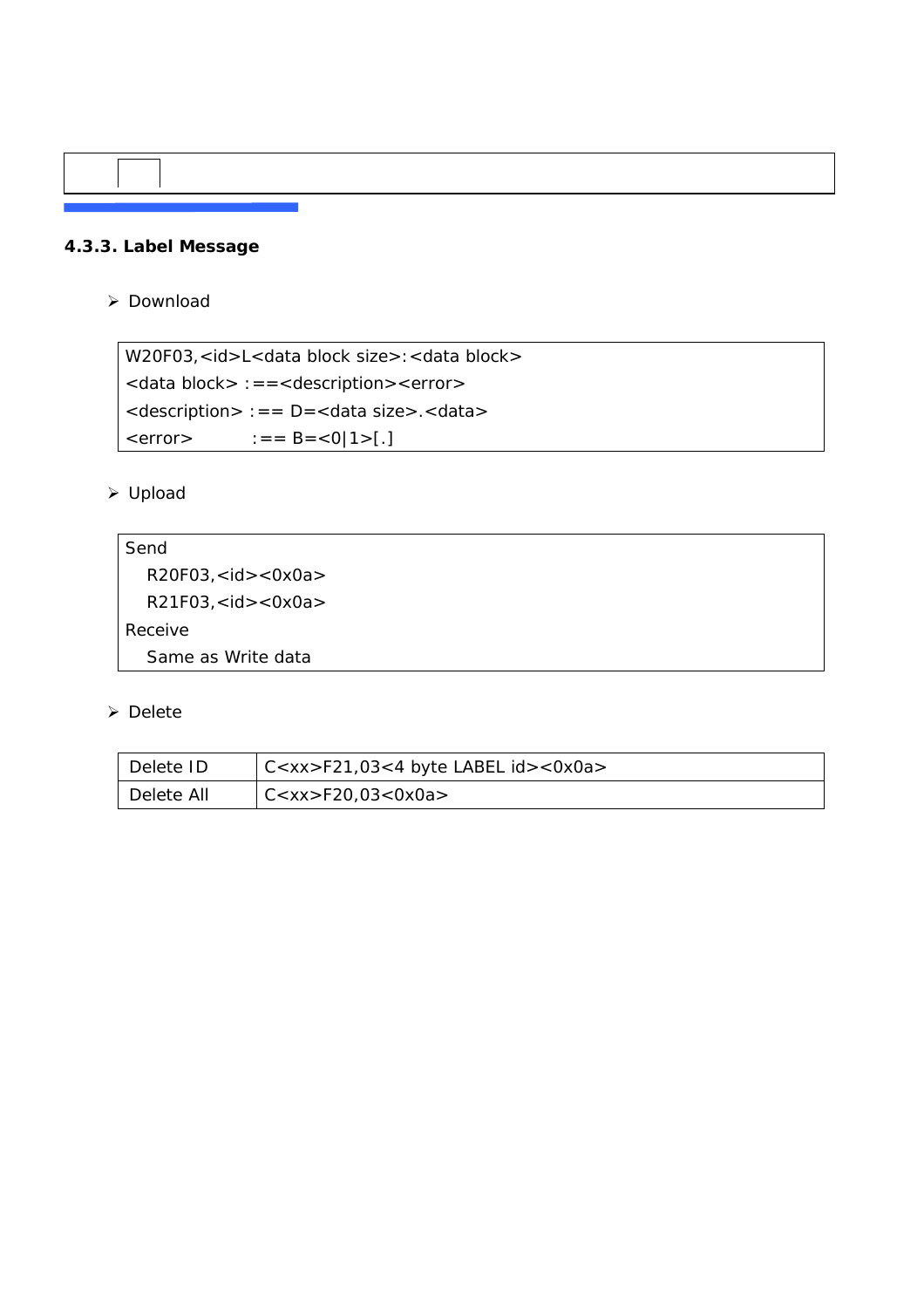#### **4.3.4. Origin**

Downloading Origin country

#### ¾ Download

W20F04,<id>L<data block size>:<data block> <data block> :==<description><error> <description> :== D=<data size>.<data>  $\langle error \rangle$  :== B= $\langle 0|1 \rangle$ [.]

#### ¾ Upload

| Send                  |  |
|-----------------------|--|
| R20F04, < id > <0x0a> |  |
| R21F04, < id > <0x0a> |  |
| Receive               |  |
| Same as Write data    |  |

| Delete ID  | $\vert$ C <xx>F21,04&lt;4 byte ORIGIN id&gt;&lt;0x0a&gt;</xx> |
|------------|---------------------------------------------------------------|
| Delete All | $C<$ xx>F20,04<0x0a>                                          |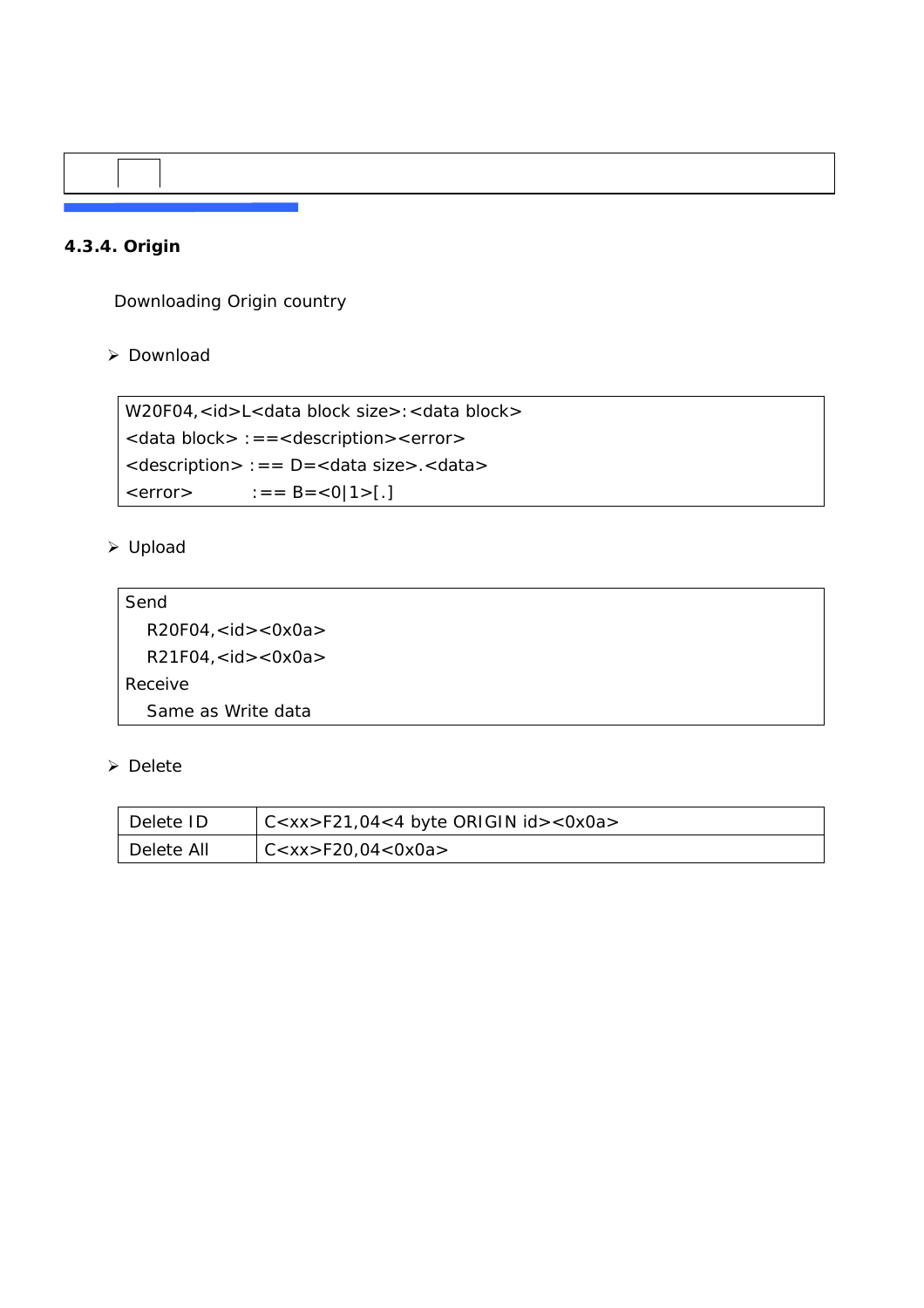### 4.3.5. PCS

¾ Download

W20F05,<id>L<data block size>:<data block> <data block> :==<description><error> <description> :== D=<data size>.<data>  $\langle error \rangle$  :== B= $\langle 0|1 \rangle$ [.]

#### ¾ Upload

| Send                  |  |
|-----------------------|--|
| R20F05, < id > <0x0a> |  |
| R21F05, < id > <0x0a> |  |
| Receive               |  |
| Same as Write data    |  |

| Delete ID  | $\sqrt{C}$ C <xx>F21,05&lt;4 byte PCS id&gt;&lt;0x0a&gt;</xx> |
|------------|---------------------------------------------------------------|
| Delete All | CCxx > F20,05 < 0x0a >                                        |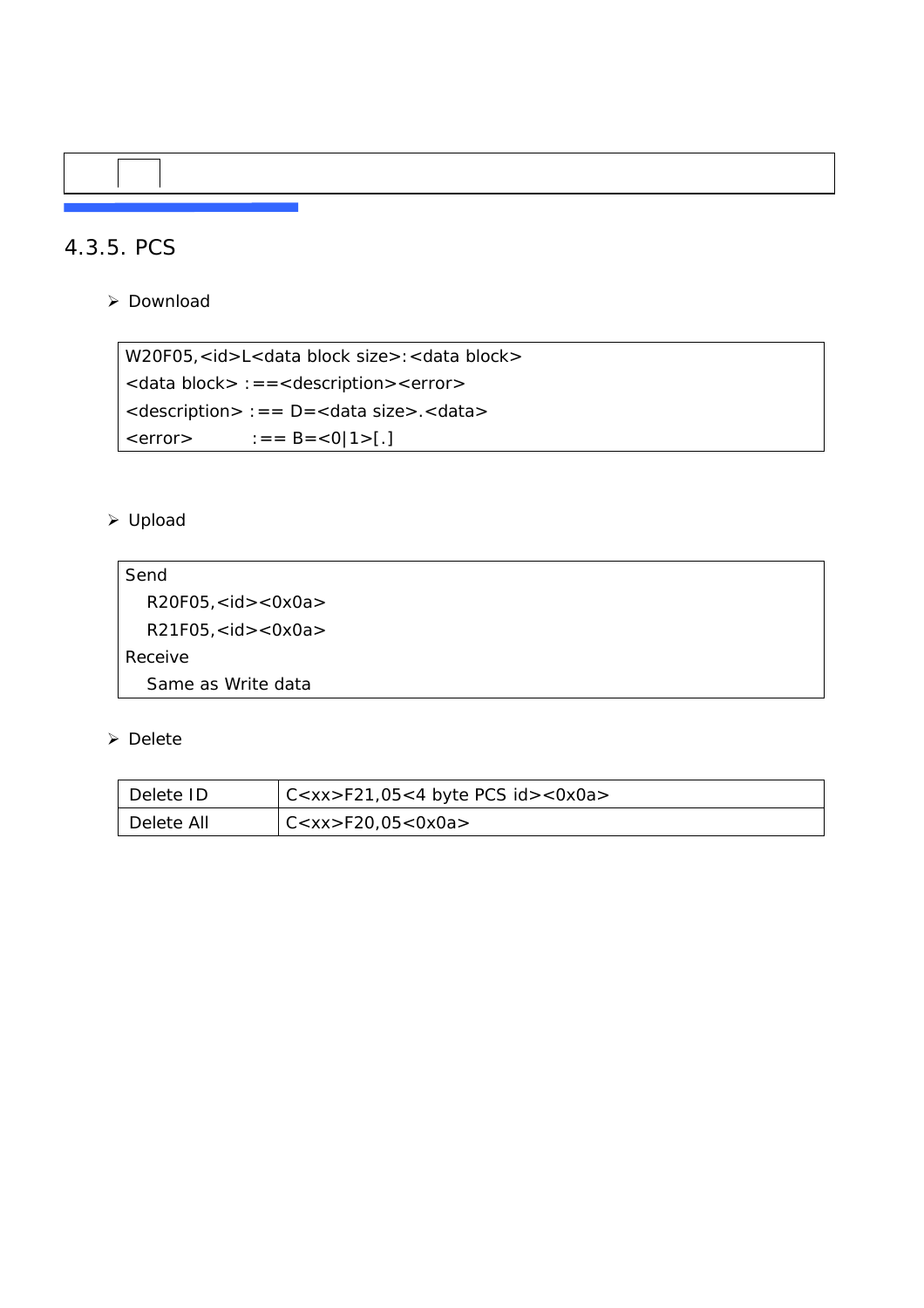

#### **4.3.6. Tax**

¾ Download

```
W20F06,<id>L<data block size>:<data block>
<data block> :== <tax type><tax value><error> 
\langle \text{tax type} \rangle :== T=\langle \text{data} \rangle.
<tax value> :== V=<data>. 
\langle error \rangle :== B=\langle 0|1 \rangle[.]
```
#### ¾ Upload

| Send                              |  |  |  |  |
|-----------------------------------|--|--|--|--|
| $R20F06$ , <id> &lt;0x0a&gt;</id> |  |  |  |  |
| R21F06, < id > <0x0a>             |  |  |  |  |
| Receive                           |  |  |  |  |
| Same as Write data                |  |  |  |  |

| Delete ID  | $\vert$ C <xx>F21,06&lt;4 byte TAX id&gt;&lt;0x0a&gt;</xx> |
|------------|------------------------------------------------------------|
| Delete All | CC < x x > F20,06 < 0x0a >                                 |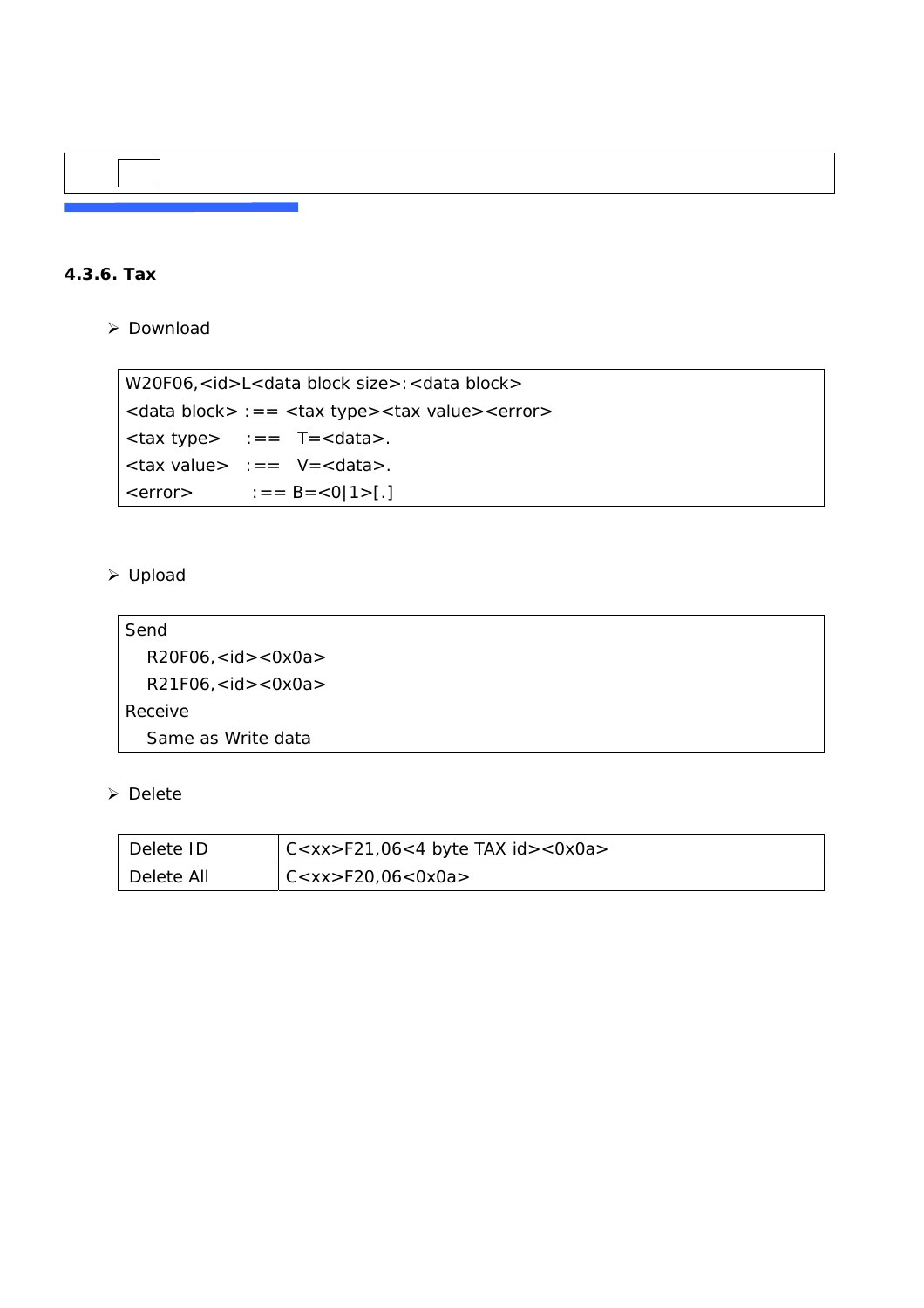#### 4.3.7. Tare

¾ Download

```
W20F07,<id>L<data block size>:<data block>
<data block> :== <description><tare type><tare value><error> 
<description> :== D=<data size>.<data> 
<tare type> :== T=<data>. 
<tare value> :== V=<data>. 
\langle error \rangle : = = B = \langle 0|1 \rangle [.]
```
#### ¾ Upload

```
Send 
  R20F07,<id><0x0a> 
  R21F07,<id><0x0a> 
Receive 
  Same as Write data
```

| Delete ID  | C <xx>F21,07&lt;4 byte group id&gt;&lt;0x0a&gt;</xx> |
|------------|------------------------------------------------------|
| Delete All | $C<$ xx>F20,07<0x0a>                                 |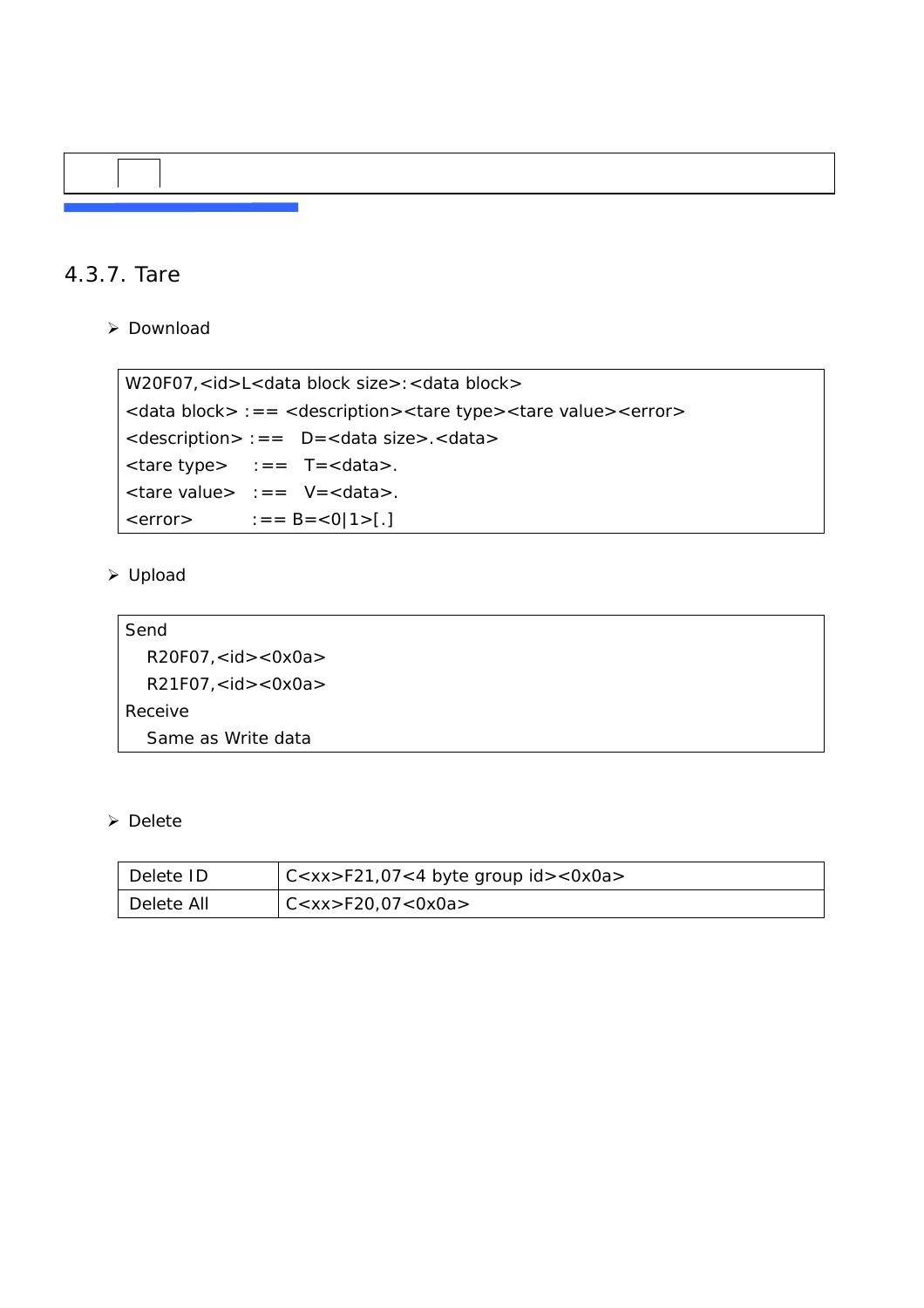### 4.3.8. Barcode Type

**You can set Barcode type for each PLUs. Also you need to select barcode type. (Register barcode type 1~99)** 

¾ Download

```
W20F08, <id>L<data block size>: <data block>
<data block> :== <description><barcode type><barcode formnumber > 
                         <barcode format><error> 
<description> :== D=<data size>.<data> 
\epsilon -barcode type> :== T=\epsilondata>.
<barcode formnumber > :== N=<data>. 
<barcode format> := F=<data size>.<data> 
\langle error \rangle :== B=\langle 0|1 \rangle[.]
```
Description

When N=0 is F(there are meaning)

When N=0 is must download format otherwise in real usage may cause problem.

When N≠0 is Barcode Format must input within 30 text letters

Return

Reference

¾ Upload

```
Send 
  R20F08, < id > <0x0a>R21F08,<id><0x0a> 
Receive 
  Same as Write data
```

| Delete ID  | $\vert$ C <xx>F21,08&lt;4 byte group id&gt;&lt;0x0a&gt;</xx> |
|------------|--------------------------------------------------------------|
| Delete All | C < xx > F20,08 < 0x0a>                                      |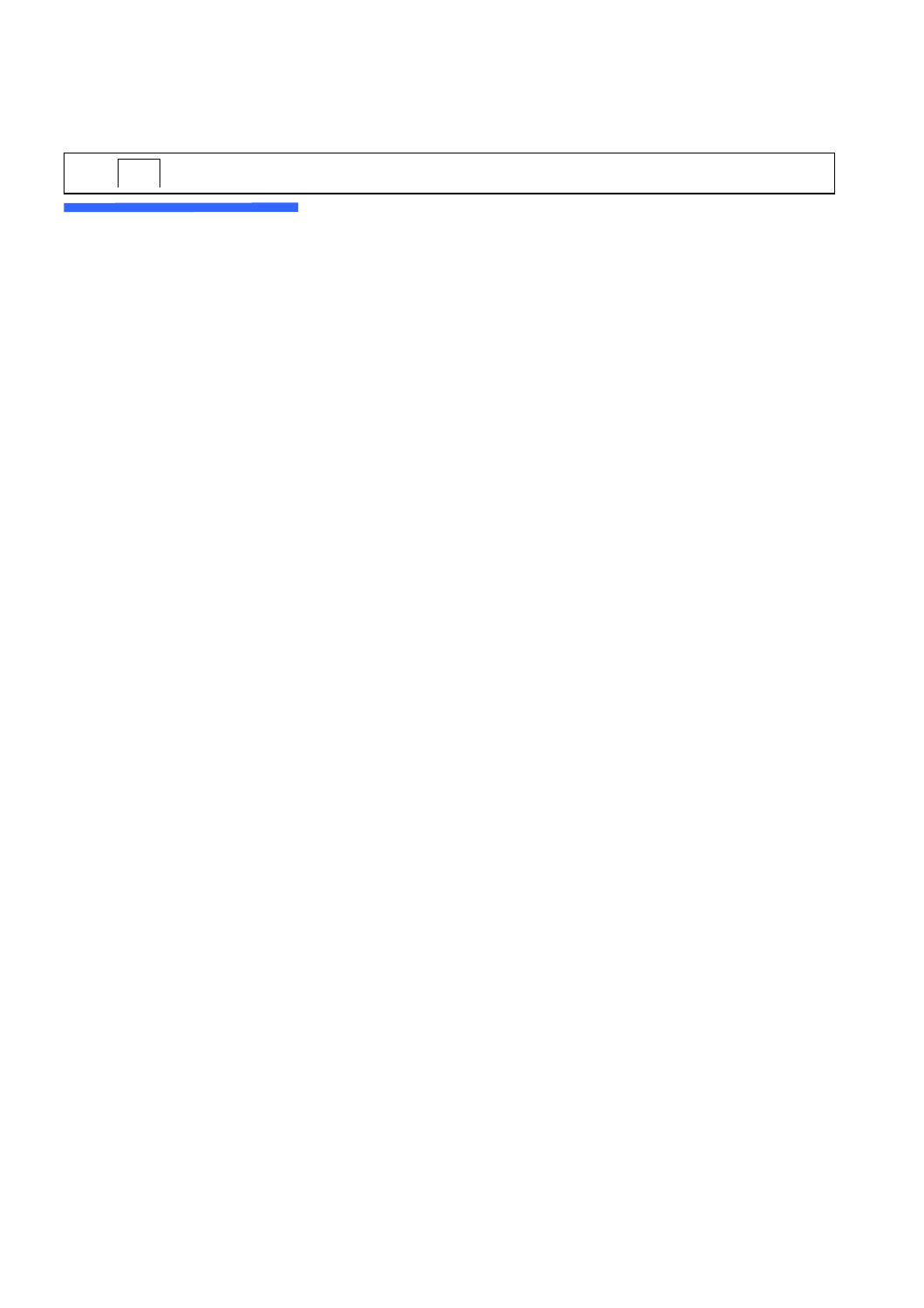### 4.3. Table2

Table2 is one of extension of PLU's Table contains; Ingredient, Nutrition-Facts, Traceability (Country, Slaughter House, Cutting Hall)

#### 4.3.1. Ingredient

 Each PLU has individual ingredient factors in table format. This table links with ingredient number.

#### ¾ Download

```
W30F01,<id>L<data block size>:<data block>
<data block> :== <block number><text data> 
<text data> D=<text data size>.<text data> 
\ltblock number> := X = \ltnth block>.
\langlenth block> : = = 0 : Start
              1 block size = 512Sending data: text data must send at last 
\langle error > : = = B = \langle 0|1 \rangle [.]
```
#### **Description**

 $\langle$ id > can have value 1~999

<text data> data size can not be bigger then 512Byte per 1 transition <block number> is for sending Text data which is greater then 512

1 Block (512 Byte) is Block number

Sending smaller then 512 Byte, you don't need to send <br/>block number>

#### Return

0x82 <id> error values 0x82

0x99 <data> sending error, Format (byte)size not allow to decode

0x99 <id> over range value가 해당 범위를 초과함.

0x83 no format exists

```
 0x01 Write OK.
```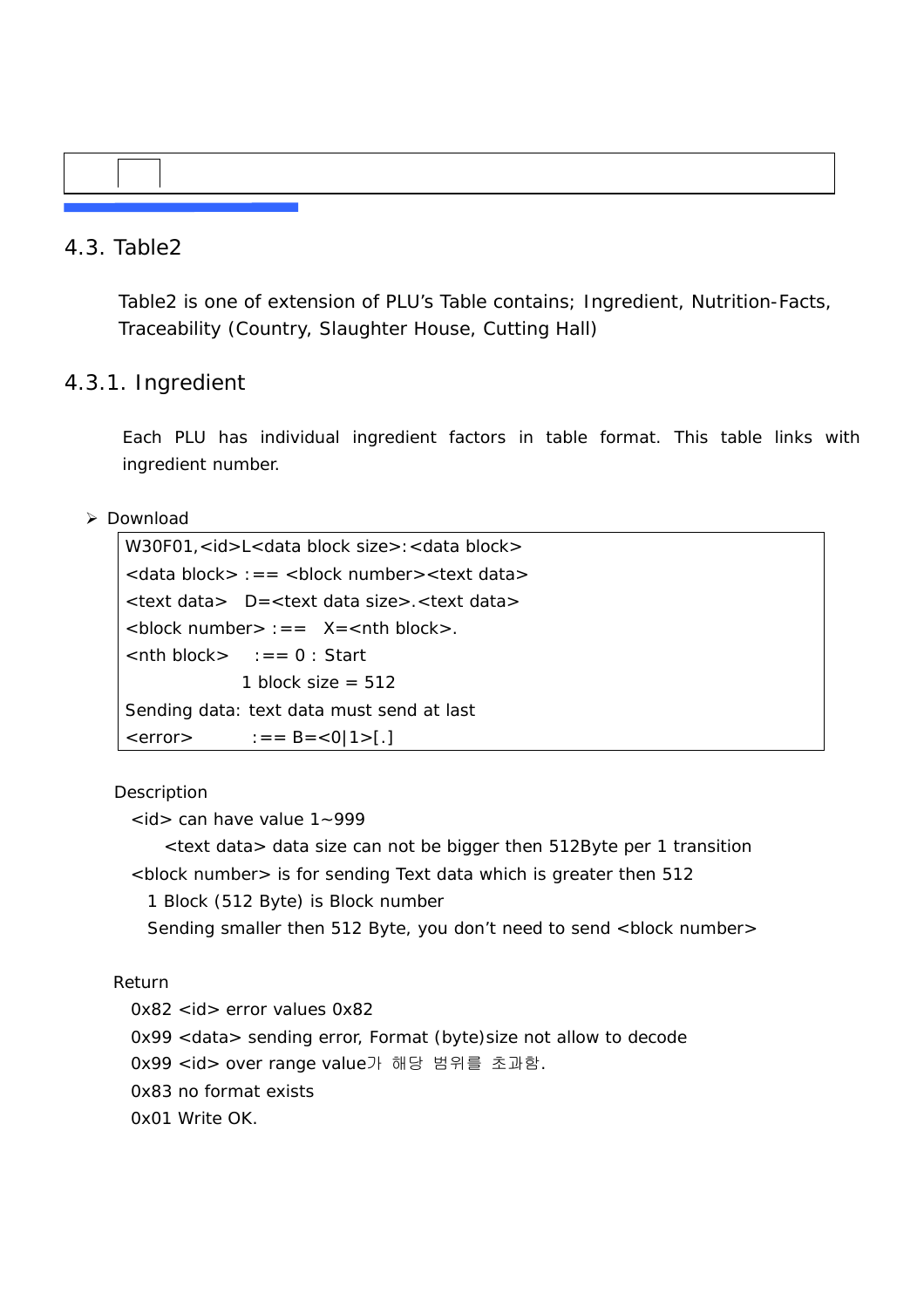### ¾ Upload

 $R30F01, < id > <0x0a>$  $R31F01, < id > <0x0a>$  $\langle$ id> :== more then 4Byte text lines 000100 is first 4letter=("0001") indicates Ingredient의ID Next 2text ("00") indicates Data Block number

#### Description

"R31F01,.." recall request Ingredient ID, if not search next ID and return If there are no other value receive Wxx:E99

#### Return

#### ¾ Delete

| Delete ID  | C <xx>F31,01&lt;4 byte INGREDIENT id&gt;&lt;0x0a&gt;</xx> |
|------------|-----------------------------------------------------------|
| Delete All | CCxx > F30,01 < 0x0a >                                    |

#### Description

#### Return

 After Delete All command Return time may take a while to receive return massage OK: "C001:O0030"

#### **4.3.2. Nutrition Facts**

USA FDA(Food and Drug Administration) regulates certain products must print following factors.

Download

| W30F02, <id>L<data block="" size="">:<data block=""></data></data></id>                                                                                                                                                                                                                                                |
|------------------------------------------------------------------------------------------------------------------------------------------------------------------------------------------------------------------------------------------------------------------------------------------------------------------------|
| $\lambda$ <data block=""> :== <math>D = \lambda</math> <math>\lambda</math> size&gt;. <data></data></data>                                                                                                                                                                                                             |
| $\mathsf{I} = \mathsf{T} = \mathsf{r}$ T = $\mathsf{r}$ = $\mathsf{r}$ = $\mathsf{r}$ = $\mathsf{r}$ = $\mathsf{r}$ = $\mathsf{r}$ = $\mathsf{r}$ = $\mathsf{r}$ = $\mathsf{r}$ = $\mathsf{r}$ = $\mathsf{r}$ = $\mathsf{r}$ = $\mathsf{r}$ = $\mathsf{r}$ = $\mathsf{r}$ = $\mathsf{r}$ = $\mathsf{r}$ = $\mathsf{r}$ |
| $\mathsf{S} = \mathsf{S} = \mathsf{c}$ data size > $\mathsf{c}$ data > / Serving Size                                                                                                                                                                                                                                  |
| $\epsilon =$ P= <data size="">.<data> / Serving Per</data></data>                                                                                                                                                                                                                                                      |
| $\mathsf{I} = 2$ = $\mathsf{Z}$ = $\mathsf{Z}$ = $\mathsf{Z}$ = $\mathsf{Z}$ = $\mathsf{Z}$ = $\mathsf{Z}$ = $\mathsf{Z}$ = $\mathsf{Z}$ = $\mathsf{Z}$ = $\mathsf{Z}$ = $\mathsf{Z}$ = $\mathsf{Z}$ = $\mathsf{Z}$ = $\mathsf{Z}$ = $\mathsf{Z}$ = $\mathsf{Z}$ = $\mathsf{Z}$ = $\mathsf{Z}$ = $\mathsf{Z}$          |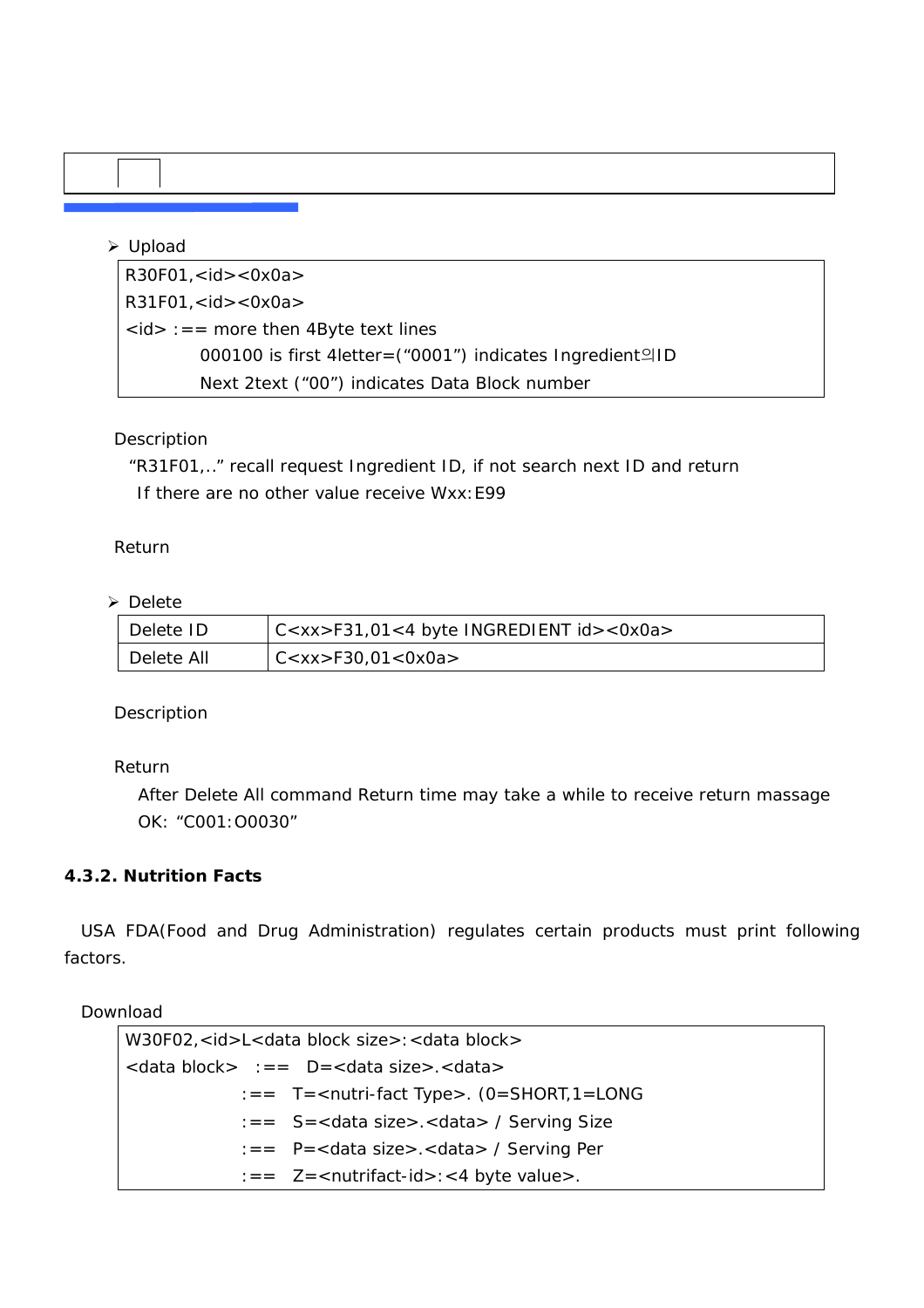#### Description

| 00             | calories              |
|----------------|-----------------------|
| 01             | Calories fat          |
| 02             | <b>Total Fat</b>      |
| 03             | Saturated Fat         |
| 04             | Cholesterol           |
| 05             | Sodium                |
| 06             | <b>Total Carbon</b>   |
| 07             | <b>Dietary Fibers</b> |
| 08             | Sugers                |
| 09             | Protein               |
| 0A             | Vitamin A             |
| 0 <sub>B</sub> | Cacium                |
| <b>OC</b>      | Vitamin C             |
| 0 <sub>D</sub> | Iron                  |
| <b>OE</b>      | Etc                   |

#### ¾ Read

Send R30F02,<id><0x0a> R31F02,<id><0x0a> Receive Same as Write data.

#### ¾ Delete

| Delete ID  | $\vert$ C <xx>F31,02&lt;4 byte nutrition id&gt;&lt;0x0a&gt;</xx> |
|------------|------------------------------------------------------------------|
| Delete All | CCxx > F30,02 < 0x0a >                                           |

#### Return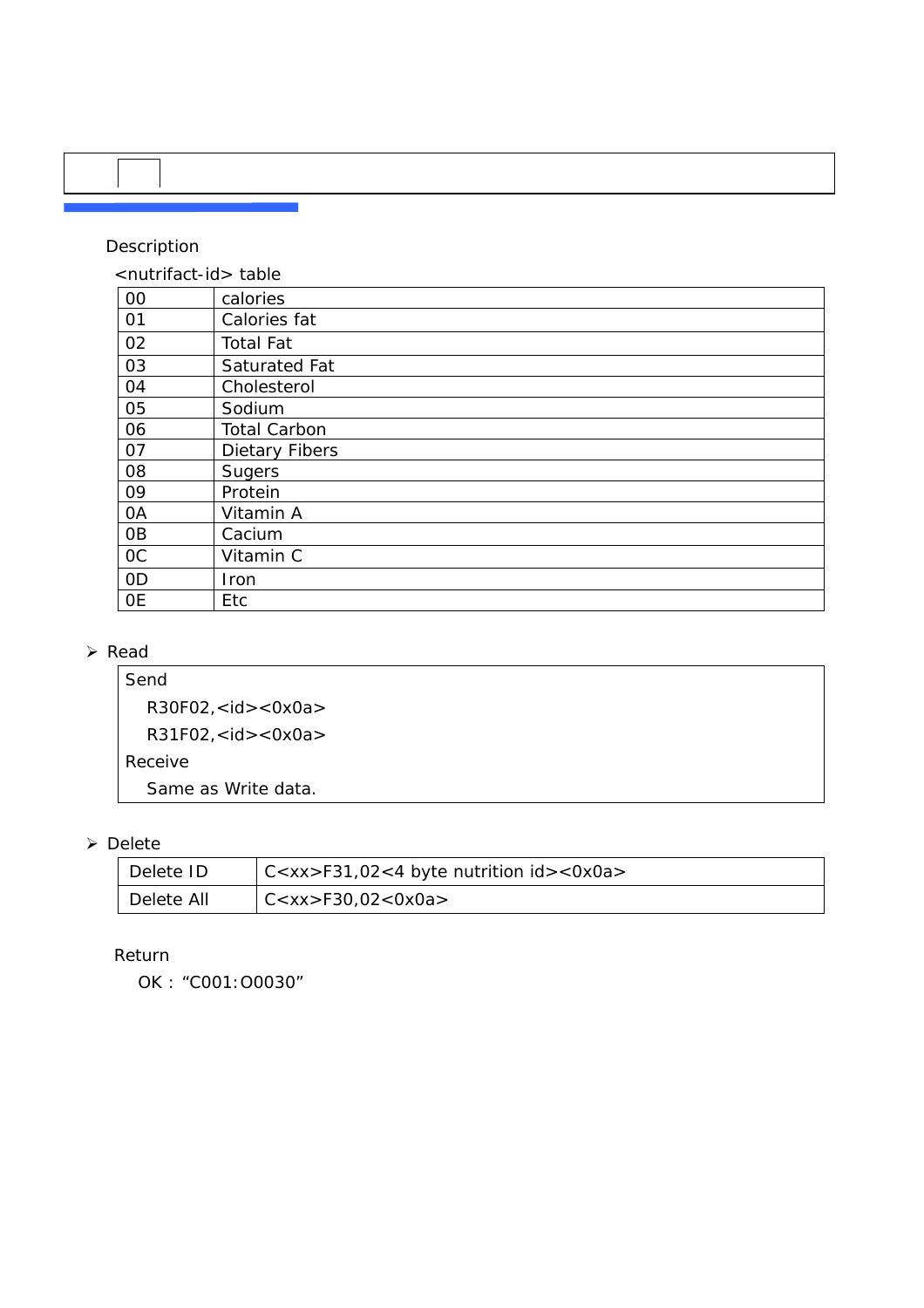### 4.3.3. Traceability

This is Meet, Fish, other related product history coding.

This code contains; Cutting hall, Slaughter house, bred country, born country)

 You must input all the information of Traceability factor; (4-4,4-5,4-6) code must be register.

\*Born, Bred, is follows each country standard.

#### ¾ Download

```
W30F03,<id>L<data block size>:<data block>
<data block> :== D=<data size>.<data> 
              :== Z = <i>id</i> > : <i>4</i> byte value >.<id> : 0 <br/> <br/>born in country no>
    : 1 <bred in country no>
      : 2 <Slaughter house no> 
      : 3 <Cutting Hall No>
```
¾ Upload

| Send                               |  |
|------------------------------------|--|
| $R30F03$ , <id> &lt;0x0a&gt;</id>  |  |
| $R31F03$ , <id> &lt;0x0a &gt;</id> |  |
| Receive                            |  |
| Same as Write data                 |  |

#### ¾ Delete

| Delete ID  | $ C < x x > F31,03 < 4$ byte traceability id $> <$ 0x0a $>$ |
|------------|-------------------------------------------------------------|
| Delete All | C < x x > F 30,03 < 0 x 0 a >                               |

#### Return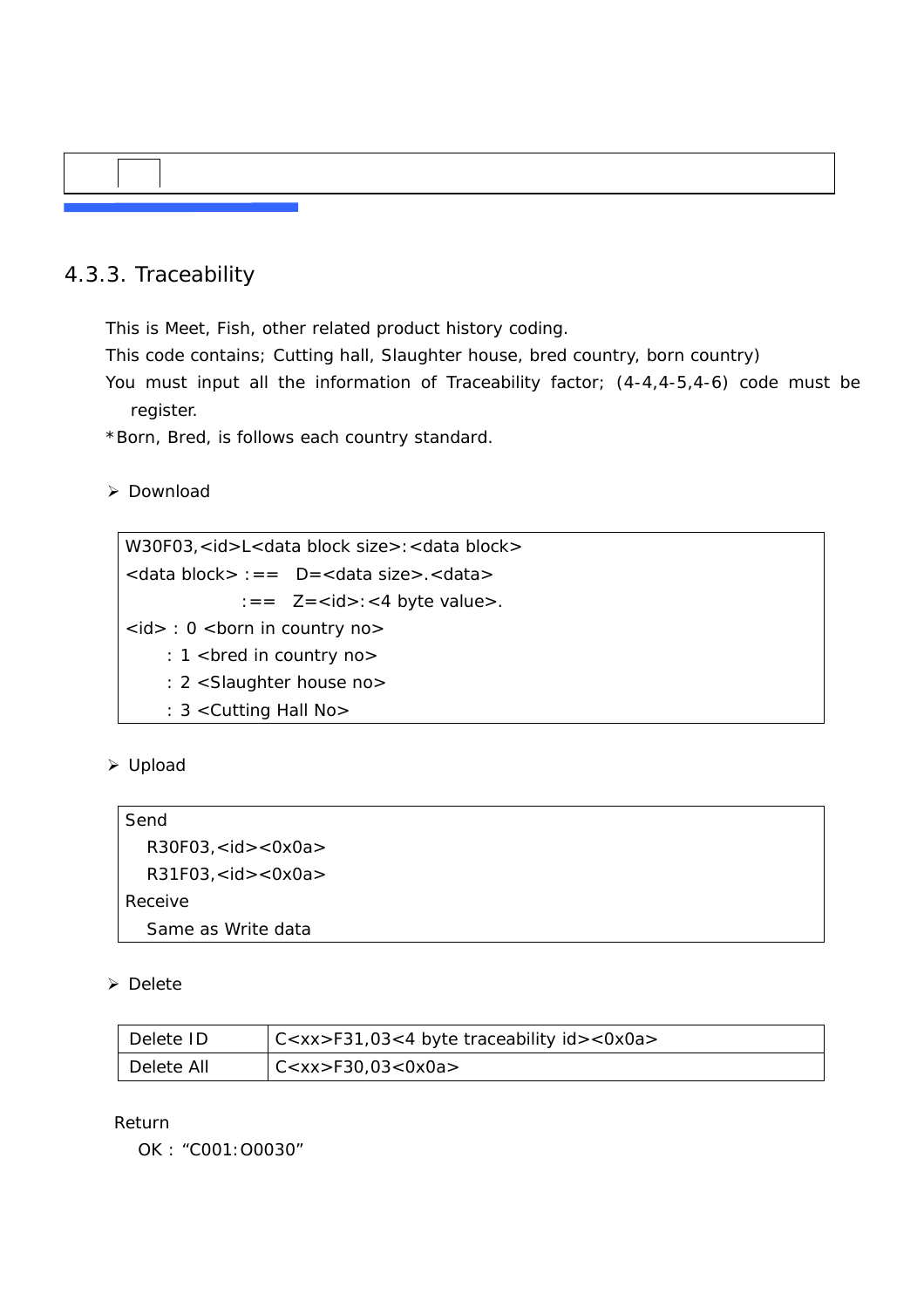### 4.3.4. Country

For traceability code you must insert country.

 You can set country code freely. Therefore need to maintain each country code update manually.

¾ Download

W30F04,<id>L<data block size>:<data block> <data block> :== D=<data size>.<data>

¾ Upload

```
Send 
  R30F04, <id> <0x0a>
  R31F04, < id > <0x0a>Receive 
  Same as Write data
```
¾ Delete

| Delete ID  | $\vert$ C <xx>F31,04&lt;4 byte country id&gt;&lt;0x0a&gt;</xx> |
|------------|----------------------------------------------------------------|
| Delete All | CCxx > F30,04 < 0x0a >                                         |

Return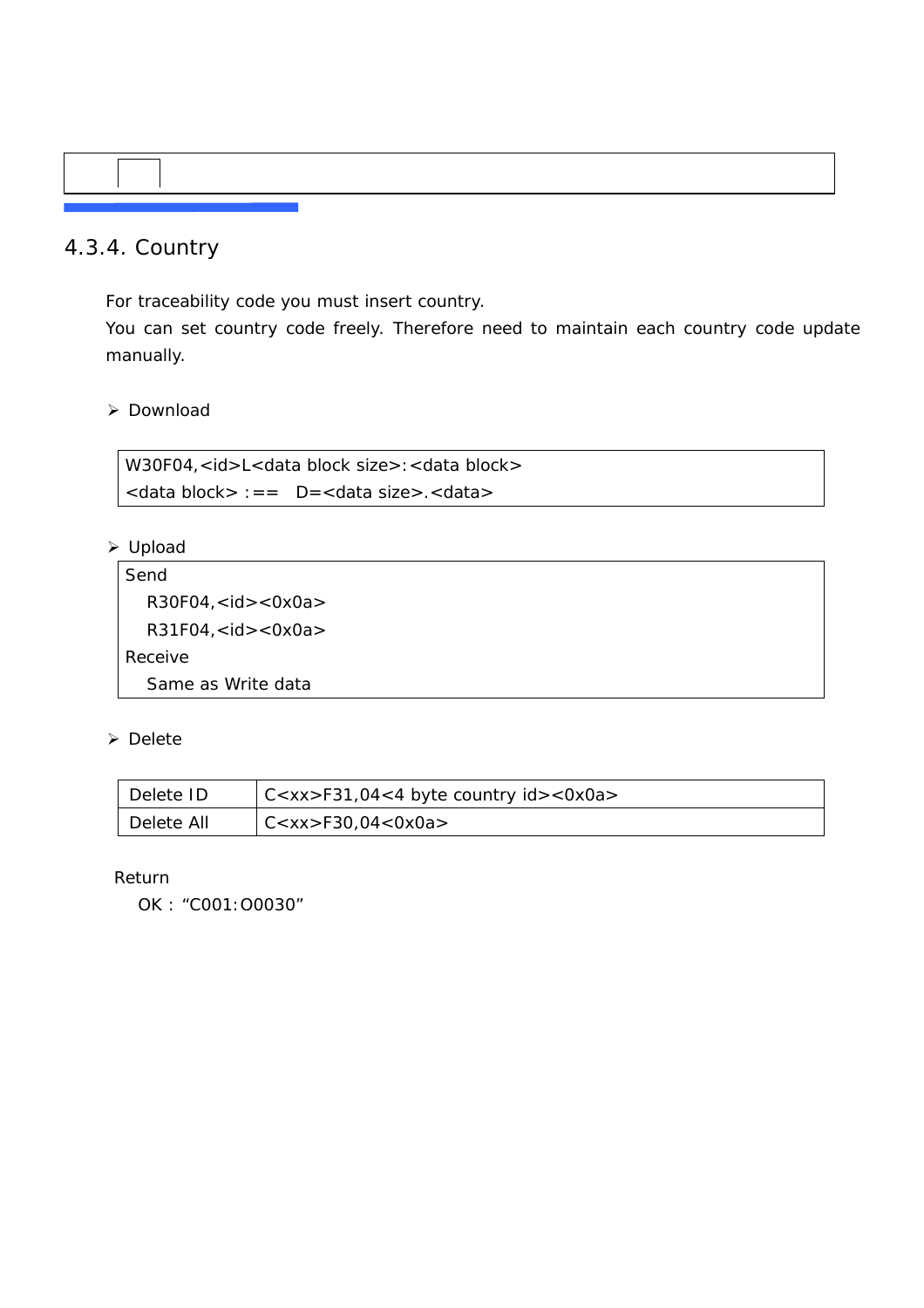### 4.3.5. Slaughter House

Traceability code element (you need to set country)

¾ Download

W30F05,<id>L<data block size>:<data block> <data block> :== <description><country> <description> :== D=<data size>.<data>  $\langle \text{country} \rangle$  :==  $C = \langle \text{country number} \rangle$ .

#### ¾ Upload

```
Send 
  R30F05,<id><0x0a> 
  R31F05,<id><0x0a> 
Receive 
  Same as Write data
```
#### ¾ Delete

| Delete ID $ C < x x > F31,05 < 4$ byte slaughter $id > 0x0a >$ |
|----------------------------------------------------------------|
| Delete All $\left $ C <xx>F30,05&lt;0x0a&gt;</xx>              |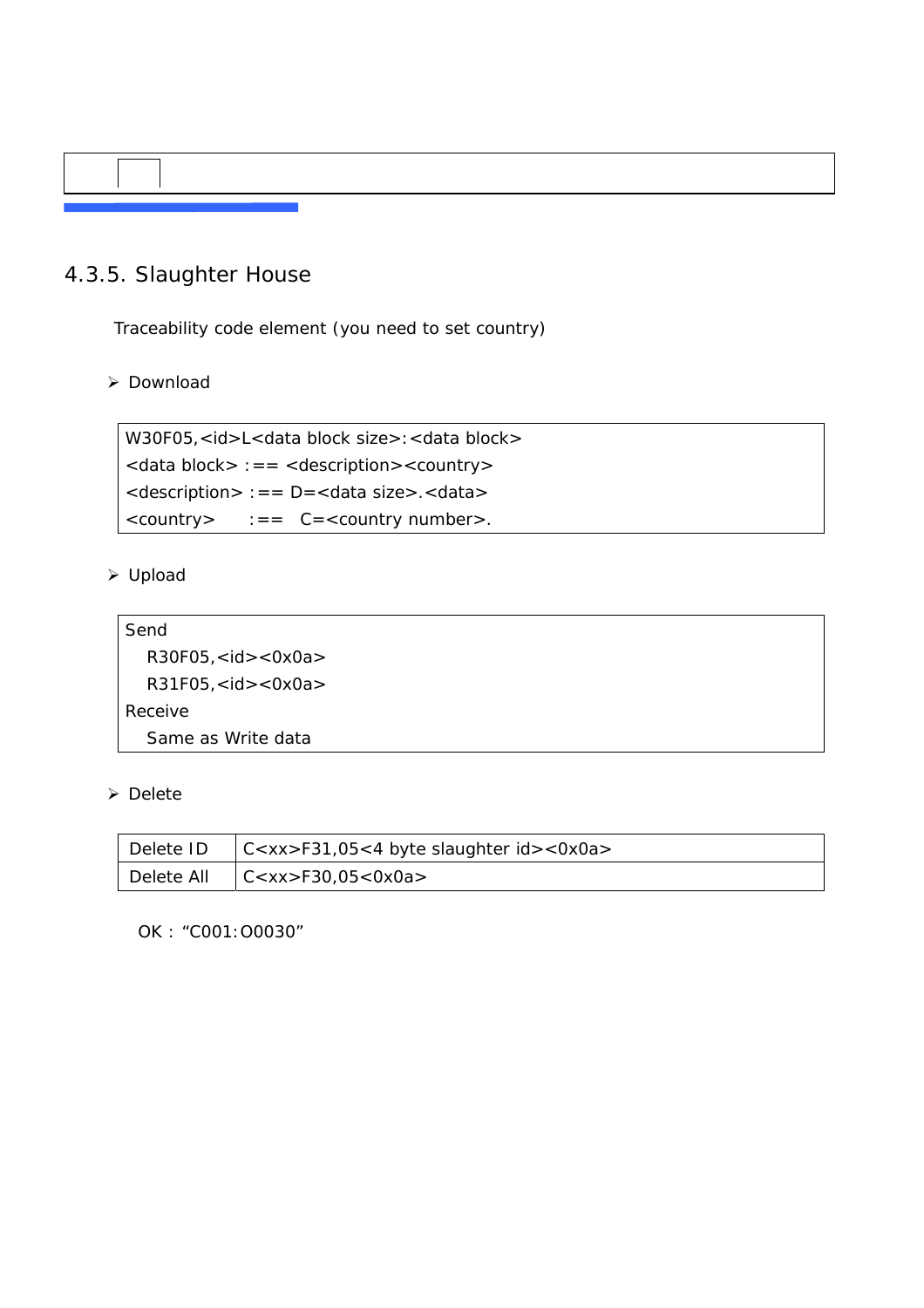### 4.3.6. Cutting Hall

Traceability code element (need to set country)

¾ Download

W30F06,<id>L<data block size>:<data block> <data block> :== <description><country> <description> :== D=<data size>.<data>  $\langle \text{country} \rangle$  :==  $C = \langle \text{country number} \rangle$ .

### ¾ Upload

| Send                               |
|------------------------------------|
| R30F06, < id > <0x0a>              |
| $R31F06$ , <id> &lt;0x0a &gt;</id> |
| Receive                            |
| Same as Write data                 |

#### ¾ Delete

Individual deleting command

| $\vert$ C <xx>F31,06&lt;4 byte cuttinghall id&gt;&lt;0x0a&gt;<br/>Delete ID</xx> |  |
|----------------------------------------------------------------------------------|--|
|----------------------------------------------------------------------------------|--|

Delete all command

| Delete All<br>$ C < xx>$ F30,06<0x0a> |
|---------------------------------------|
|---------------------------------------|

#### Return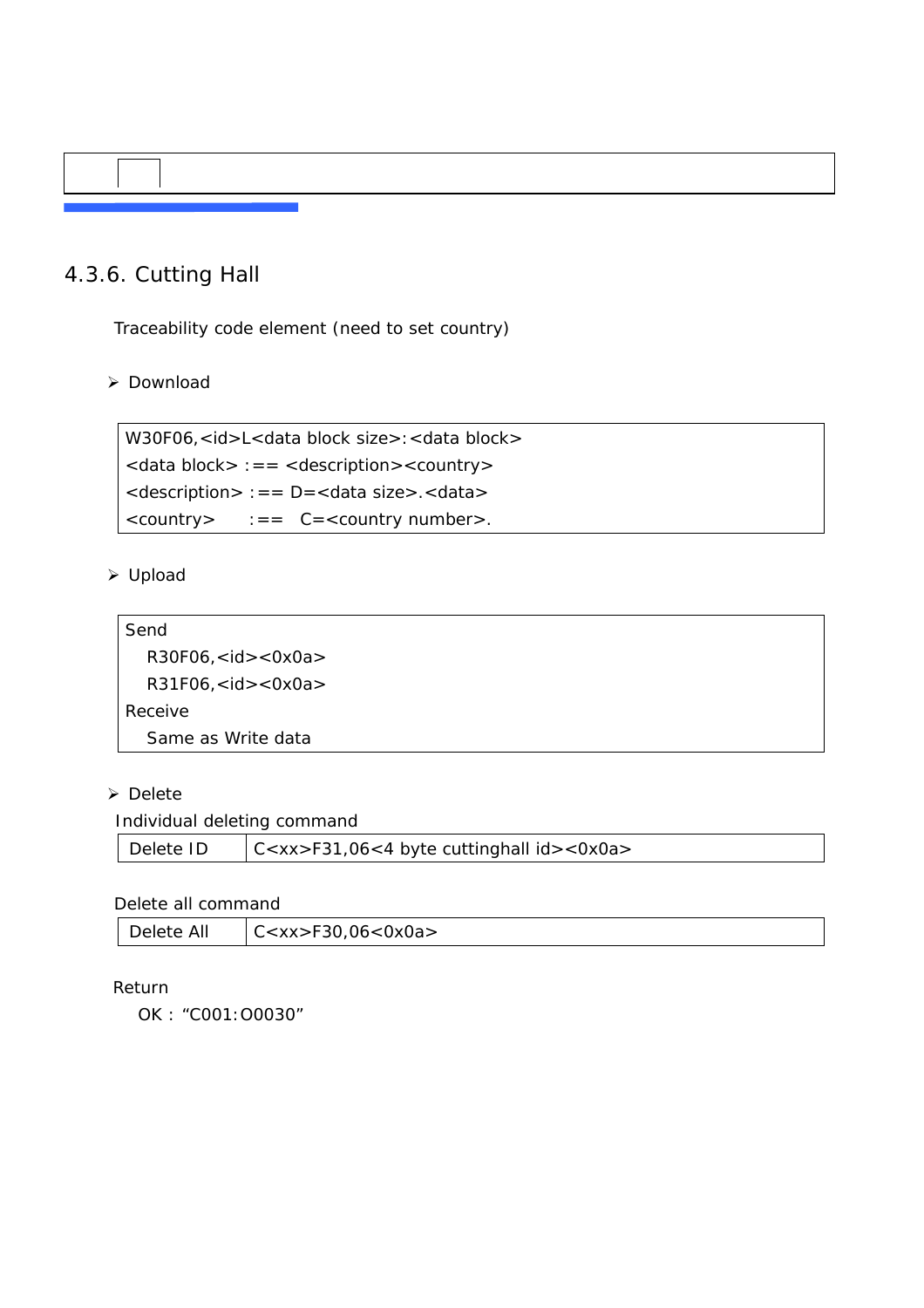### 4.4. Store,Customer,Scroll Message and Clerk Table

### 4.4.1. Store

Inset store data or delet

¾ Download

```
W32F01,<id>L<data block size>:<data block>
<data block> :=
```
#### ¾ Upload

Send R32F01,<id><0x0a> R33F01,<sequential no.><0x0a> Receive Same as Write data

#### ¾ Delete

#### Individual deleting command

| Delete ID | C < xx> F32,01 < id > <0x0a> |
|-----------|------------------------------|
|           |                              |

#### Delete all command

| C < x x > F 33,01 < 0 x 0 a ><br>Delete All |  |
|---------------------------------------------|--|
|---------------------------------------------|--|

#### Return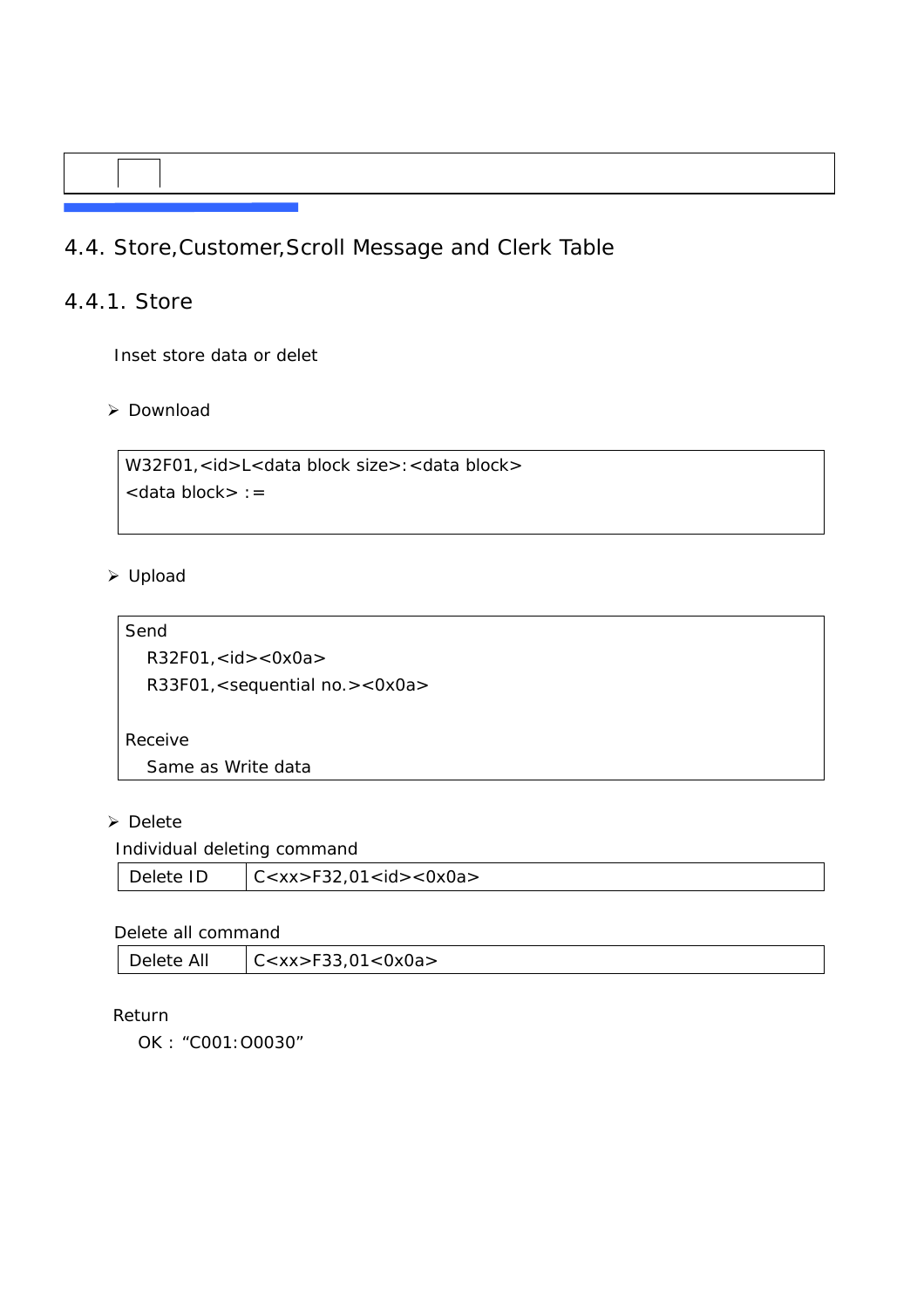### 4.4.2. Customer

Inset Customer information or delete

Download

W32F02,<id>L<data block size>:<data block> <data block> :=

### ¾ Upload

Send R32F02,<id><0x0a> R33F02,<sequential no.><0x0a> Receive

Same as Write data

#### ¾ Delete

Individual deleting command

| Delete ID | C < xx > F32,02 < id > <0x0a> |
|-----------|-------------------------------|
| -----     |                               |

Clerk 1 impossible to delete

#### Delete all command

| Delete All | C < x x > F 33,02 < 0 x 0 a > |
|------------|-------------------------------|
|------------|-------------------------------|

#### Return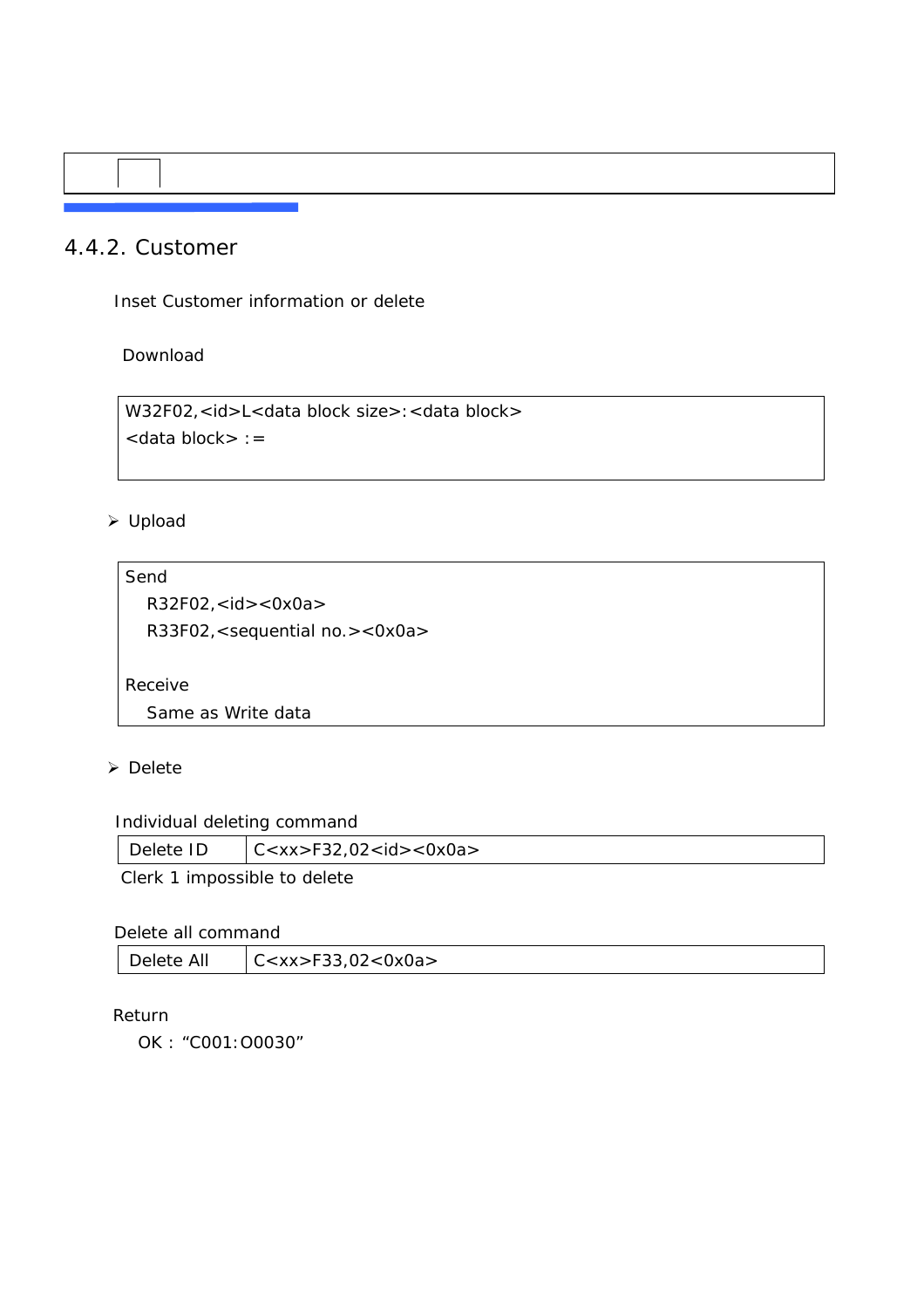# 4.4.3. Scroll Message

Insert Clerk information and delete

#### ¾ Download

W32F04,<id>L<data block size>:<data block> <data block> :=

#### ¾ Upload

Send R32F03,<id><0x0a> R33F03,<sequential no.><0x0a> Receive Same as Write data

#### ¾ Delete

Individual deleting command

| Delete ID | C < xx > F32,03 < id > <0x0a> |
|-----------|-------------------------------|
| ____      |                               |

Clerk is impossible to delete

#### Delete all command

| Delete All | C < x x > F33,03 < 0 x 0 a > |
|------------|------------------------------|
|------------|------------------------------|

#### Return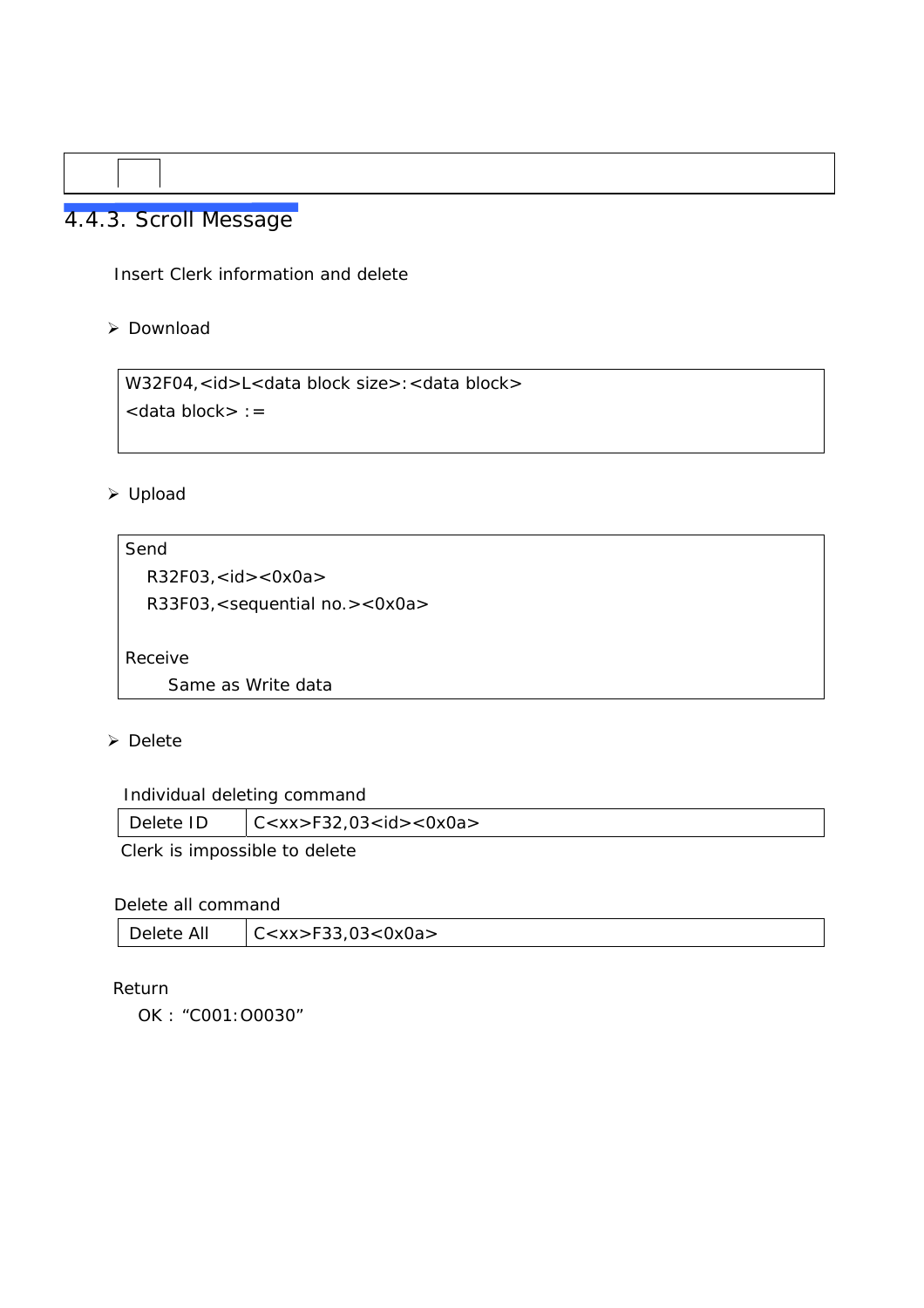### 4.4.4. Clerk

Insert Clerk information and delete

#### ¾ Download

W32F04,<id>L<data block size>:<data block> <data block> :=

#### ¾ Upload

#### Send

R32F04,<id><0x0a>

R33F04,<sequential no.><0x0a>

Receive

Same as Write data

#### ¾ Delete

 $\blacktriangleright$ 

Individual deleting command

| Delete ID | C < xx > F32,04 < id > <0x0a> |
|-----------|-------------------------------|
|           |                               |

Clerk 1 is impossible to delete

#### Delete all command

| Delete All | C < x x > F 33,04 < 0 x 0 a > |
|------------|-------------------------------|
|------------|-------------------------------|

#### Return

OK : "C001:O0030"

#### Error:

W32:E<code><0x0a>

scode>: 0x86: When delete Clerk 1</sup>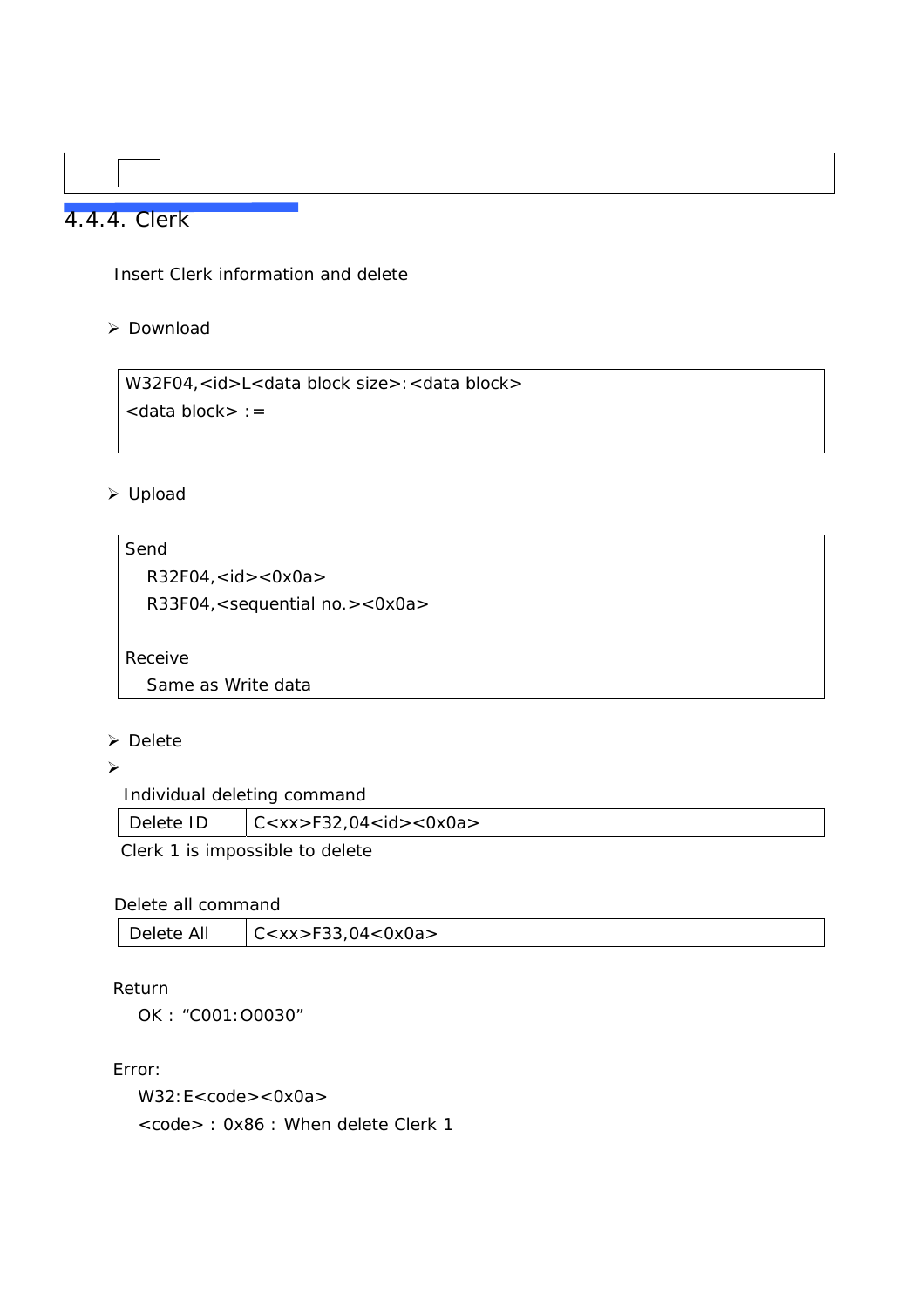# 4.5. Discount Table

Setting PLU Discount value

¾ Download

W09F<dcno>,<mode>L<data block size>:<data block> <data block> :== <detail data> <detail data> :== <data index>=<value>.

#### Description

Send Discount Table

<data index> must following table and write in hexadecimal

 $<$  mode> can have 0|1|2 value, for this case use "0"

1,2 use for scale to scale transition

<dcno> use temperate value and reserved

<data index>

| sign           | Description                                                         | Example        |
|----------------|---------------------------------------------------------------------|----------------|
| a              | Department No                                                       | $a = 01$ .     |
| $\mathsf{b}$   | Plu No.                                                             | $b = 01$ .     |
| C              | Discount Type                                                       | $c = 1$ .      |
| d              | Target 0                                                            | $d =$          |
| e              | Target 1                                                            |                |
| f              | Price 0                                                             |                |
| $\overline{g}$ | Price 1                                                             |                |
| h              | Start Date <yy><mm><dd></dd></mm></yy>                              | $h = 040717$ . |
| ۱i             | Start Time <hh><mm><ss></ss></mm></hh>                              | $i = 080000$ . |
|                | End Date $\langle YY \rangle \langle MM \rangle \langle DD \rangle$ | $J = 040830.$  |
| $\mathsf{k}$   | End Time <hh><mm><ss></ss></mm></hh>                                | $k = 000000$ . |
|                | Week ( $bo = Sun$ Day $b1 = Mon$ Day)                               |                |

<data index>에서 Discount type 은 Discount Code가 다음과 같이 정의 된다.

Return

0x99 : error value

0x98 : no room for record

0x97 : Download error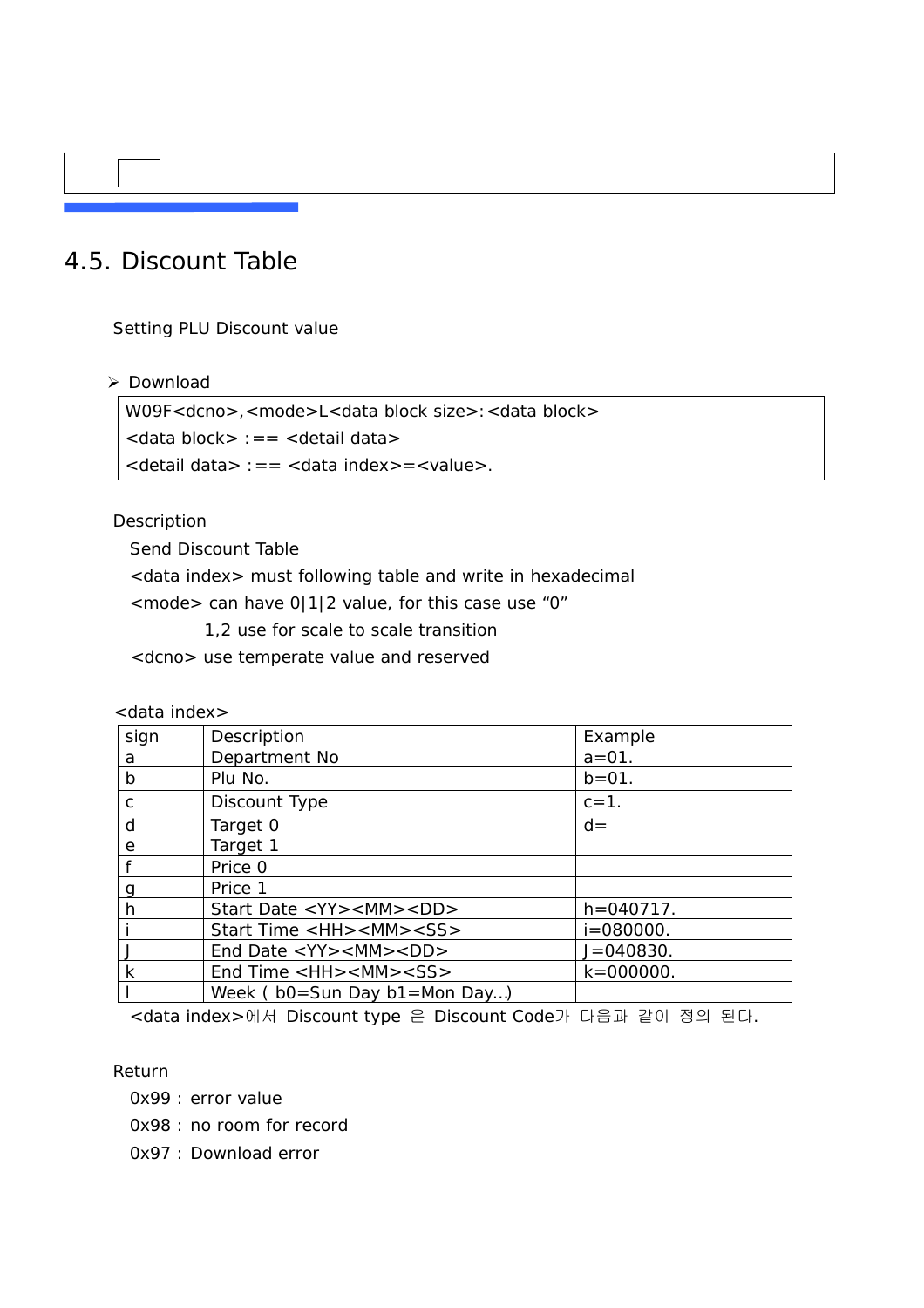#### ¾ Upload

R09F<pluno>,Kdeptno><0x0a> R10F<xx>,<dc\_no><0x0a>

#### Description

Upload method of <department number>;

You can enter start number to search the most closet list of discount plu

#### Receive

Same as Write data

Reading R10F if there no more of data sends Error 0x95

#### Error

R10:E<code></sup>

#### ¾ Delete

| Delete ID  | $C \lt \text{action} > F09$ , $\lt$ value $> \lt 0x0a$                                                               |
|------------|----------------------------------------------------------------------------------------------------------------------|
|            | $\langle \text{value} \rangle := \langle \text{2byte department id} \rangle$ = $\langle \text{6byte plural} \rangle$ |
| Delete All | $C \leq \text{action} > \lt A \mid F > 10 < 0 \times 0a \geq$                                                        |

#### Return

OK: "C001:O0010<0x0a>"

ERROR: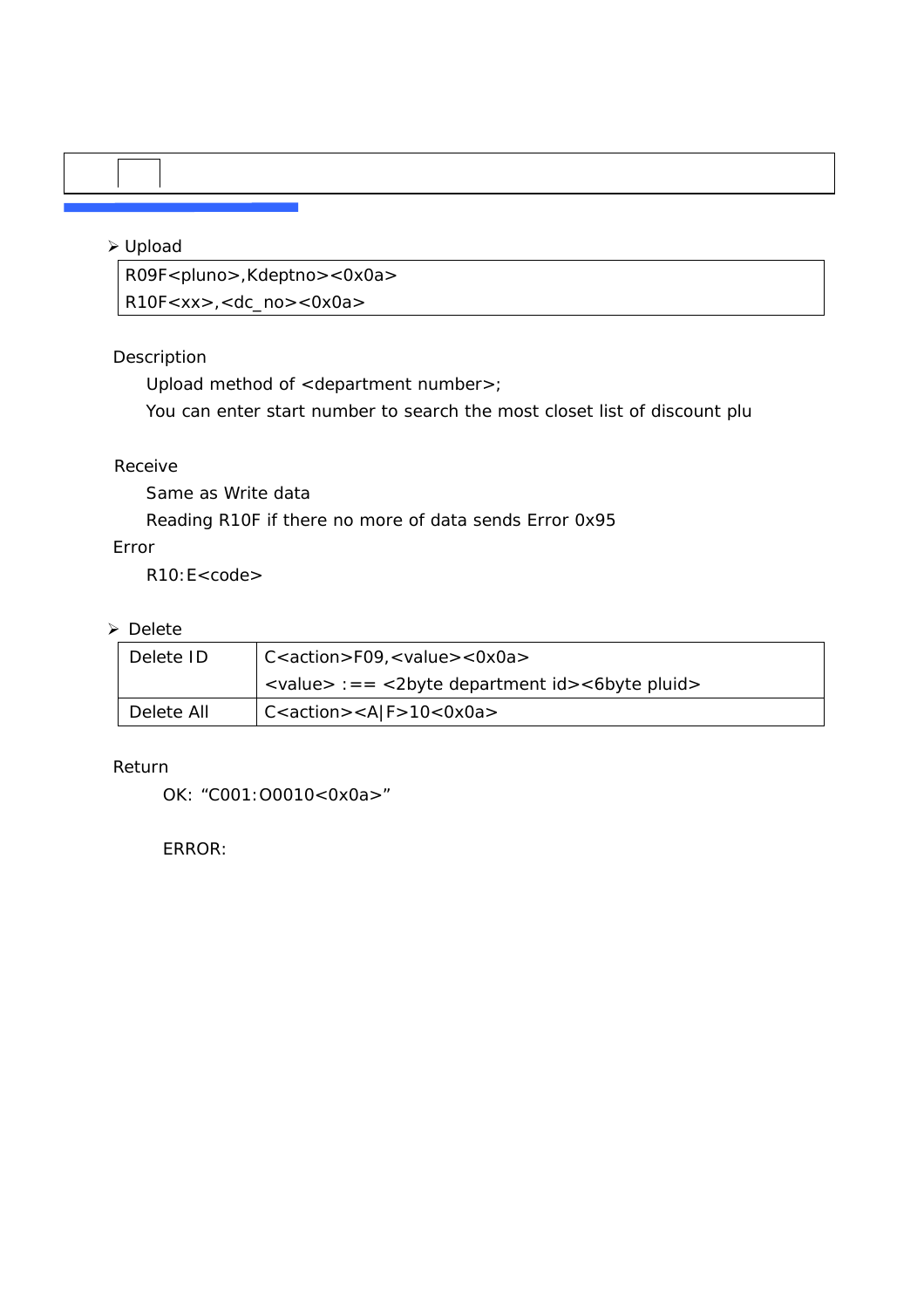## 4.6. Report

¾ **Upload** 

R43F<period and part>, <6byte id><0x0a>  $\le$  period and part  $>=$   $\le$  period  $\ge$   $\le$  part  $>$  $\le$  period $> := =$   $\le$  2byte data $>$ <part> :== <2byte part (Scale,PLU,MISC,Group,Department,Hourly,Clerk) >  $$ 

#### **Description**

 Report contains Part, Period. You can upload each of it For this purpose Part indicates report part, and Period indicates periodic time. **NOTE: for PC control select Z1 or Z2** 

Part

| Part $#$ |                        |
|----------|------------------------|
|          | Report from each scale |
| 2        |                        |
| 3        | PLU and Non PLU Report |
| 4        | Group Report           |
| 5        | Department Report      |
| 6        | Hourly Report          |
|          | Clerk Report           |
| 8        | Tax Report             |
|          |                        |

Period

| Period |                             |
|--------|-----------------------------|
|        | X1 Report                   |
|        | X2 Report                   |
|        | All X1, X2 (Only for Clear) |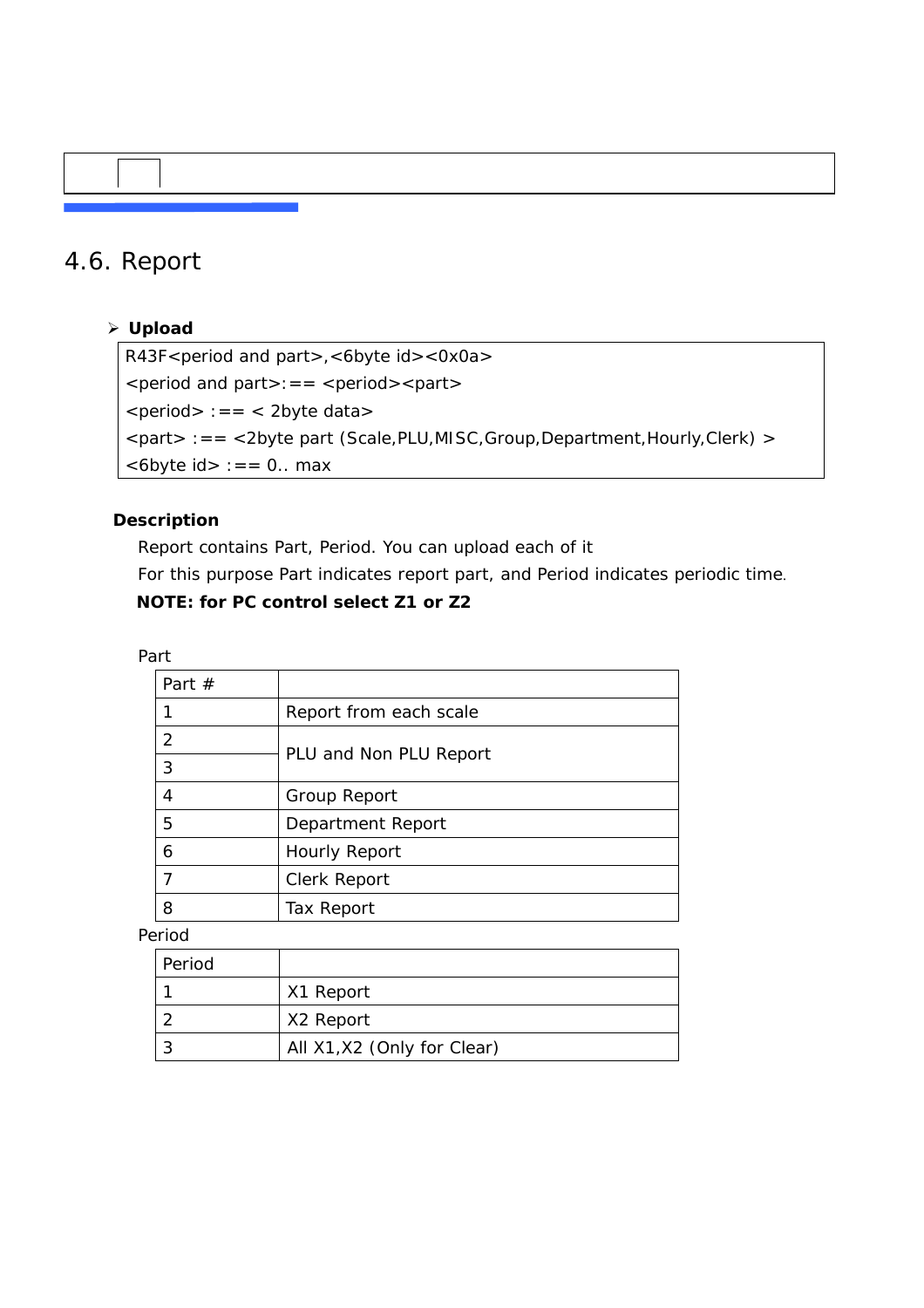#### **Return**

```
W43F<period and part>,<6byte id>L<data block size>:<data block>
\le period and part\ge: = = \le period\ge \le part\ge\epsilon <period> :== \epsilon 2byte data>
<part> :== <2byte part (Scale,PLU,MISC,Group,Department,Hourly,Clerk) > 
\langle <data block> :== \langle part value>
<part value> :== "N"<report local id>=<transaction number>","<volume>"."
```
 <part value> contains; <report local id> can have 00~0F value and each Part has different value.

#### **Scale report**

 $\langle$ id $>$ : Scale ID (1..31)

 $\alpha$  <data block> : = <part value>

<part value> := "N"<report local id>=<transaction number>","<volume>"."

 $[K = <$ cash>.][y=yymmdd].[h=hhmmss.]

"S"<pay id> = <pay number>","<volume>"."

"Y"<tax id>=<tax type 1byte><tax rate 4byte>","<volume>"."

|  | <report id="" local=""> in Scale Report</report> |
|--|--------------------------------------------------|
|--|--------------------------------------------------|

| 01 | <b>Scale Summary</b>    |        |
|----|-------------------------|--------|
| 02 | <b>Void Summary</b>     |        |
| 03 | Repack summary          |        |
| 04 | Override summary        |        |
| 05 | Discount Summary        |        |
| 06 | Prepack Summary         |        |
| 07 | Return Summary          |        |
| 08 | reserved                | NO use |
| 09 | Change                  | NO use |
| 0A | <b>Customer Summary</b> |        |

#### <pay id> in Scale Report

| . U . | Cash     |  |
|-------|----------|--|
| 02    | Pin/Chip |  |
| 03    | Check    |  |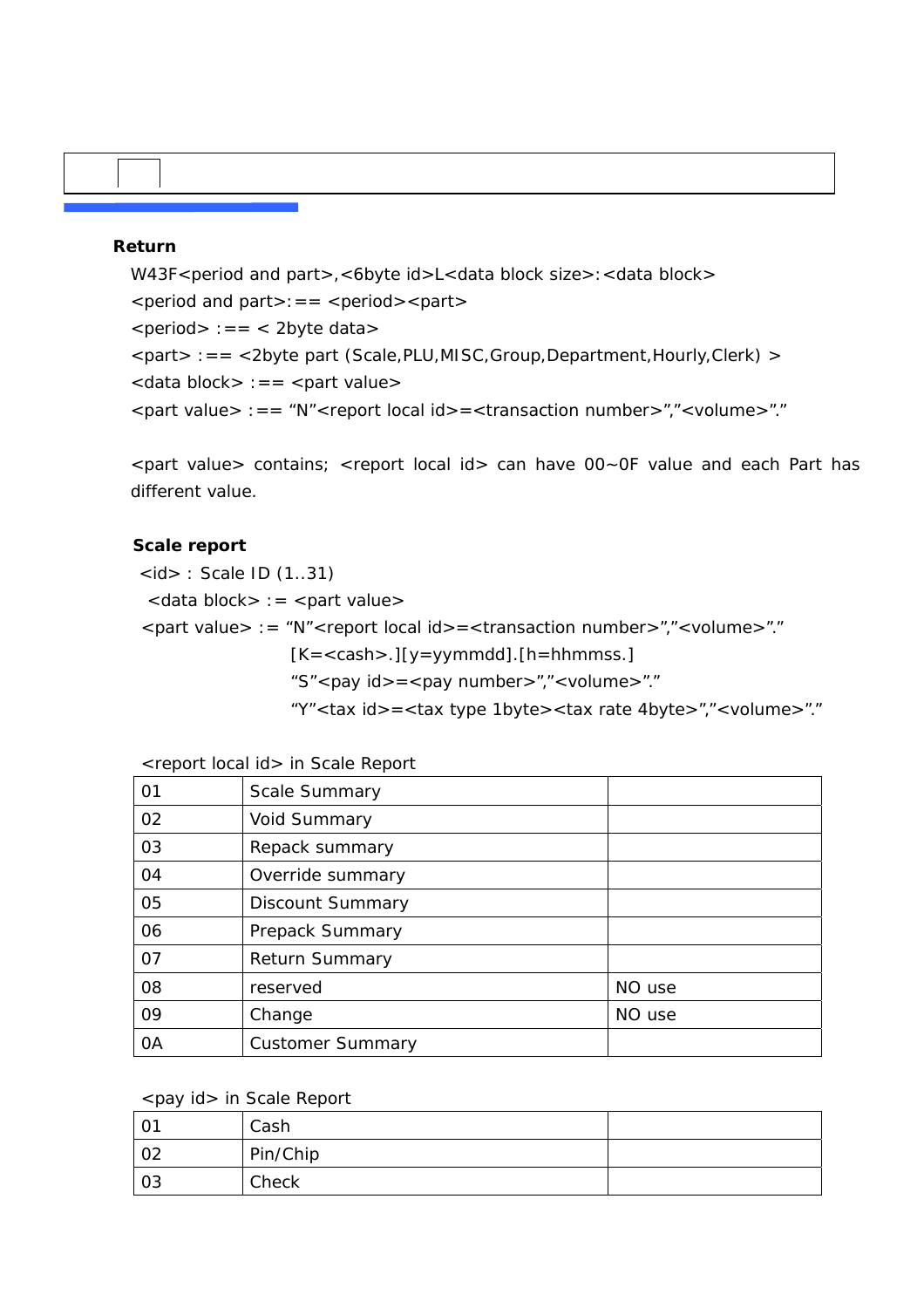| 04 | Credit Card         |
|----|---------------------|
| 05 | <b>Credit Note</b>  |
| 06 | Coupon              |
| 07 | <b>Bonus Point</b>  |
| 08 | <b>Credit Sales</b> |
| 09 | Change              |

#### **PLU report**

 $\langle$ id> :  $\langle$ plu save #>

<data block> := <item value>

<item value> : = <identities> = <hex value>.

<identities> table

| E              | $= 0$ . normal/ $= 1$ . no data(end) |        |
|----------------|--------------------------------------|--------|
| n              | Total sale count.                    |        |
| P              | PLU $#$                              |        |
| D              | Department $#$                       |        |
|                | PLU Type                             |        |
| V <sub>1</sub> | Total sales price                    | Period |
| W1             | Total sales weight                   | Period |
| Q <sub>1</sub> | Total sales count.                   | Period |
| V <sub>2</sub> | <b>Total Label sales</b>             | Period |
| C <sub>2</sub> | <b>Total Label print-outs</b>        | Period |
| V <sub>3</sub> | Total Pre-pack sales                 | Period |
| W <sub>3</sub> | Total Pre-pack sales weight          | Period |
| X              | Total Tax price                      | Period |

#### **Group report**

<id> : Group Number

<data block> := "M="<transaction number>,<volume>.

#### **Department report**

<id> : Department Number

<data block> := "M="<transaction number>,<volume>.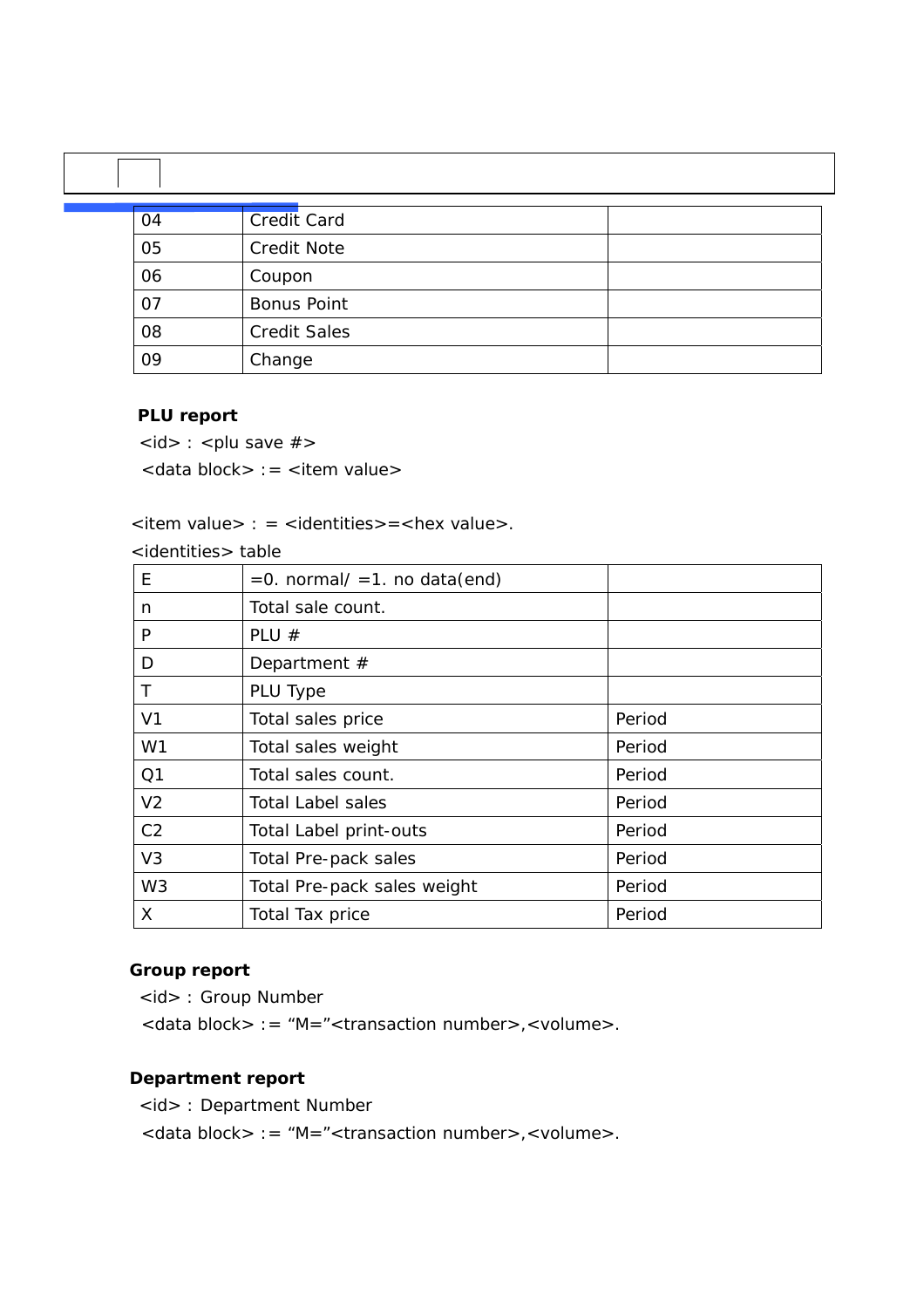#### **Hourly report**

 $$ 

<data block> := "M="<transaction number>,<volume>.

#### **Clerk report**

- $$
- <data block> :== <part value>

<part value> :== "N"<report local id>=<transaction number>","<volume>"."

"C="<cashdraw summary>.

<report local id> in Scale Report

| 01             | Clerk Summary           |
|----------------|-------------------------|
| 02             | Void Summary            |
| 03             | Repack summary          |
| 04             | Override summary        |
| 05             | <b>Discount Summary</b> |
| 06             | Prepack Summary         |
| 07             | <b>Return Summary</b>   |
| 08             | reserved                |
| 09             | Change                  |
| 0A             | unused                  |
| 0 <sub>B</sub> | <b>Negative Summary</b> |

#### ¾ Clear and Reset

|           | Clear by Period and Items $ C \lt \text{action} > F43$ , $\lt$ value $>$ $\lt$ 0x0a $>$                |
|-----------|--------------------------------------------------------------------------------------------------------|
|           | $\langle \text{value} \rangle := \langle \text{2byte period} \rangle \langle \text{2 byte id} \rangle$ |
| Clear All | $C \lt \text{action} > F42 \lt 0 \times 0a$                                                            |

Clear All command is same as  $CO1F43.09<0x0a$ 

Return O K: C001:O0043 ERR: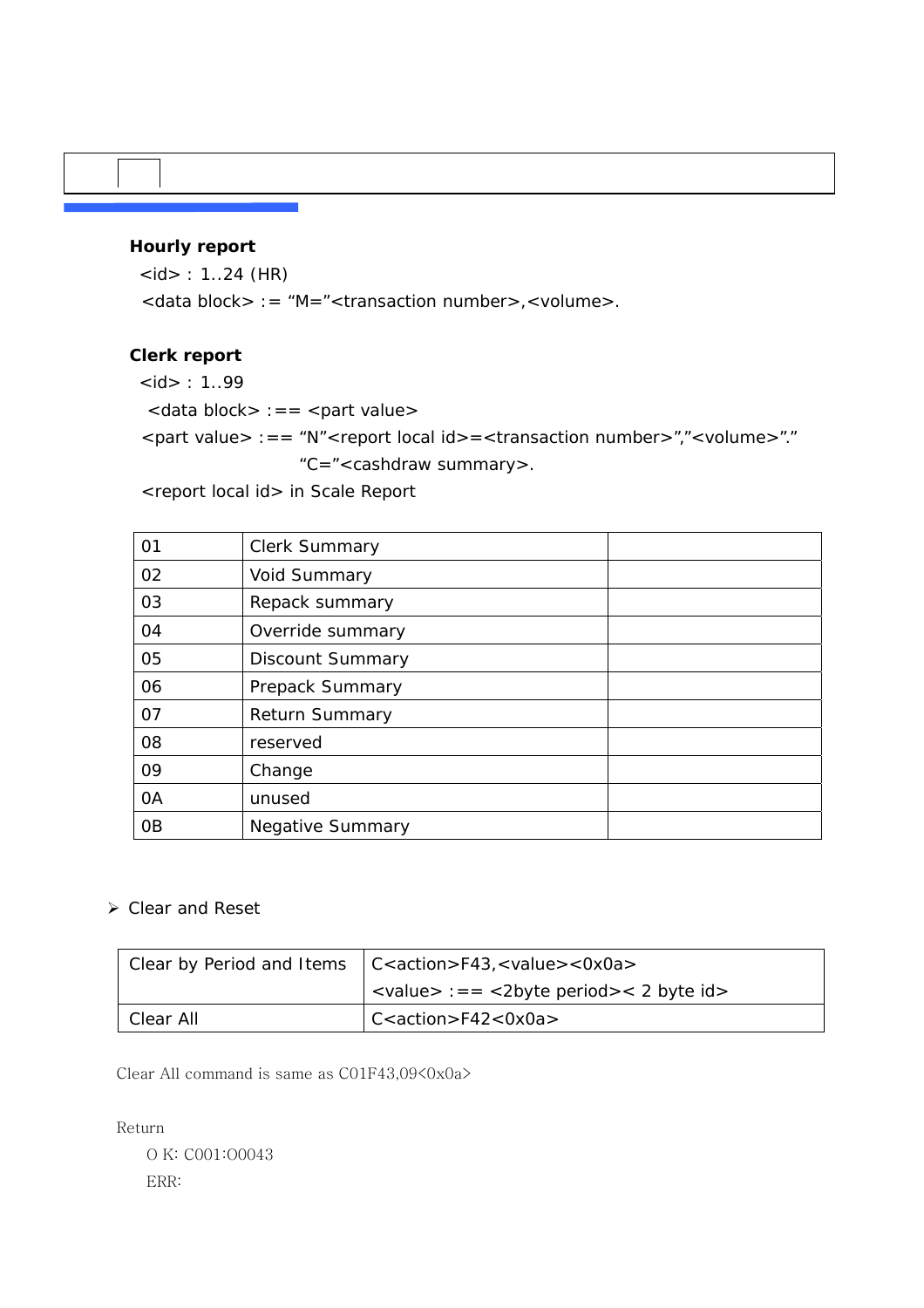# 4.7. Label and Image

### 4.7.1. Label format

The maximum save Label format is 20. You can set Label ID, but Label ID 1~30 is already been set in scale system.

<Memory map>

| Label Area       | Size<br>(byte) | <b>Type</b> | Qty | Subtotal | Pos | Define           | Value    |
|------------------|----------------|-------------|-----|----------|-----|------------------|----------|
| Label ID         | $\overline{c}$ | word        |     |          |     | LABEL_INFO_POINT | $\Omega$ |
| Width            | 2              | word        |     |          |     |                  |          |
| Height           | $\mathcal{P}$  | word        | 20  | 480      | ი   |                  |          |
| Label Name       | 16             | byte        |     |          |     |                  |          |
| Label Image size | $\overline{c}$ | word        |     |          |     |                  |          |
| Label Image      | 4096           | byte        | 20  | 81920    |     | 480LABEL_IMAGE   | 480      |

### 4.7.2. Bitmap size (for printing size allowance)

When printing bitmap image on label; you need to save image in differently. The max saving space is up to 14 images.

Also each image can set ID number 1~50.

#### <Memory map of Bitmap>

| Label Area    | Size<br>(byte) | Type | Qty |        | Subtotal   Position Define |                   | Value |
|---------------|----------------|------|-----|--------|----------------------------|-------------------|-------|
| Bitmap ID     | 2              | word |     |        | 0                          | BITMAP_INFO_POINT |       |
| Bitmap Width  | 2              | word | 14  | 84     |                            |                   |       |
| Bitmap Height | 2              | word |     |        |                            |                   |       |
| Bitmap Image  | 8192           | byte | 14  | 114688 | 84                         | BITMAP_IMAGE      | 84    |

Matching the Label format ID and bitmap ID will print image on the Label.

**NOTE: In case of printing multiple images on one label bitmap ID must be different.**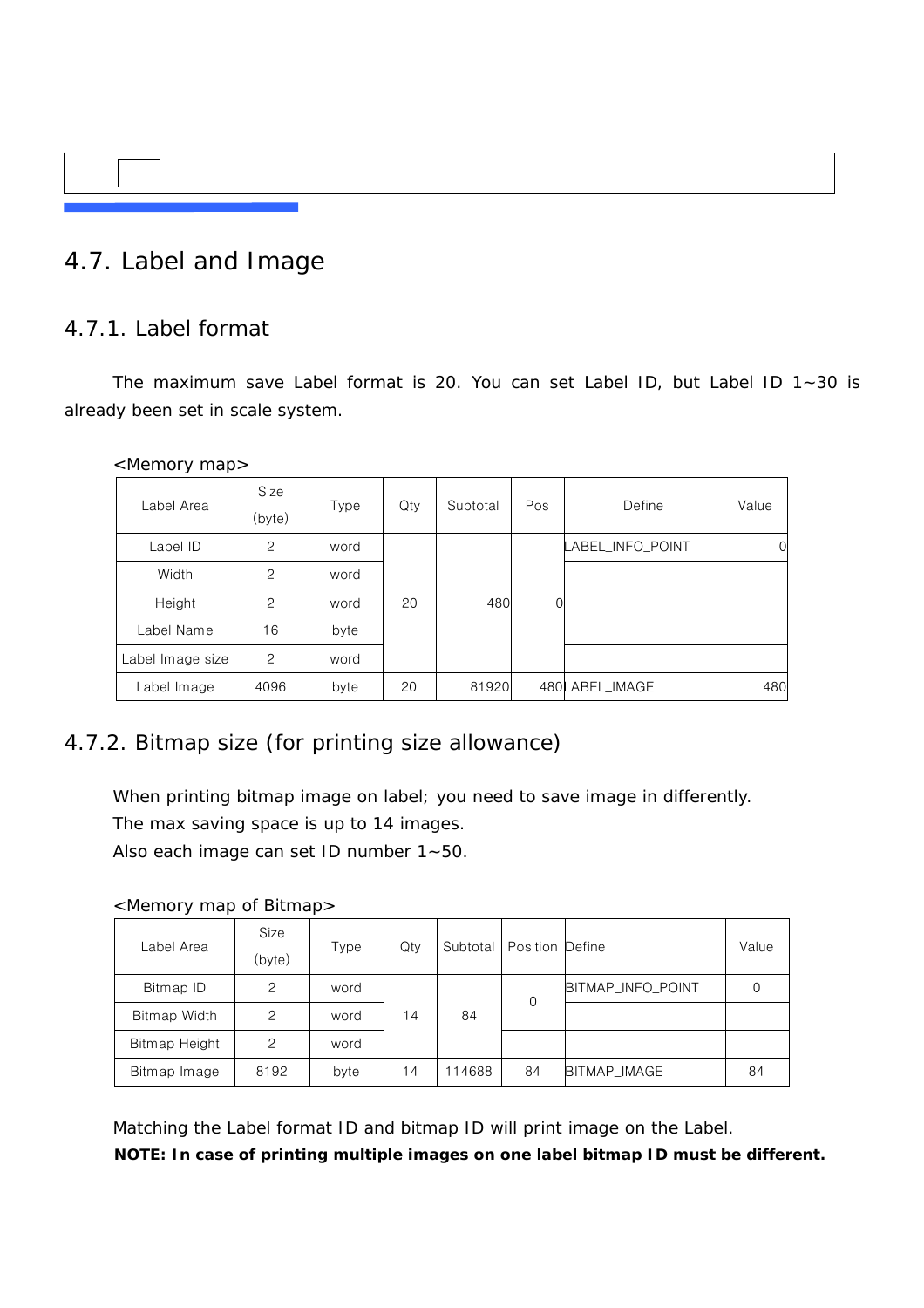#### **4.7.3. Data File**

In CL5000 has Label data which contains; LFM and bitmap image

#### A. LFM Data Structure

LFM format contains Label Format.

#### This information must be decoded order to be download

Label Format File (LFM) structure

| Label Header                           | Bitmap Header 5 |
|----------------------------------------|-----------------|
| 4096 Byte Label Format (MAX 4096 byte) |                 |
| Bitmap Header size and location        |                 |
| Bitmap Data                            |                 |

#### LABEL HEADER

| <b>NAME</b>      | Type   | <b>Bytes</b>   | Description             |             |
|------------------|--------|----------------|-------------------------|-------------|
| Format           | char   | 6              | Label format            | Label       |
| Version          | char   | 2              | Label make Version      | Information |
| Company          | char   | 10             | Label maker information |             |
| Model            | char   | 4              |                         |             |
| Usage            | char   | $\overline{4}$ |                         |             |
| id               | ushort | 2              | Label ID $(1 \sim 999)$ |             |
| width            | ushort | 2              | Label width             |             |
| height           | ushort | 2              | Label height            |             |
| name             | char   | 16             | Label name              |             |
| size_label       | ulong  | 4              | Label Format size       |             |
| <b>CMPHEADER</b> | struct | $14*5$         | Bitmap Structure        |             |

Label Format can have 5 Bitmap-information in one label

|  |  | This information can have different locations, saved address, size. |  |  |  |  |  |  |
|--|--|---------------------------------------------------------------------|--|--|--|--|--|--|
|--|--|---------------------------------------------------------------------|--|--|--|--|--|--|

| NAME   | Type   | <b>Bytes</b> | Description            |             |
|--------|--------|--------------|------------------------|-------------|
| addr   | long   | 4            | Data address(location) | Bitmap      |
| size   | long   | 4            | Data Size              | Information |
| id     | ushort | 2            | Bitmap ID              |             |
| width  | ushort | 2            | Printable width        |             |
| height | ushort | 2            | Printable height       |             |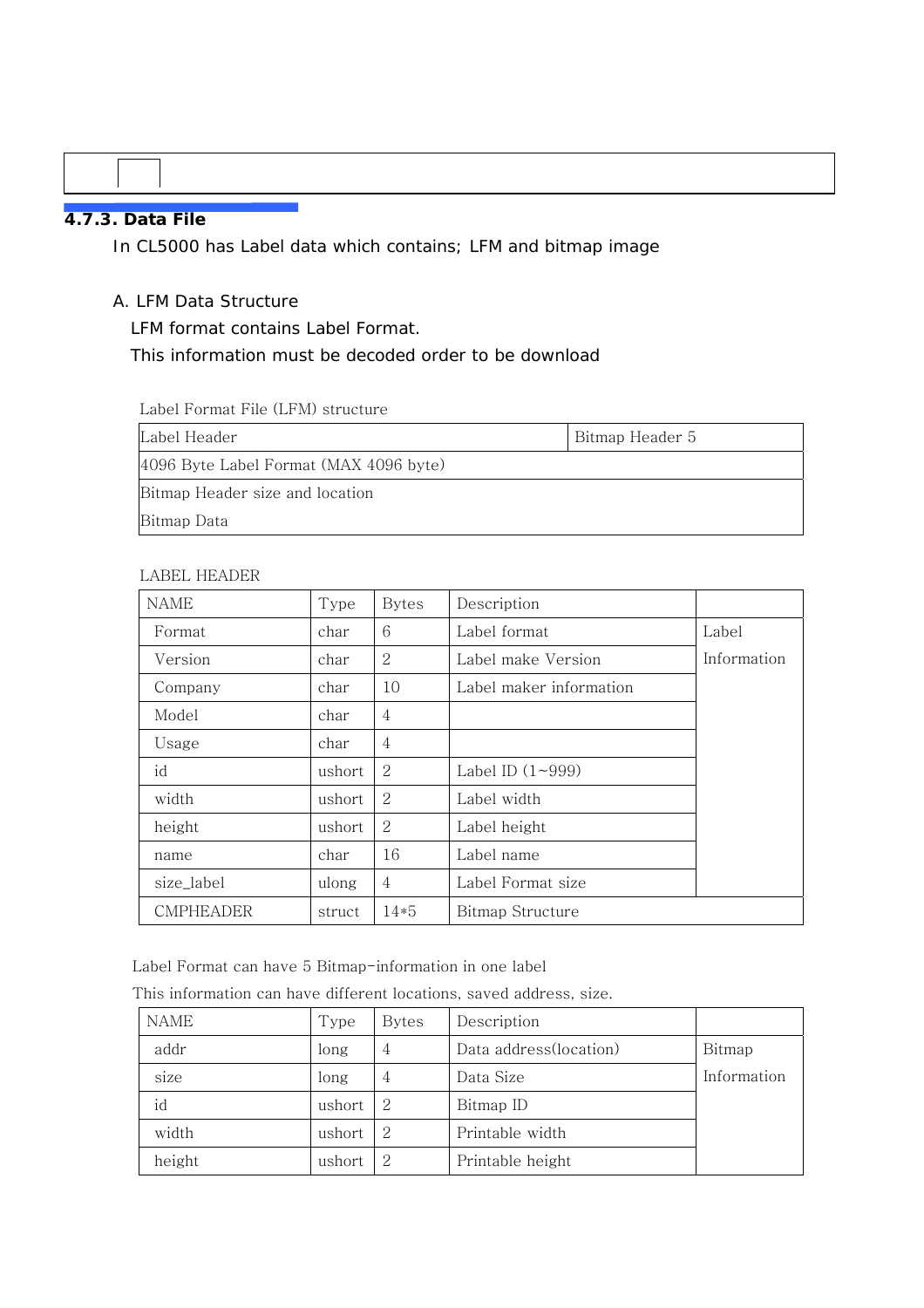### B. Bitmap image

#### Download structure

 $\overline{\phantom{a}}$ 

| <b>NAME</b> | Type   | <b>Bytes</b>   | Description             |             |
|-------------|--------|----------------|-------------------------|-------------|
| Format      | char   | 6              | Label format            | Label       |
| Version     | char   | 2              | Label Version           | Information |
| Company     | char   | 10             | Label Company           |             |
| Model       | char   | $\overline{4}$ |                         |             |
| Usage       | char   | 4              |                         |             |
| id          | ushort | 2              | Label ID $(1 \sim 999)$ |             |
| width       | ushort | 2              | Label width             |             |
| height      | ushort | 2              | Label height            |             |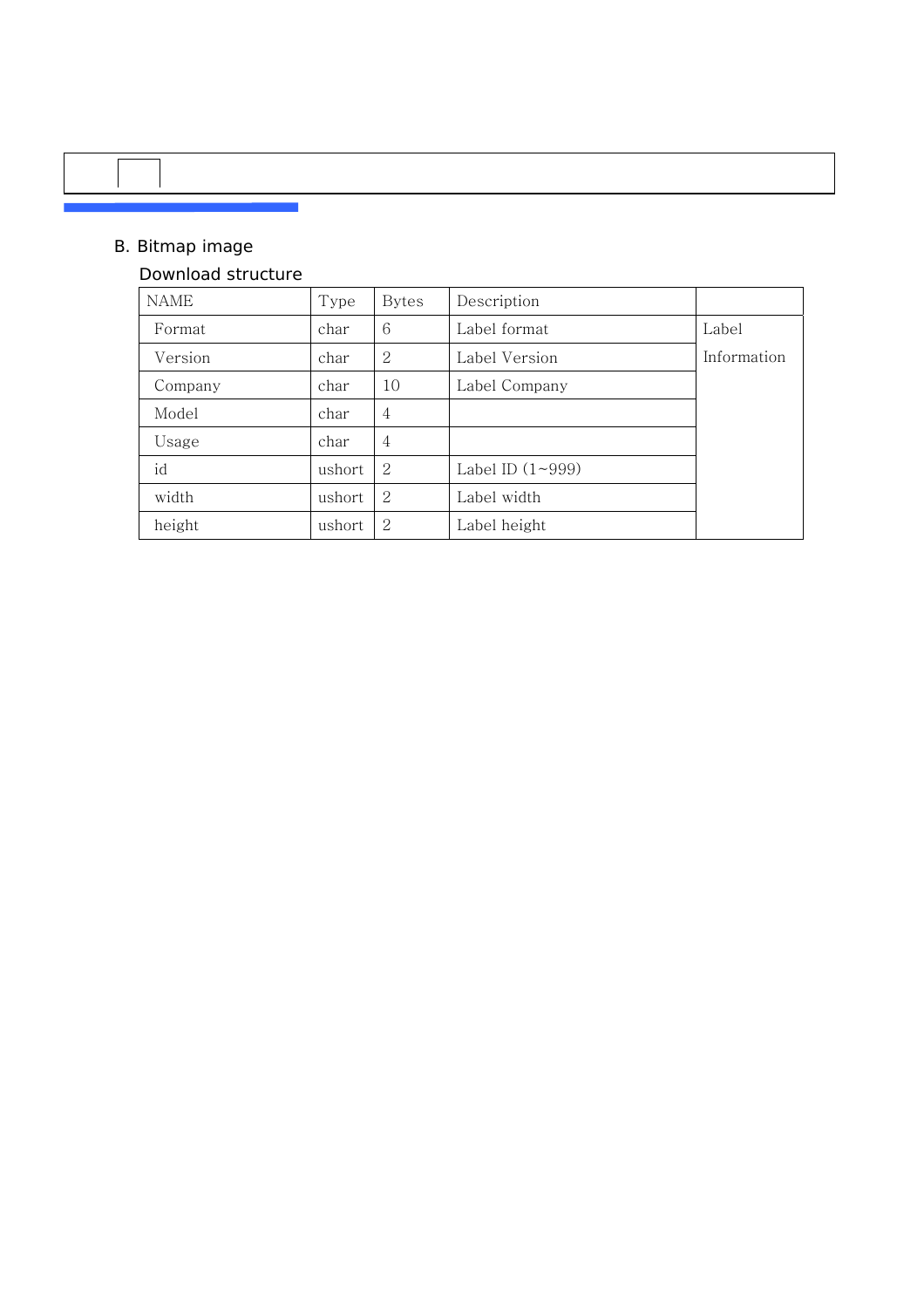### 4.7.4. Transfer

#### ¾ Download

```
W06F<br/>shim id>,<mode>L<data block size>:<data block>
\text{sin id} = \text{cos 4}<mode> := <2byte form><2byte set> 
<2byte form> := 1 : Label 
                  2 : Bitmap 
<2byte set> := 1 : Header 
             = 2: Data<data block> :== <detail data> 
<detail data> 
           = "N=" < nblock >.
           = "Z=" < name >.
           = "S=<total image size>. 
           = "W=" < width >.
           = "H=" < height >.
           = "D="<size>:<binary data>
```
Description

 $<sub>n</sub>$ hock  $>$  is  $1 - 99$ </sub>

Return

 R06:E99 // data error R06:E98 // no room for save R06:O043 // Label Header save success R06:O044 // Bitmap Header save success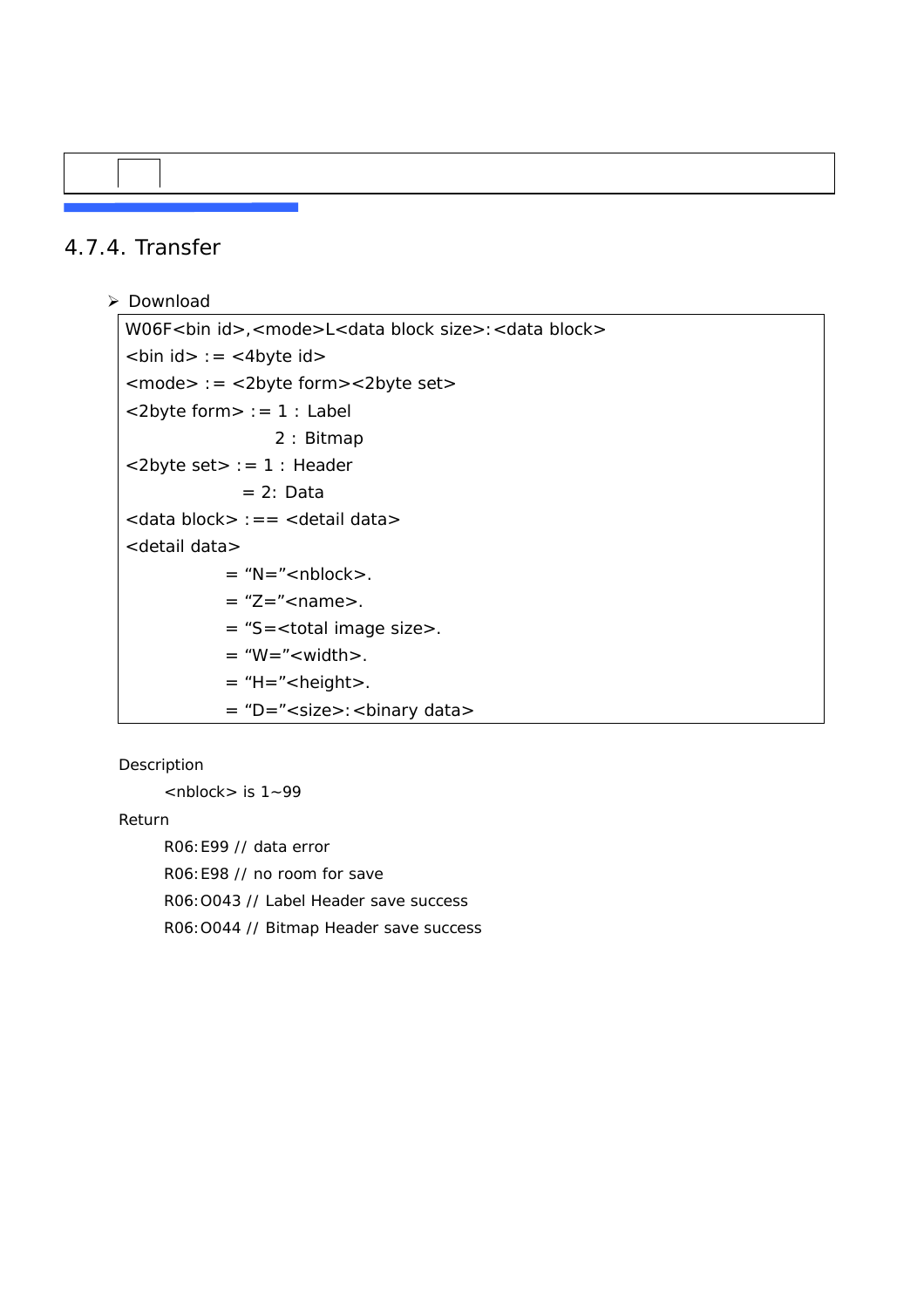### **Check and Apply**

 This present setting label format not applied onto scale yet. This following command will switch to new set data.

| Check And Apply | $C$ <action>A05&lt;0x0a&gt;</action> |
|-----------------|--------------------------------------|
|                 |                                      |
|                 | ex)                                  |
|                 | CO1A05 < OxOa                        |

Return

 $C$ <action>: $O07$ < $OxOa$ 

¾ Delete

| Clear Label | $C$ <action>F07,<value>&lt;0x0a&gt;</value></action>                                                   |  |
|-------------|--------------------------------------------------------------------------------------------------------|--|
|             | $\langle \text{value} \rangle := \langle \text{2byte type} \rangle \langle \text{4byte value} \rangle$ |  |
| Clear All   | $C$ <action>F06,<mode>&lt;0x0a&gt;</mode></action>                                                     |  |

 <2byte type> = 1: Label 2: Bitmap  $<$  4byte value $>$  =  $<$  label or bitmap id $>$ <mode> = 1: Label , 2: Bitmap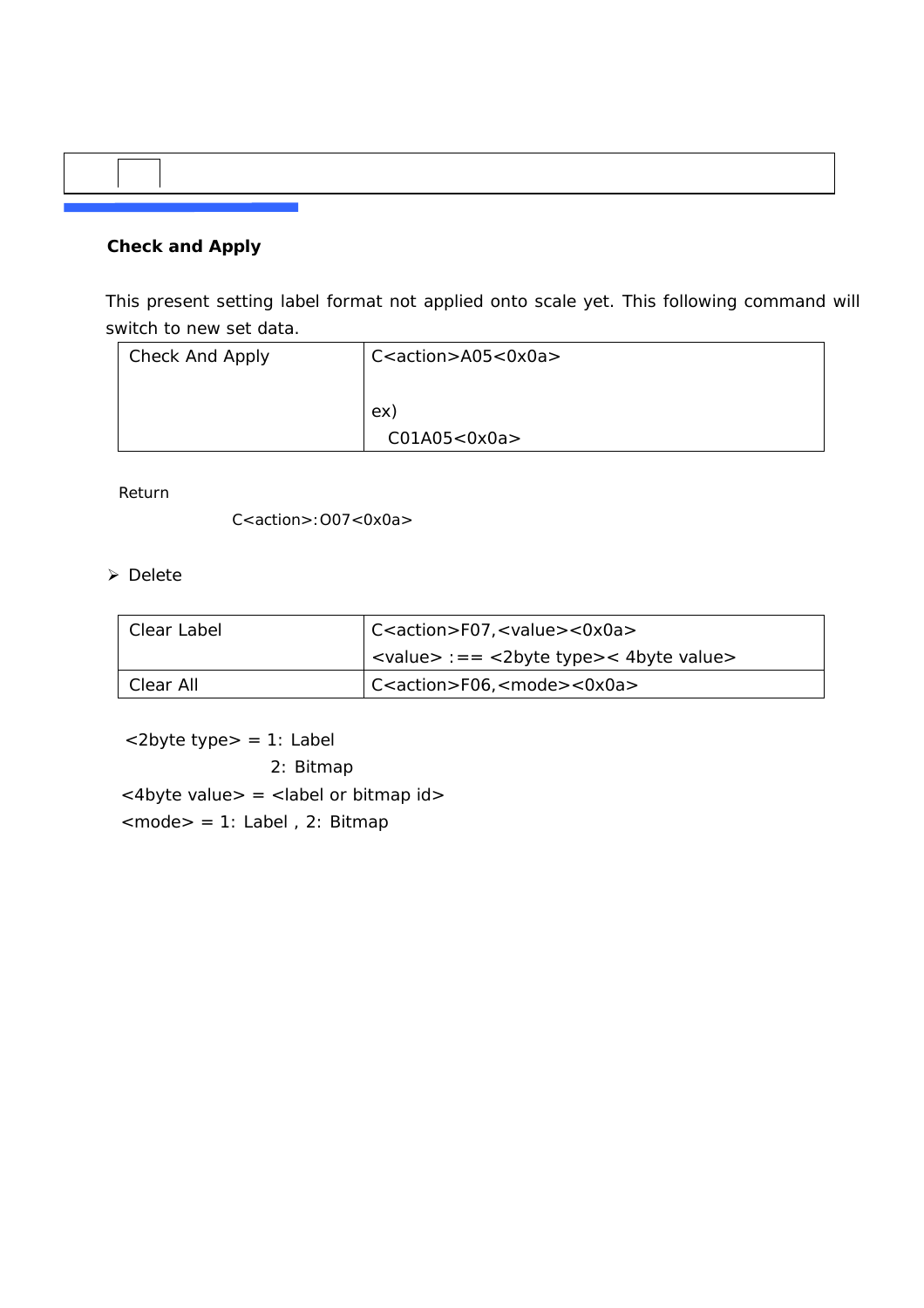### 4.8. Keypad

#### 4.8.1. Speed Key Set

#### ¾ **Upload**

| R04F21, <key no="">&lt;0x0a&gt; Speed Key set #1 Upload</key> |                         |
|---------------------------------------------------------------|-------------------------|
| R04F22, <key no="">&lt;0x0a&gt;</key>                         | Speed Key set #2 Upload |
| R04F23, <key no="">&lt;0x0a&gt;</key>                         | Speed Key set #3 Upload |
| R04F24, <key no="">&lt;0x0a&gt;</key>                         | Speed Key set #4 Upload |
| R04F25, <key no="">&lt;0x0a&gt;</key>                         | Speed Key set #5 Upload |

 $<$ key no $>$  : = 00

If "00" not, allow 0x01 ~ 0xA0 value. Each set value need to Return

#### ¾ **Download**

```
W04F21,<key no>L<data size>:<data block><bcc>
W04F22,<key no>L<data size>:<data block><bcc> 
W04F23,<key no>L<data size>:<data block><bcc> 
W04F24,<key no>L<data size>:<data block><br/>>bcc>
W04F25,<key no>L<data size>:<data block><bcc>
```
 $\alpha$  <data block > MAX 160 x 4 = 640 Byte able to send (1 data if organized with 4byte)

Send data and download data has following structure.

 $\langle$ key no > = Set 0 to PLU #1

 $\langle$ key no $\rangle$  = Set 1 to PLU #2

| 4byte     | 4byte     |  |  |
|-----------|-----------|--|--|
| 형<br>long | 형<br>long |  |  |
| 싀         | 식         |  |  |
| 값 1       | 값 2       |  |  |

NOTE: DATA is following the "Intel save real number" format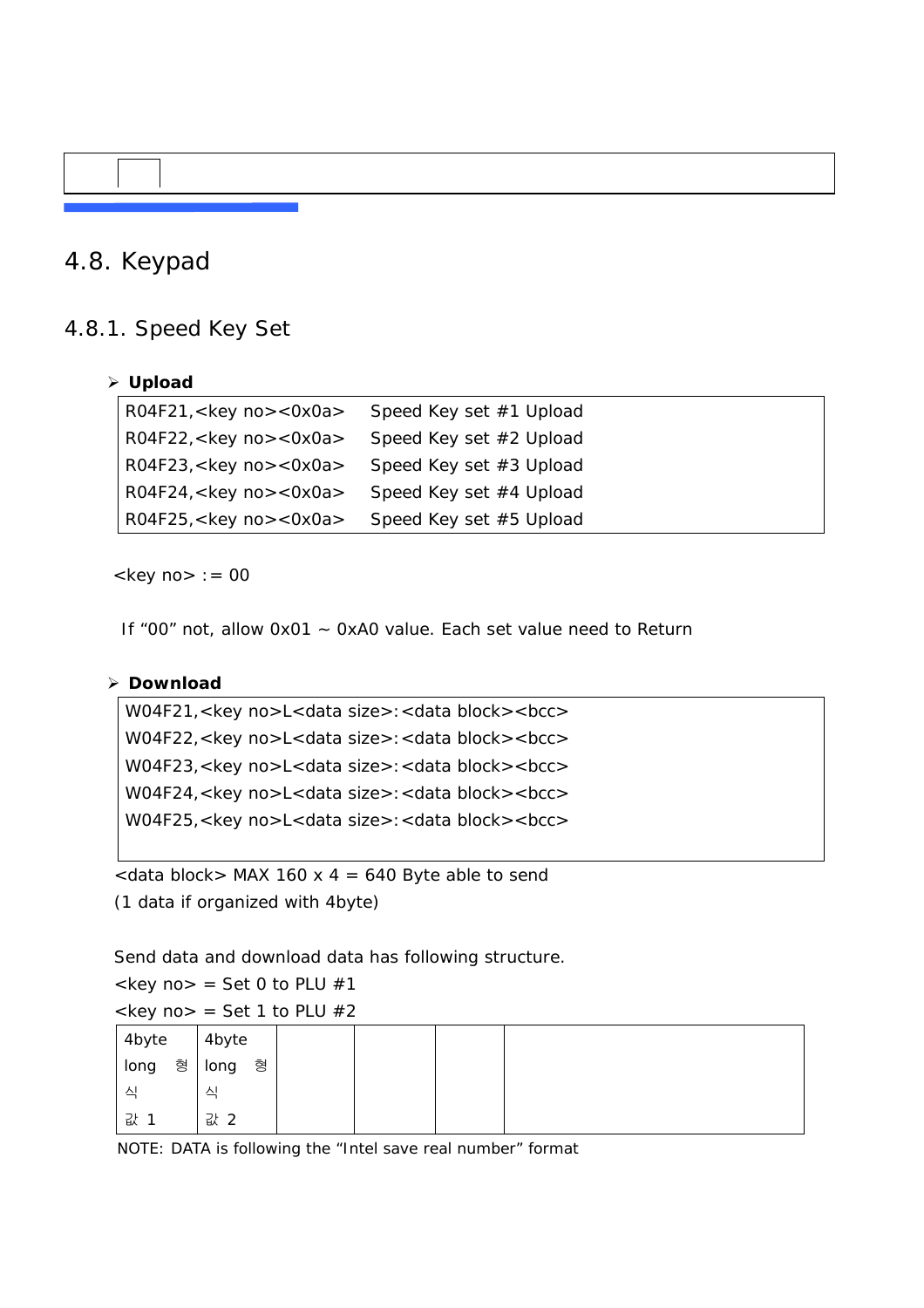# 4.8.2. Function Key setting

#### **Download**

W04F<keyhwid>,<key hwno>L<data size>:<data block><bcc> <keyhwid> := 01 -> Sale Key Normal Mode set -> Sale Key Shift Mode set -> Program Key Normal Mode set -> Program Key Normal Mode set -> Second Program Key Normal Mode set -> Second Program Key Normal Mode set -> Customer Key set (spare) -> Sale Key Normal + Shift -> Program Key Normal + Shift -> Second Program Key Normal + Shift -> Clerk Set -> Department Set -> Tare Set -> Currency Set <key hwno> = 0 sending all block data  $\langle$ key hwno>  $\langle$  > 0 modify call ID

1 data structured with 2byte

#### **Upload**

R04F<keyhwid>,<key hwno><0x0a>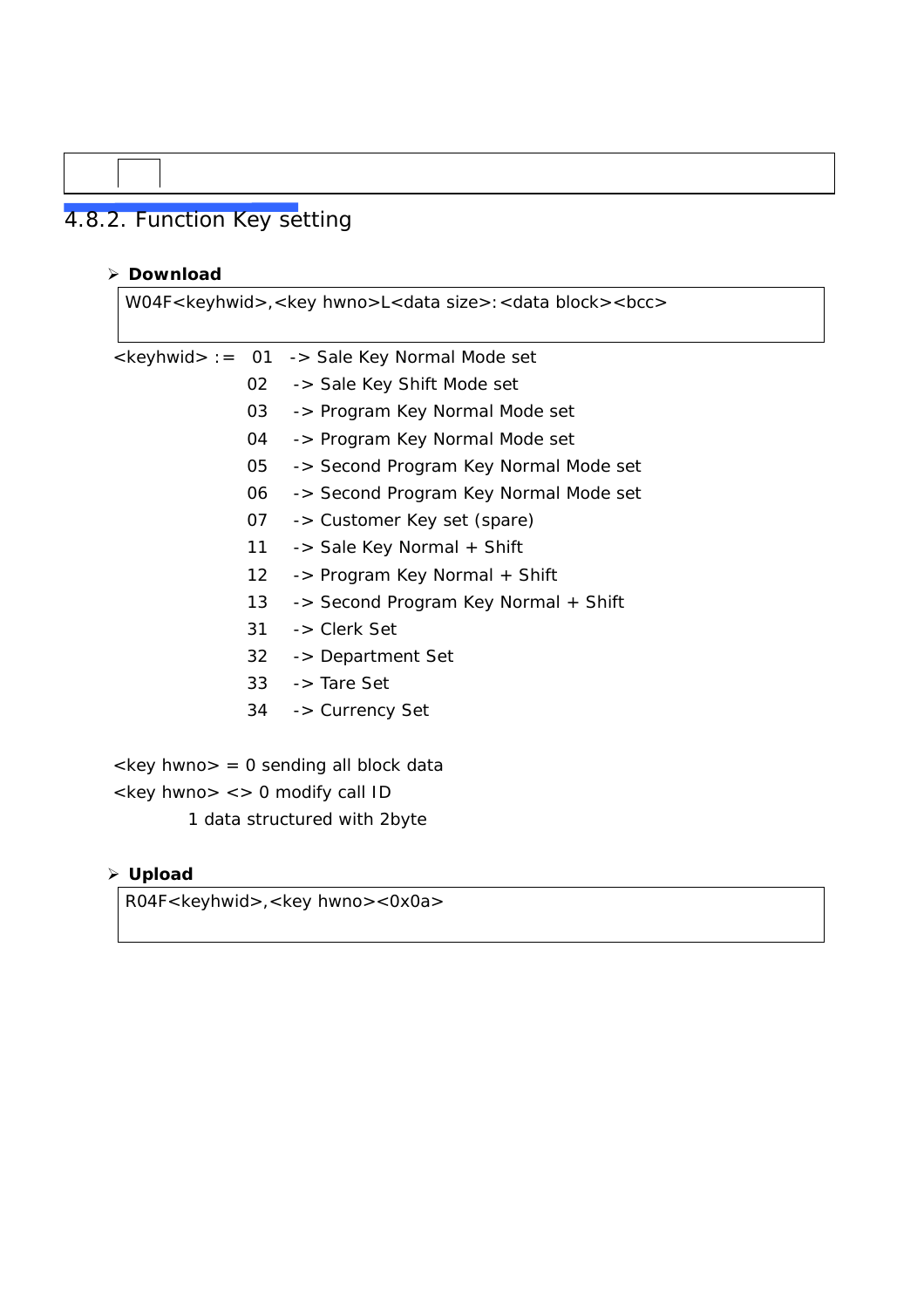### 4.9. Other

You can read scale's date/time/current weight value Indicial setting – you can cheek firmware Version, History...., etc.

### 4.9.1. Date / Time

¾ Date/Time Setting

W45F01,00L<data block size>:<data block> <data block> := <date time><error> <date time>  $Y = < \gamma$ ear $>$ .  $M =$  < month >.  $D =$ .  $h = <$ hour $>$ .  $m =$  < minute >. s=<second>.

Description

Year =  $00 \sim 99$  value ex) 2004yr = return "04". month =  $1 - 12$  value Day =  $1 - 31$  value  $h = 0 - 23$  $m = 0 - 59$  $s = 0 \sim 59$  set value.

Ex) 47min; return m=2f. value

¾ Read

Send R45F01,00<0x0a> Receive Same as Write data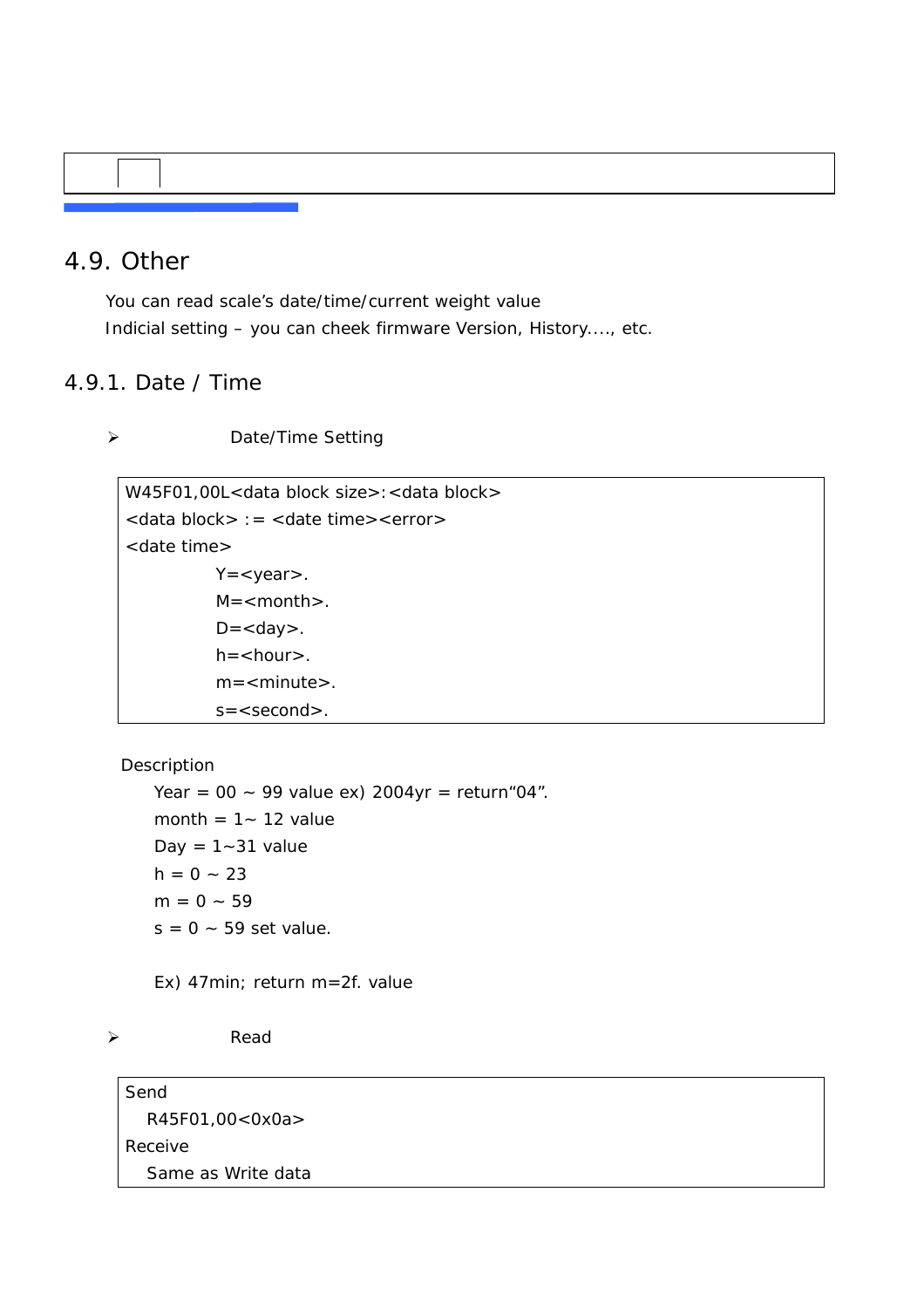### 4.9.2. System Password

#### ¾ System Password Change

W45F02,00L<data block size>:<data block> <data block> := "P="<string length>.<string>

¾ Upload

Send R45F02,<id><0x0a> Receive Same as Write data

### 4.9.3. Scale Information

Scale Information contains following information

F/W Version, Data Structure Version Weight Digit, Price Digit KGLB Mode Capa

¾ Read

| Send                                                                        |
|-----------------------------------------------------------------------------|
| $R45F03$ , <id> &lt;0x0a &gt;</id>                                          |
| Receive                                                                     |
| W45F03,00L <data block="" size="">:<data block=""><bcc></bcc></data></data> |
| $<$ data block $>$                                                          |
| $F =  $ .                                                                   |
| $V = <\varepsilon$ version $>$ < reversion $>$ .                            |
| $w =$ < digit >.                                                            |
| $p =$ < digit >.                                                            |
| $K =$ < digit > $1/10$ : Kg, 1: LB                                          |
| $C =$ <digit> <math>\frac{1}{2}</math> 0: 6, 1:15, 2: 30, 3: 60</digit>     |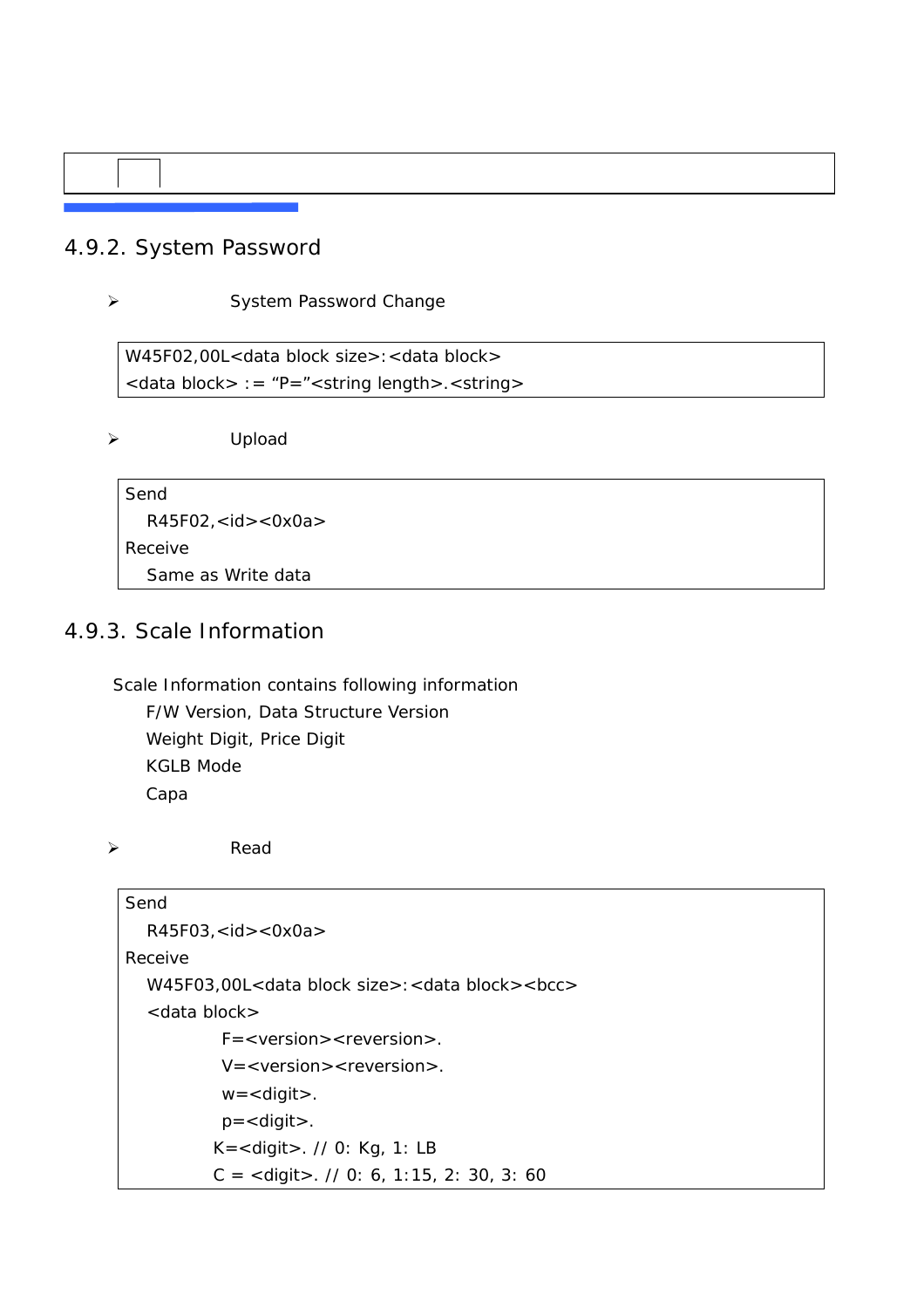### 4.9.4. Weight

Return current weight information

¾ Upload

Send R45F04,00<0x0a> Receive W45F03,00L<data size>:<data><br/> <br/>cc> <data> := "W="<weight>."P="<digit>.

### 4.9.5. History

¾ Upload

Send R45F05,<history id><0x0a>

Receive

W45F03,00L<data size>:<data><br/> <br/>cc>

 $\langle$ history id> = "0" newly updated set time and info.  $\langle$ history id> = "1" just before set time and info. You can have 0~4 values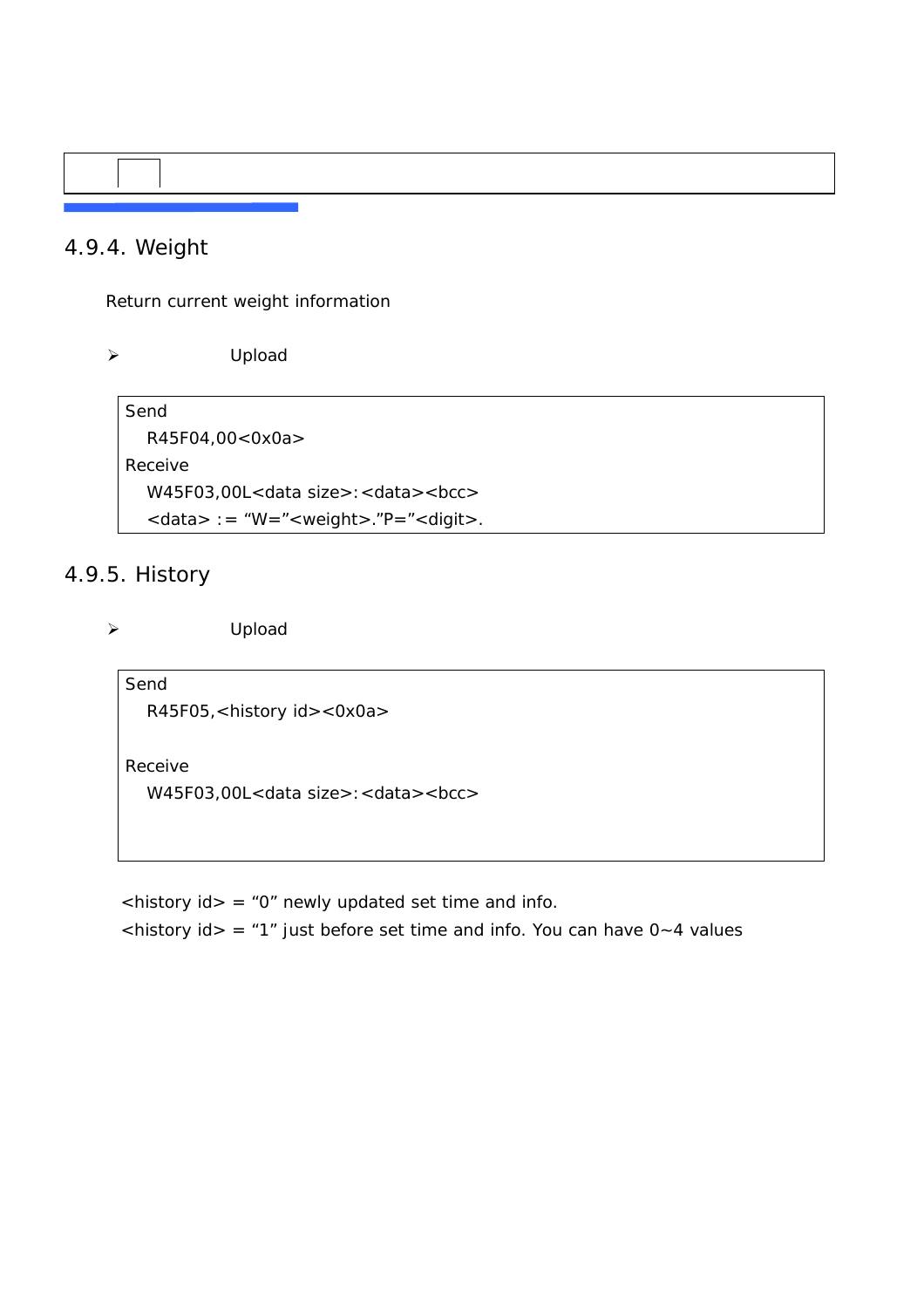### **4.10. PLU Field Control**

Set allowance or not allow PLU Field. Before using CL5000 set PLU item field. ¾ Download (setting)

Send Setting W36F01,<id>L<data size>:<data><br/> <br/>cc> <data> := "P="<ptype number>."S="<ptype number>. Receive

| Apply | $c <$ xx>F36,01<0x0a> |
|-------|-----------------------|
|-------|-----------------------|

#### ¾ Upload (status)

Send R36A<ptype number><0x0a> or R36F<ptype number>,00<0x0a>

Read

R37A<series number><0x0a>

Continue reading

Receive

W36F01,01L<data size>:<data><br/> <br/>cc>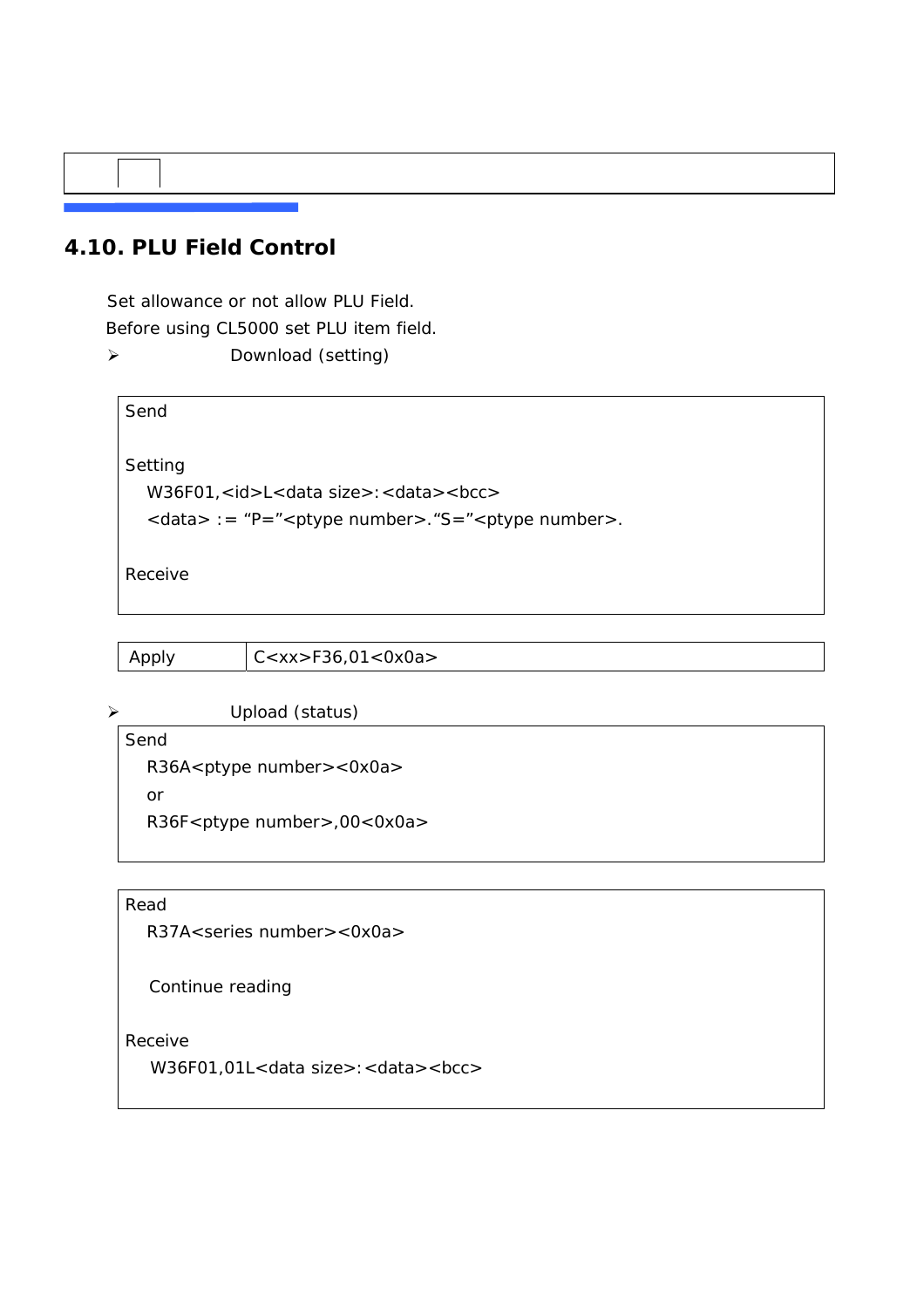# **5. Internal Communication**

### 5.1 Transaction Number

Call up new Ticket Number from Remote Server

i00F026,01

Return

 I00F036,L<length>:<data><bcc> <data>:="T=<counter>."

# **6. Example**

## 6.1. PLU

Ex1) Upload PLU

Uploading Department ID 1#, PLU #5.

```
Send : "R13F01000005,00<0x0a>"
```
Receive: No data

```
"W02A00000,00L0027: \land =03. \star =01. $ =0. & =0A0A0321. @ =4F50. N = 0000. ="
```
N=0000. Searching existence of information

```
 If data exist;
```

```
"W02A00005,00L0198: \land =03. \star =01. $ =0. & =0A0A0321. @ =4F50. N = 0002."
F=02.4C,0004: F=04.4D,0001: F=0A.53,0006: BANANA
"F=1E.53,0000:F=1F.53,0000:F=09.57,0002: 
F=50.57,0002: F=37.57,0002: F=05.42,0001:
"F=64.4C,0004: F=0B.4C,0004:d F=0E.57,0002: F=06.4C,0004:? 
"F=08.42,0001: F=0D.4C,0004: F=18.57,0002: F=17.57,0002: 
"F=55.57,0002: F=10.4C,0004: F=11.42,0001: F=19.57,0002: 
"F=5A.42,0001: F=47.57,0002: F=45.4C,0004: "
```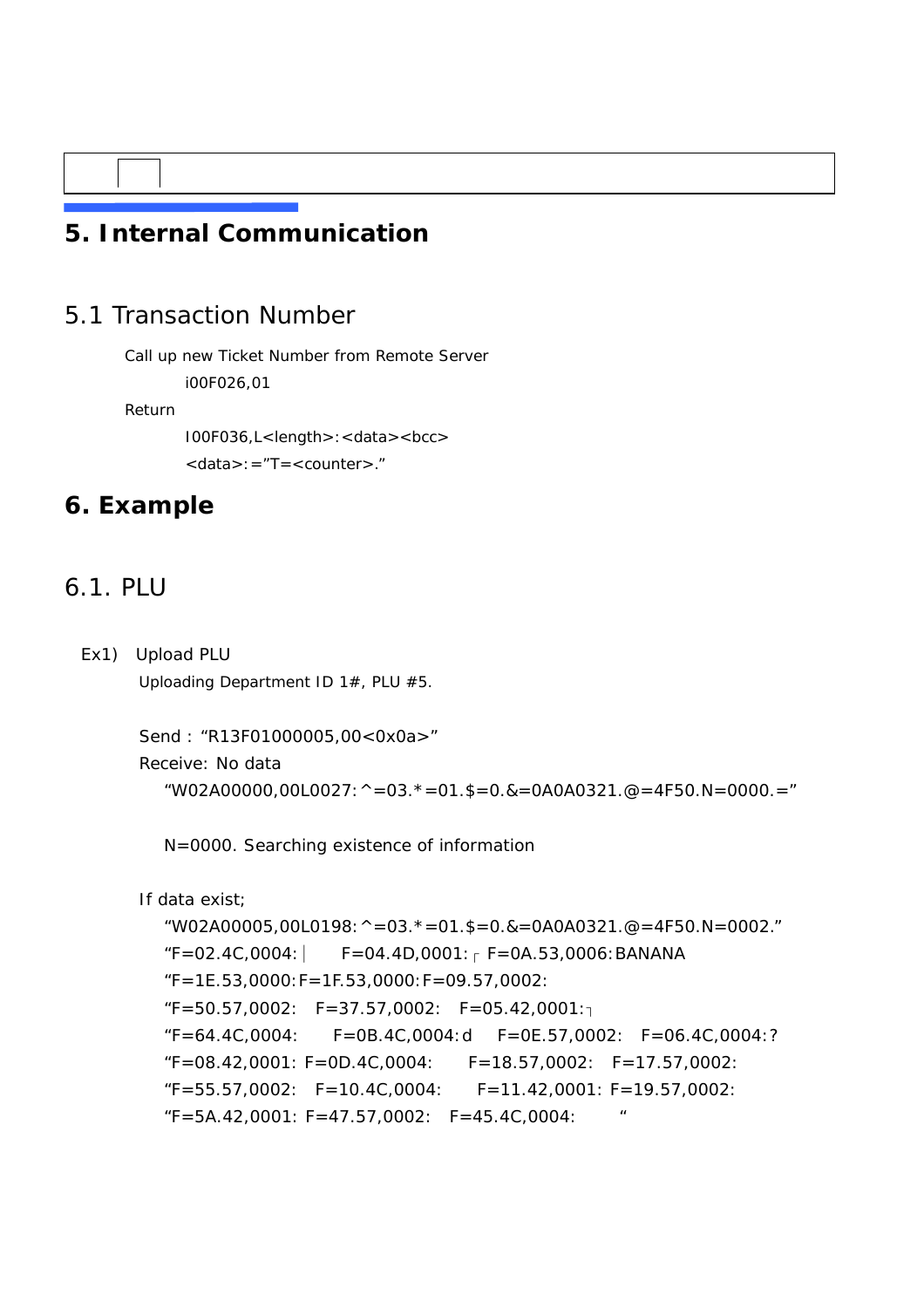"F=" following each space data(binary, total length is 0x198) Each data are displayed "F=02.4C,0004:..." means, PLU Item <02> = means PLU Number and this data is return as binary(Intel) format.

Ex2) Upload PLU by Sequential

Searching unknown PLUs information;

Send : "R02F01000005,00<0x0a>"

Receiving 5<sup>th</sup> PLU information more information is following Ex1)

Ex3) Delete PLU

 Department ID : 1 PLU NO: delete 5

Send: "C43F13,01000005"

All PLU delete

Send: "C43A02<0x0a>" Receive : "C003:O02"

Est. 1min. to delete all PLU(3000 PLUs)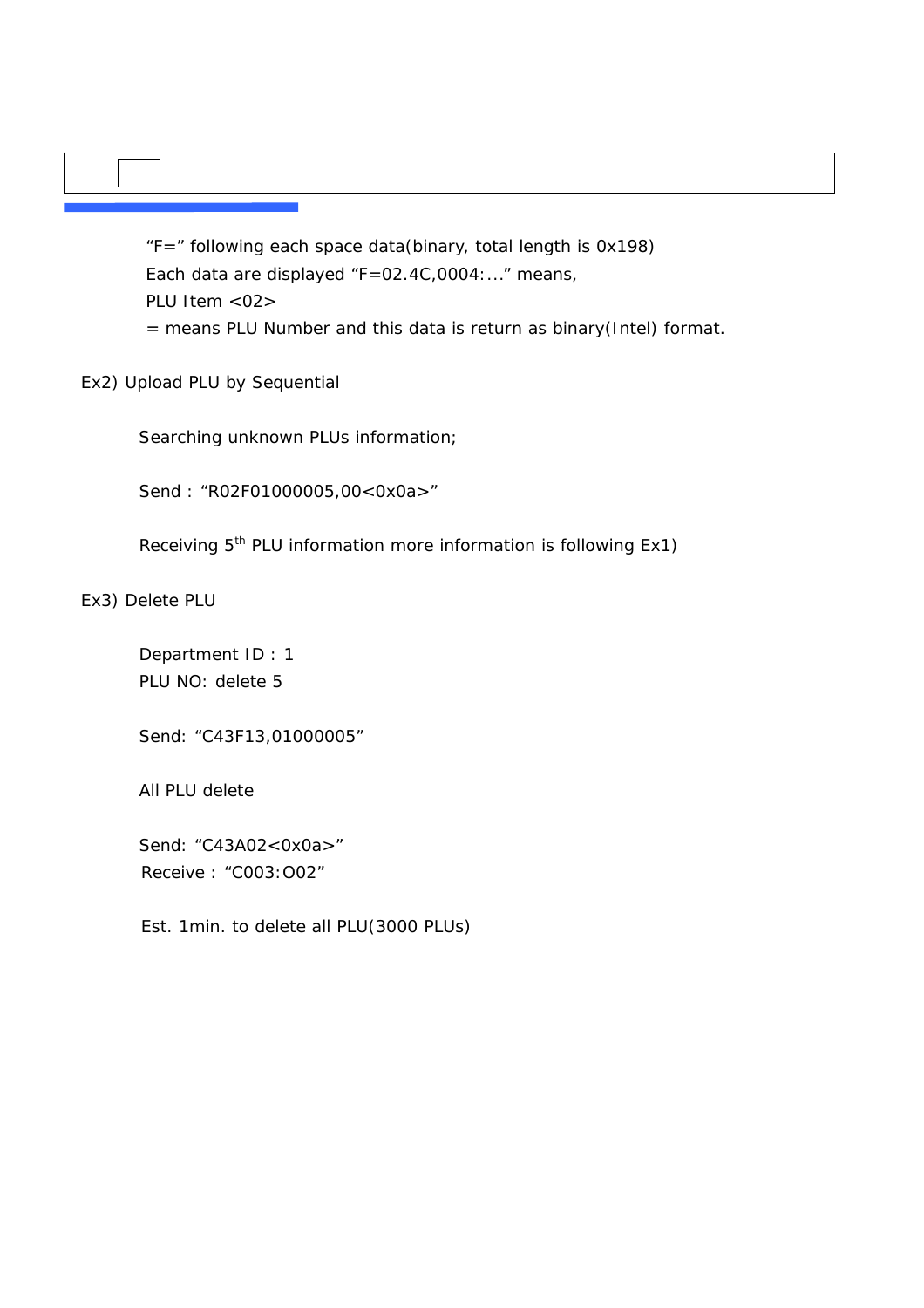# 6.2. Department

```
Ex1) Upload #8 Department 
       Send : "R20F01,008<0x0a>" 
       Receive: "W20F08,000L0024:^=03.*=01.$=0.&=0A0A0321.@=4F50.B=1" 
      discription : Scale ID = 3 
                  Department = 1IP = 10.10.3.33Port = 20304.
                   NO data
```
#### **Upload #1 Department**

```
Send : "R20F01,008<0x0a>"
Receive: "W20F01,001L00031: ^=03.*=01.
        $=0.8=0A0A0321.@=4F50.D=07.DefaultK=01."
         Description = "Default" 
          Speed Key ID = 1
```
Ex2) Department #2 delete

Send:

C01F21,010001<0x0a>

Return

C01:O0021<0x0a>

Error

W01: 00021, R01<0x0a>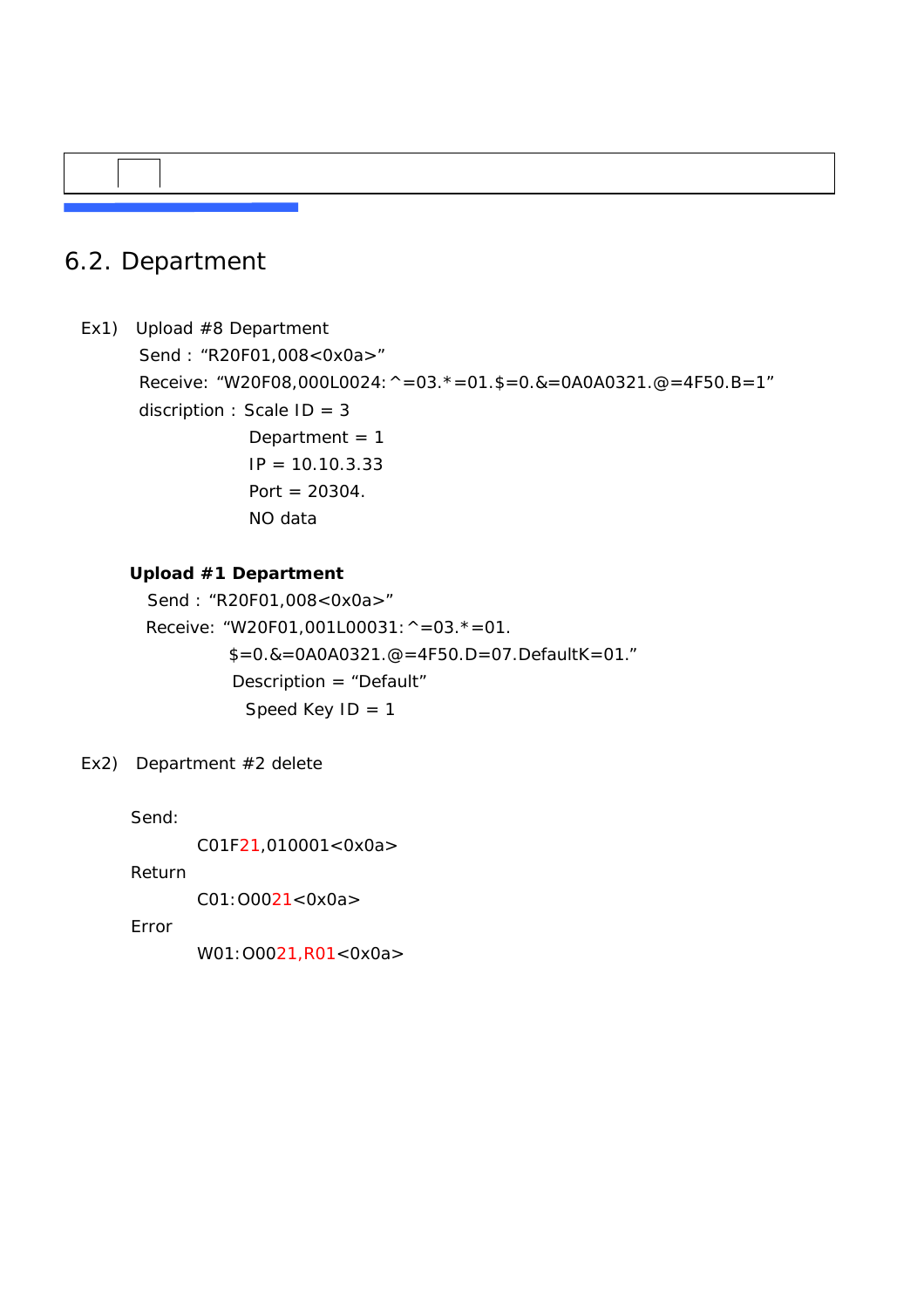# 6.3. Ingredient

- Ex1) Upload #1 Ingredient Send : "R20F01,008<0x0a>" Receive: "W20F08,000L0024:  $\land$  =03.  $\ast$  =01. \$=0. & =0A0A0321. @ =4F50. B = 1"
- Ex2) Download #1 Ingredient discription : Ingredient Text Send : "W30F01,0001L014: D=0F.Ingredient Text | " Receive: "W30:O0001"

 Description part must not above 512Byte. If so, cut a part 512Byte each to send following example. Send : "W30F01,0001L014:X=000.D=200.<512 byte first Block>" Send : "W30F01,0001L014:X=001.D=200.<512 byte second Block>"

When Ingredient is downloading (ID registering X=000) (Data saving X=001)

Ex3) Delete #1 Ingredient Send : "C41F31,010001<0x0a>" Receive: "C001:O31<0x0a>"

### 6.4. Barcode Format

Ex1) Upload #1 Barcode Send : "R20F0008,0001"

> Receive : If there are no Data "W20F08,000L0024:  $\land$  =03.  $\star$  =01. \$ =0. & =0A0A0321. @ =4F50. B = 1" Data is exist: "W20F08,001L004C:  $\land$  =03.  $*$  =01. \$ =0. & =0A0A0321. @ =4F50.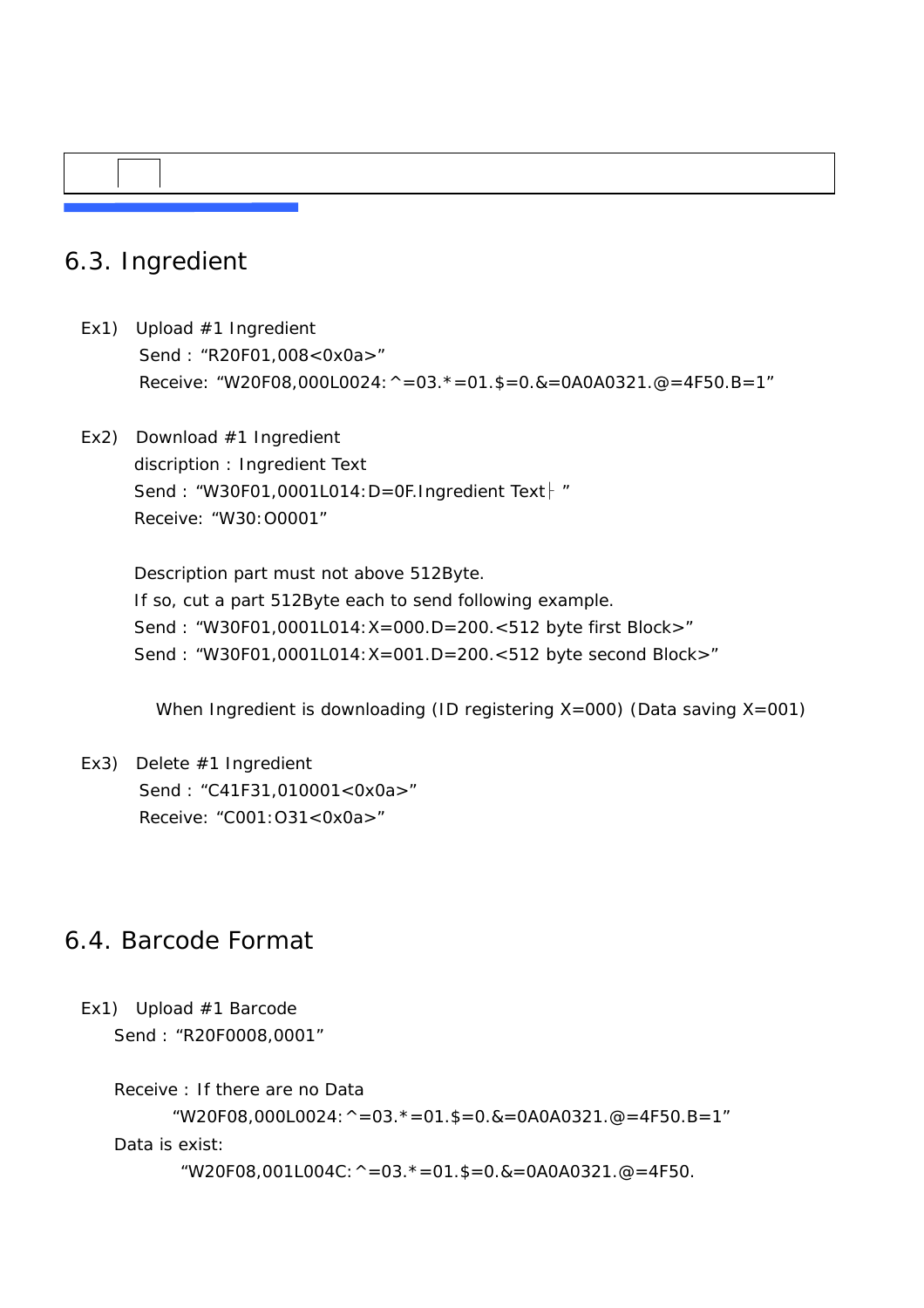D=0A.BARCODE/01F=0D.DDIIIIIVPPPPCN=001.T=01.c"

Description = "BARCODE/01" Format ="DDIIIIIVPPPPC" Barcode Format Number = 1  $Type = 1 (UPC)$ 

Ex2) Download #1 Barcode

 Description : DownloadBar Format Userdefine  $Type = 2$ 

 Send : "W20F08,0001L02E:T=02.N=0000." "D=0B.DownloadBarF=0D.DDIIIIIVPPPPC%" Receive: "W30:O0001"

Description part must not reach 512Byte.

 512Byte so, cut a part 512Byte each to send following example. Send : "W30F01,0001L014:X=000.D=200.<512 byte 의 첫번째 Block>" Send : "W30F01,0001L014:X=001.D=200.<512 byte 의 두번째 Block>"

When Ingredient is downloading (ID registering X=000) (Data saving X=001)

Ex3) Delete #1 Barcode Send : "C41F21,080001<0x0a>"

> Receive: "C001:O21<0x0a>" For Error massage Receive : "W21:E99<0x0a>"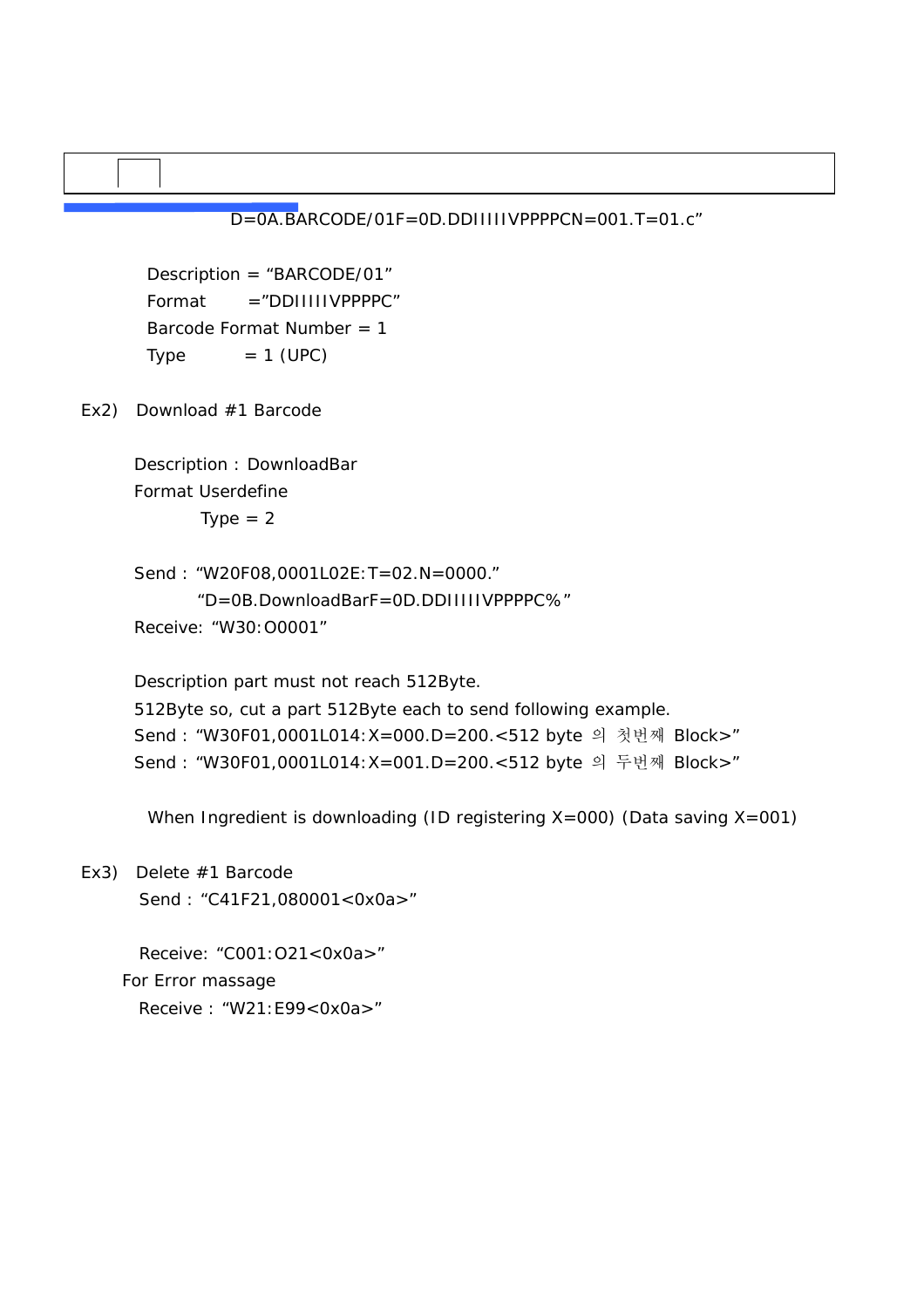## 6.5. Discount

Ex1) Upload PLU 1, Dept 1 of Discount information Send: "R09F0001,0001"

 Receive : No data "R09:E98<0x0a>"

 Receive : Discount Setting value exist "W09A0001,00L0072: ^ = 03.  $*$  = 01. \$ = 0. & = 0A0A0321. @ = 4F50."  $a = 01.b = 1.c = 1C97.d = 64.e = C8.f = 64.g = C8.h = 000000.i = 000000.'$ "j=000000.k=000000.l=FE.S=00.c"

Ex2) Upload First Discount Information Send: "R10F0001,00" Receive : No data "R10:E95<0x0a>" Receive : Discount set value exist

> "W09A0001,00L0072: ^ = 03.  $*$  = 01. \$ = 0. & = 0A0A0321. @ = 4F50."  $a = 01.b = 1.c = 1C97.d = 64.e = C8.f = 64.g = C8.h = 000000.i = 000000$  $'i=0000000$ .k=000000.l=FE.S=00.c"

Ex3) Delete Private Discount

Dept #2 PLU Number #1 Discount info delete

Send : "C41F09,02000001" Return : " C001:O09"

Ex4) Delete All Discount

Send : "C01A10<0x0a>" Receive : delete all "C001:O10<0x0a>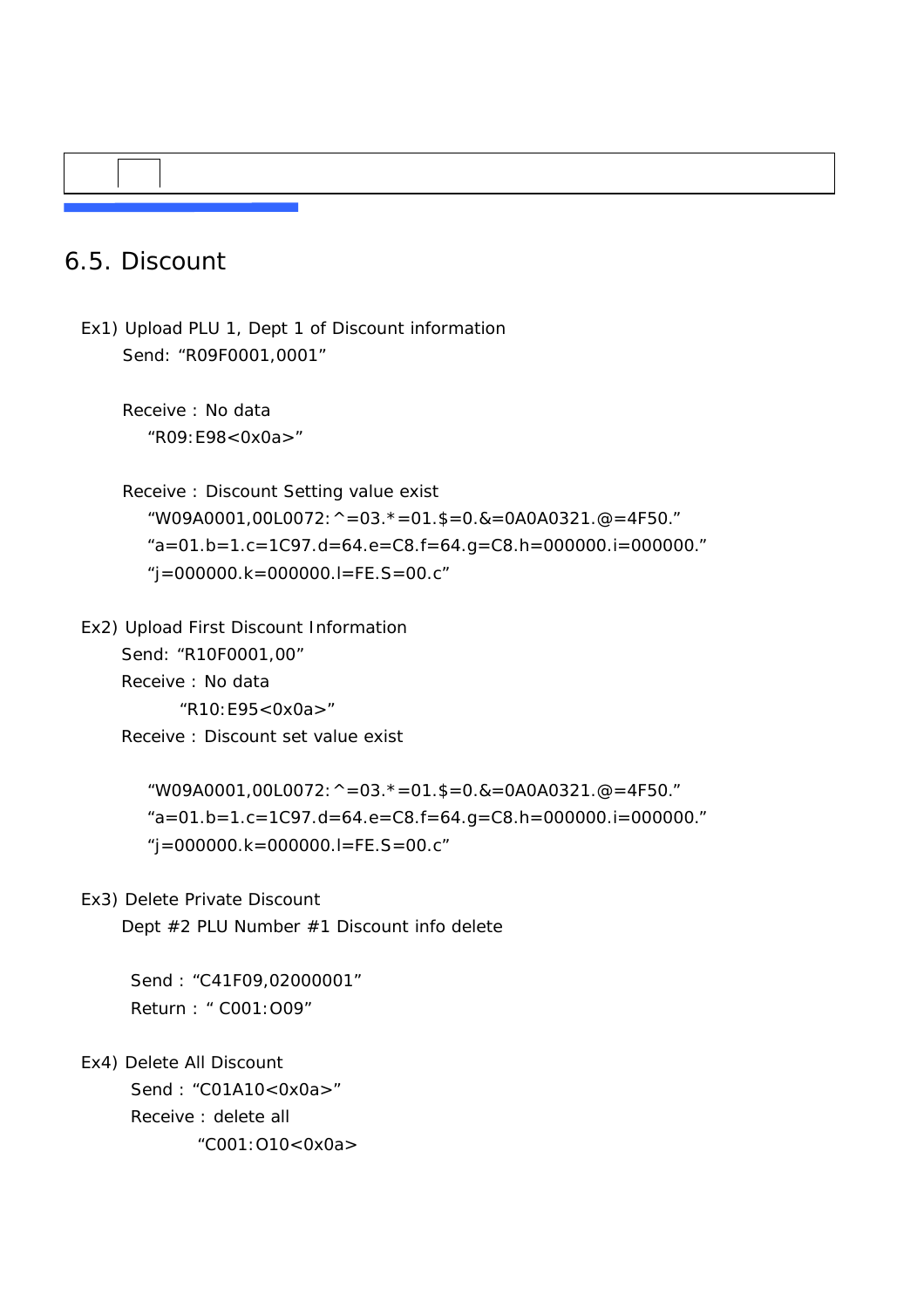Ex5) Download Discount data : deptno =1 pluno =2 Discount Type = 0x1c2b First Target = 100 First Discount Value = 1000 Second Target = 200 Second Discount Value = 2000 Send : "W09F01,0000L028:a=01.b=2.c=1C2B.d=064.f=3E8.e=0C8.g=7D0.6" Receive : register normally "W09:O01"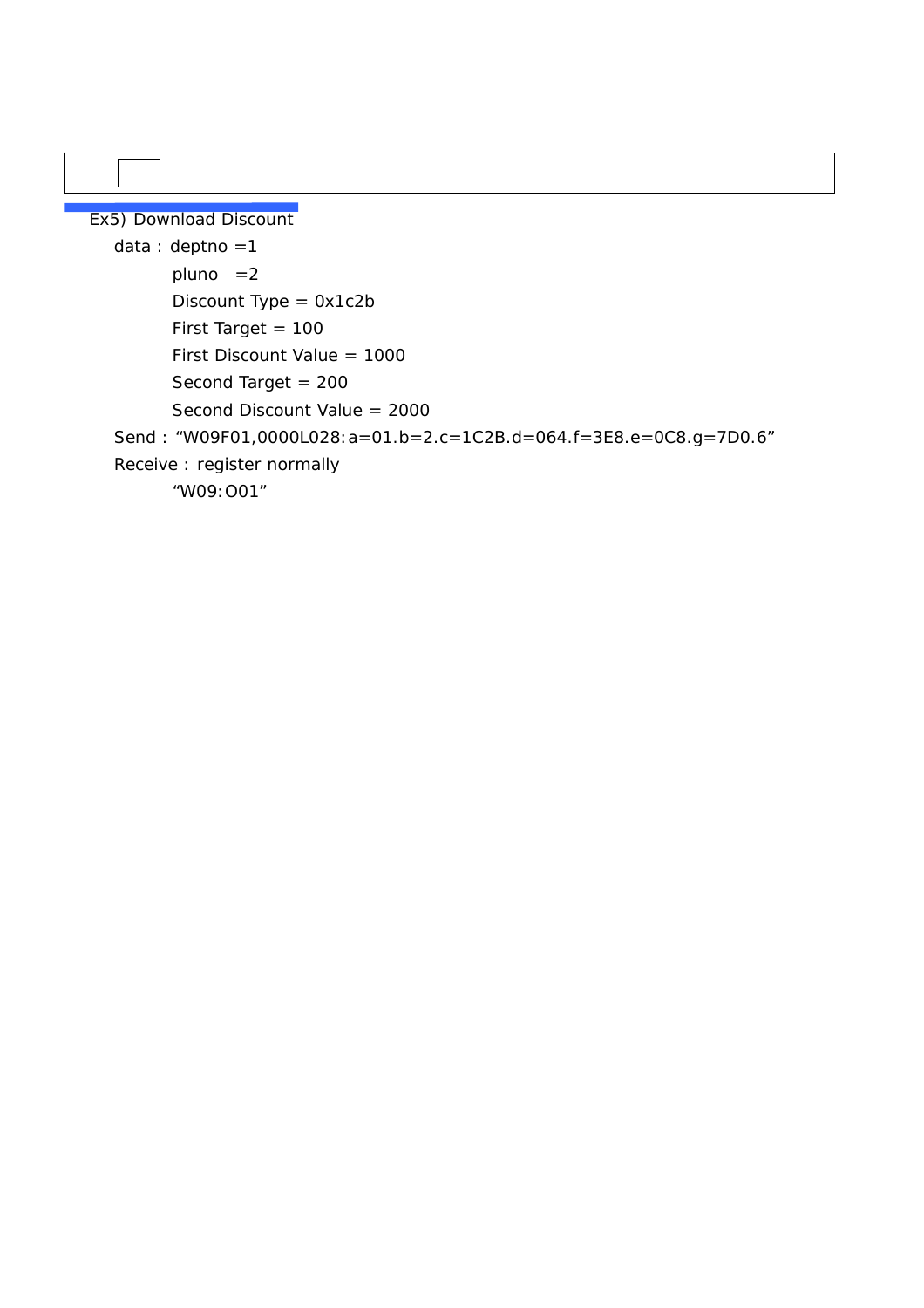### 6.6. Report

Ex1 ) Upload Department 1, PLU 1

Send:

"R09F0001,0001<0x0a>"

Receive :

```
"W09A0001,00L0072: \land =03. \ast =01. $ =0. & =0A0A0321. @ =4F50."
a = 01.b = 1.c = 1C97.d = 64.e = C8.f = 64.g = C8.h = 000000.i = 000000.'"j=000000.k=000000.l=FE.S=00.c"
```
Ex2) Delete

# 6.7. Label and Image

```
firstsend() 
{ 
      LABELHEADER lh; 
     int p,p_start; 
     /* 
          filename <- GetFilename(); 
     */ 
     fp=fopen(filename,"rb"); 
     fread(&lh,1,sizeof(lh),fp); 
     fclose(fp); 
      p=18; 
      p_start=p; 
      // "\0" include text 
      sprintf(&msg[p],"S=%04X.",lh.size_label); 
     p+=strlen(&msg[p]);
      sprintf(&msg[p],"W=%04X.",lh.width); 
 p+=strlen(&msg[p]); 
 sprintf(&msg[p],"H=%04X.",lh.height); 
 p+=strlen(&msg[p]); 
 sprintf(&msg[p],"Z=%s.",lh.name); 
     p+=strlen(&msg[p]);
      data_size=strlen(&msg[p_start]); 
     bcc = get\_bcc(8msg[p\_start],data\_size);msg[p++] = bcc; msg[p]=0; 
      data_send_leng = p; 
      sprintf(msg,"W06F%04X,%02X%02XL%03X",lh.id,m_labelform,1,data_size); 
      msg[p_start-1]=':'; 
     SendData(msg,data_send_leng); 
}
  // Return : Rxx:O043 
  sendlabel() 
  { 
 }
```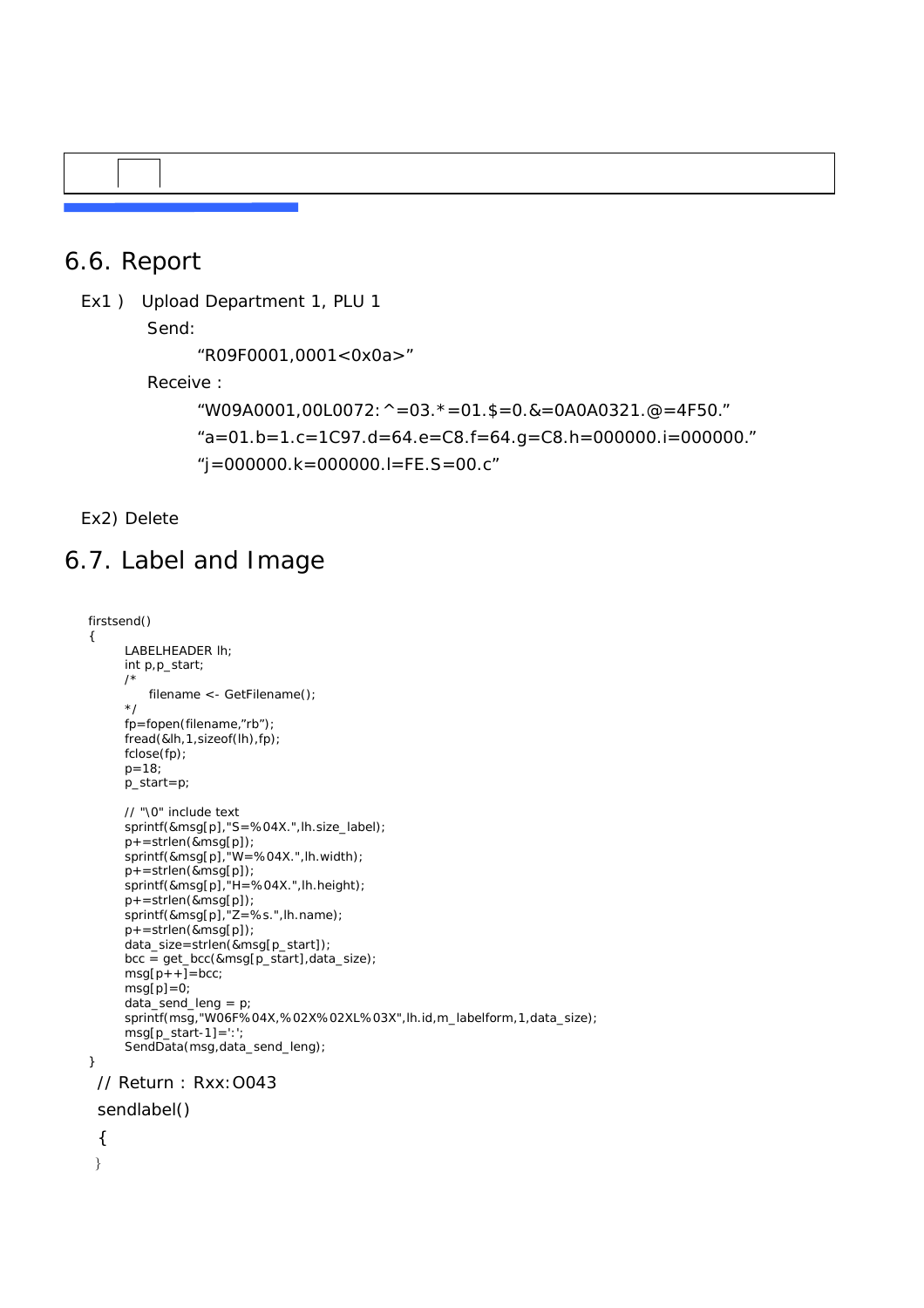# **4. Reference**

# Ref 1. Use of Terms

### Speed Key Set Number

You can set 5 types of Speed key, this we call "SET NUMBER." You can set for each department

# Bridge

Transparent bridge: a packet-forwarding device that gets it forwarding instructions from the Destination Address Field in the MAC header. Transparent bridges learn about the location of nodes on a network by examining the Source Address Field of packets sent on the network. Transparent bridges are currently used in both the Token-Ring and Ethernet environments. End nodes need not be aware that transparent bridges exist on the network.

# Router

A system responsible for making decisions about which of several paths network traffic will take, and for keeping track of routing information which is being passed along a network be one of several different possible protocols. To do this a router uses a routing protocol to gain information about the network and uses algorithms to choose the best router based on several criteria known as route metrics. In OSI terminology, a router is a Network Layer intermediate system.

#### Hub

The center of a star topology network or cabling system. The term Ethernet hub typically refers to a sharedmedia hub. Supports shared Ethernet in a "star" topology over Category 5 twisted-pair wire terminated by RJ-45 data jacks.

#### **Repeater**

A repeater connects two segments of your network cable. It retimes and regenerates the signals to proper amplitudes and sends them to the other segments. When talking about, Ethernet topology, you are probably talking about using a hub as a repeater. Repeaters require a small amount of time to regenerate the signal. This can cause a propagation delay which can affect network communication when there are several repeaters in a row. Many network architectures limit the number of repeaters that can be used in a row. Repeaters work only at the physical layer of the OSI network model.